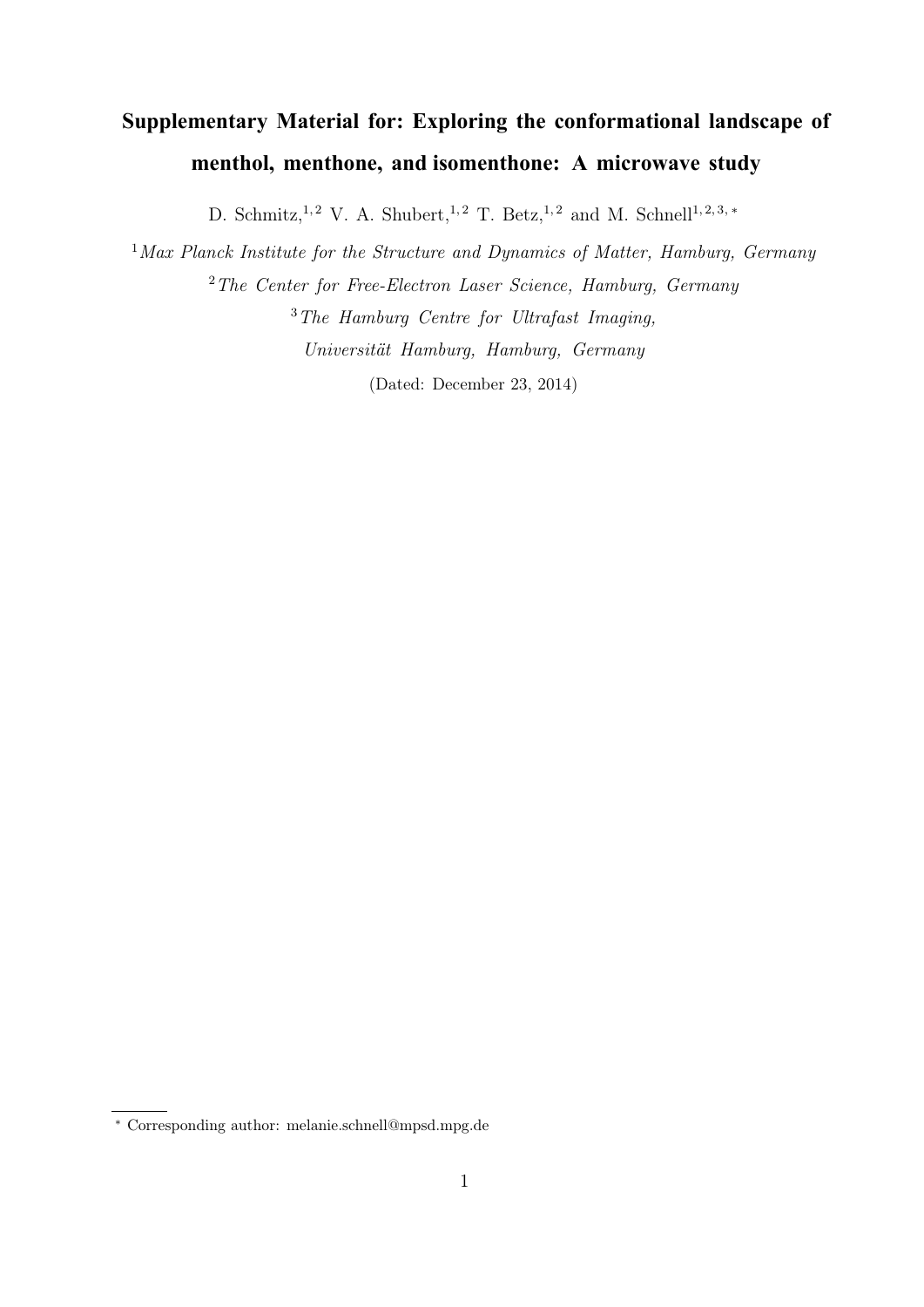#### **CONTENTS**

| Linelists                     | $\overline{2}$ |
|-------------------------------|----------------|
| Remarks                       | $\overline{2}$ |
| menthol                       | $\overline{2}$ |
| menthone A                    | $\overline{5}$ |
| menthone B                    | 9              |
| menthone C                    | 14             |
| isomenthone eq-ax A           | 17             |
| Quantum chemical calculations | 21             |
| Remarks                       | 21             |
| Automated fitting results     | 27             |
| Remarks                       | 27             |

## LINELISTS

#### Remarks

This document shows the line frequencies of all measured species. Most of the lines consist of only three points in the spectrum. Therefore we fitted the line assuming a triangular line profile. Thus we can give here more digits than our experimental accuracy for the observed frequencies. However, all fits were carried out using 20 kHz as experimental error for each line frequency. More points per line would be necessary to fit the line with a more realistic line profile, such as a Lorentzian function. The observed line frequencies (obs. freq.) and the calculated line frequencies (calc. freq.) are given in units of MHz. The difference between these two values (diff.) is given in units of kHz.

## menthol

|  |  |  |                                    |  | $J'' K''_a K''_c J' K'_a K'_c$ obs. freq. calc. freq. diff. (kHz) |
|--|--|--|------------------------------------|--|-------------------------------------------------------------------|
|  |  |  | 2 1 2 1 1 1 2412.664 2412.6574 6.6 |  |                                                                   |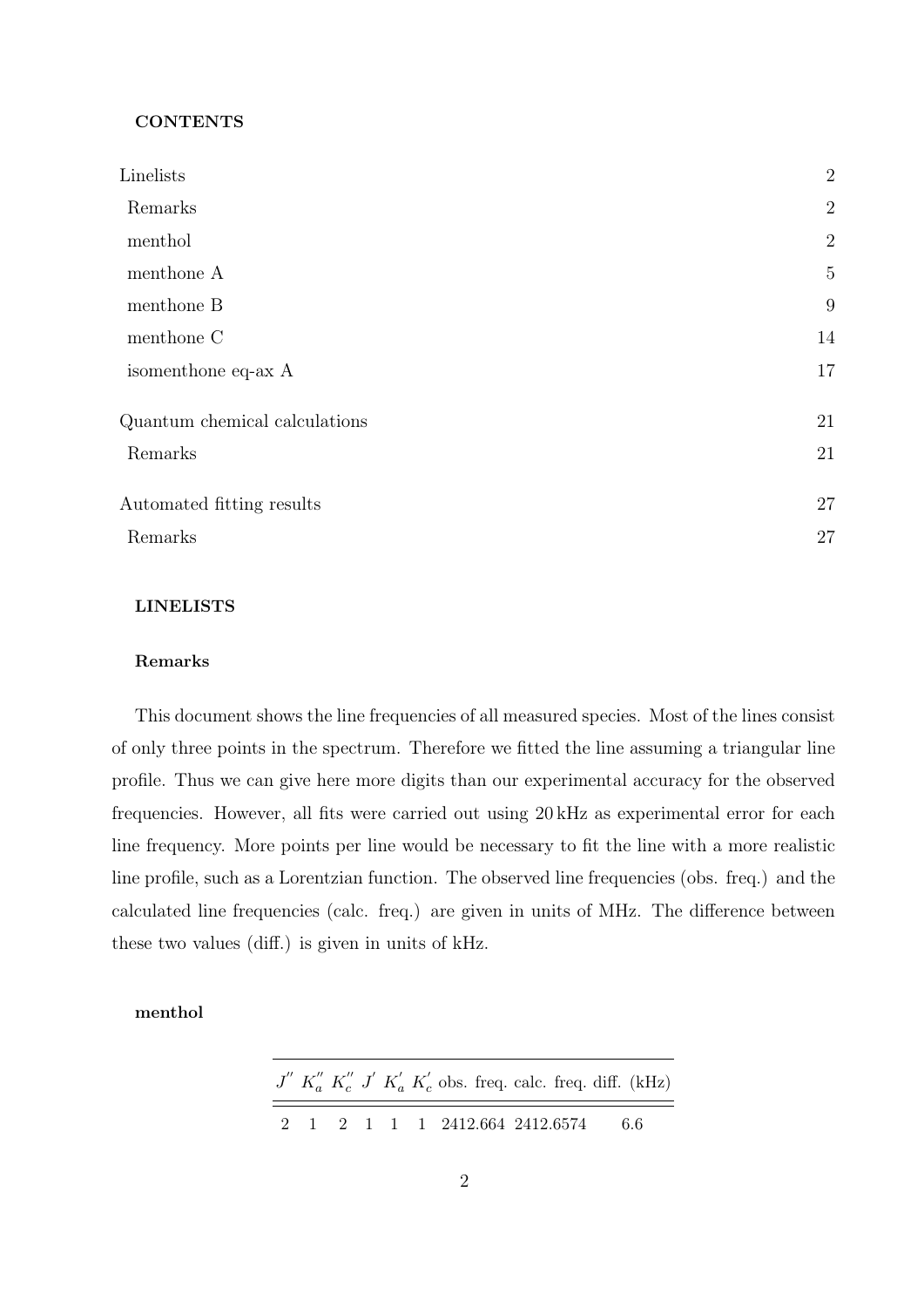|                      |                                 |                  |                      |                  |                |  |                                                                                        |  | $J^{\prime\prime}$ $K_a^{\prime\prime}$ $K_c^{\prime\prime}$ $J^{\prime}$ $K_a^{\prime}$ $K_c^{\prime}$ obs. freq. calc. freq. diff. (kHz) |
|----------------------|---------------------------------|------------------|----------------------|------------------|----------------|--|----------------------------------------------------------------------------------------|--|--------------------------------------------------------------------------------------------------------------------------------------------|
| $\mathbf{1}$         | 1                               | $\boldsymbol{0}$ |                      | $0 \quad 0$      |                |  | 0 2472.420 2472.4171                                                                   |  | 2.9                                                                                                                                        |
| $\overline{2}$       | $\theta$                        | $\overline{2}$   | 1                    | $\overline{0}$   | $\mathbf{1}$   |  | 2522.642 2522.6484                                                                     |  | $-6.4$                                                                                                                                     |
| $\overline{2}$       | $\mathbf 1$                     | 1                | $\mathbf{1}$         | $\mathbf{1}$     | $\overline{0}$ |  | 2651.212 2651.2100                                                                     |  | 2.0                                                                                                                                        |
| $\overline{4}$       | $\overline{2}$                  | 3                |                      |                  |                |  | 4 1 3 2862.868 2862.8639                                                               |  | 4.1                                                                                                                                        |
| 3 <sup>1</sup>       | 2                               | $\overline{2}$   | 3                    | 1                |                |  | 2 3088.656 3088.6539                                                                   |  | 2.1                                                                                                                                        |
| $\overline{4}$       | $\boldsymbol{0}$                | $\overline{4}$   | 3 <sup>1</sup>       | 1                | $\overline{2}$ |  | 3429.554 3429.5633                                                                     |  | $-9.3$                                                                                                                                     |
| $\boldsymbol{3}$     | $\mathbf 1$                     | 3                | $\overline{2}$       | 1                | $\overline{2}$ |  | 3613.391 3613.3916                                                                     |  | $-0.6$                                                                                                                                     |
| 3 <sup>1</sup>       | $\boldsymbol{0}$                | $\boldsymbol{3}$ | $\overline{2}$       | $\overline{0}$   | $\overline{2}$ |  | 3761.124 3761.1266                                                                     |  | $-2.6$                                                                                                                                     |
| 3 <sup>1</sup>       | $\mathbf{2}$                    | $\overline{2}$   |                      | $2\quad 2$       |                |  | 1 3797.898 3797.8996                                                                   |  | $-1.6$                                                                                                                                     |
| 3                    | $\overline{2}$                  | $\mathbf 1$      | $\overline{2}$       | 2 <sup>1</sup>   | $\overline{0}$ |  | 3834.677 3834.6726                                                                     |  | 4.4                                                                                                                                        |
| $\boldsymbol{2}$     | 1                               | 1                | $\mathbf{1}$         | $\overline{0}$   | 1              |  | 3857.656 3857.6601                                                                     |  | $-4.1$                                                                                                                                     |
| 3                    | $\mathbf 1$                     | $\overline{2}$   | $2^{-}$              | $\mathbf{1}$     | 1              |  | 3970.769 3970.7671                                                                     |  | 1.9                                                                                                                                        |
| $\overline{4}$       | $\mathbf{2}$                    | $\overline{2}$   | $4\phantom{.0000}\,$ |                  |                |  | 1 4 4188.159 4188.1524                                                                 |  | 6.6                                                                                                                                        |
| $\overline{4}$       | $\mathbf{1}$                    |                  | $4 \quad 3$          |                  | $1 \quad 3$    |  | 4808.031 4808.0261                                                                     |  | 4.9                                                                                                                                        |
| $4\phantom{.0000}\,$ | $\begin{matrix} 0 \end{matrix}$ | $4 -$            |                      |                  |                |  | 3 0 3 4974.213 4974.2155 -2.5                                                          |  |                                                                                                                                            |
|                      |                                 |                  |                      |                  |                |  | $4 \quad 2 \quad 3 \quad 3 \quad 2 \quad 2 \quad 5056.631 \quad 5056.6315 \qquad -0.5$ |  |                                                                                                                                            |
| $\overline{4}$       | $\sqrt{3}$                      | $\overline{2}$   | 3 <sup>1</sup>       | 3                | $\mathbf{1}$   |  | 5081.132 5081.1499                                                                     |  | $-17.9$                                                                                                                                    |
| 4                    | 3                               | 1                | 3                    | 3                | $\overline{0}$ |  | 5083.867 5083.8597                                                                     |  | 7.3                                                                                                                                        |
| $\overline{4}$       | $\overline{2}$                  | $\sqrt{2}$       | 3                    | $\sqrt{2}$       | $\mathbf{1}$   |  | 5146.265 5146.2619                                                                     |  | 3.1                                                                                                                                        |
| $\overline{4}$       | $\mathbf{1}$                    | 3                | 3 <sup>1</sup>       | $\mathbf{1}$     | $2^{-}$        |  | 5282.420 5282.4214                                                                     |  | $-1.4$                                                                                                                                     |
| 3                    | $\mathbf 1$                     | $\boldsymbol{2}$ | $\overline{2}$       | $\boldsymbol{0}$ | $\overline{2}$ |  | 5305.784 5305.7788                                                                     |  | 5.2                                                                                                                                        |
| 6                    | 3                               | $\overline{4}$   | 6                    | $\overline{2}$   | $\overline{4}$ |  | 5310.434 5310.4372                                                                     |  | $-3.2$                                                                                                                                     |
| $\overline{5}$       | 3                               | $\boldsymbol{3}$ | $5^{\circ}$          | $\overline{2}$   | 3 <sup>1</sup> |  | 5505.829 5505.8442                                                                     |  | $-15.2$                                                                                                                                    |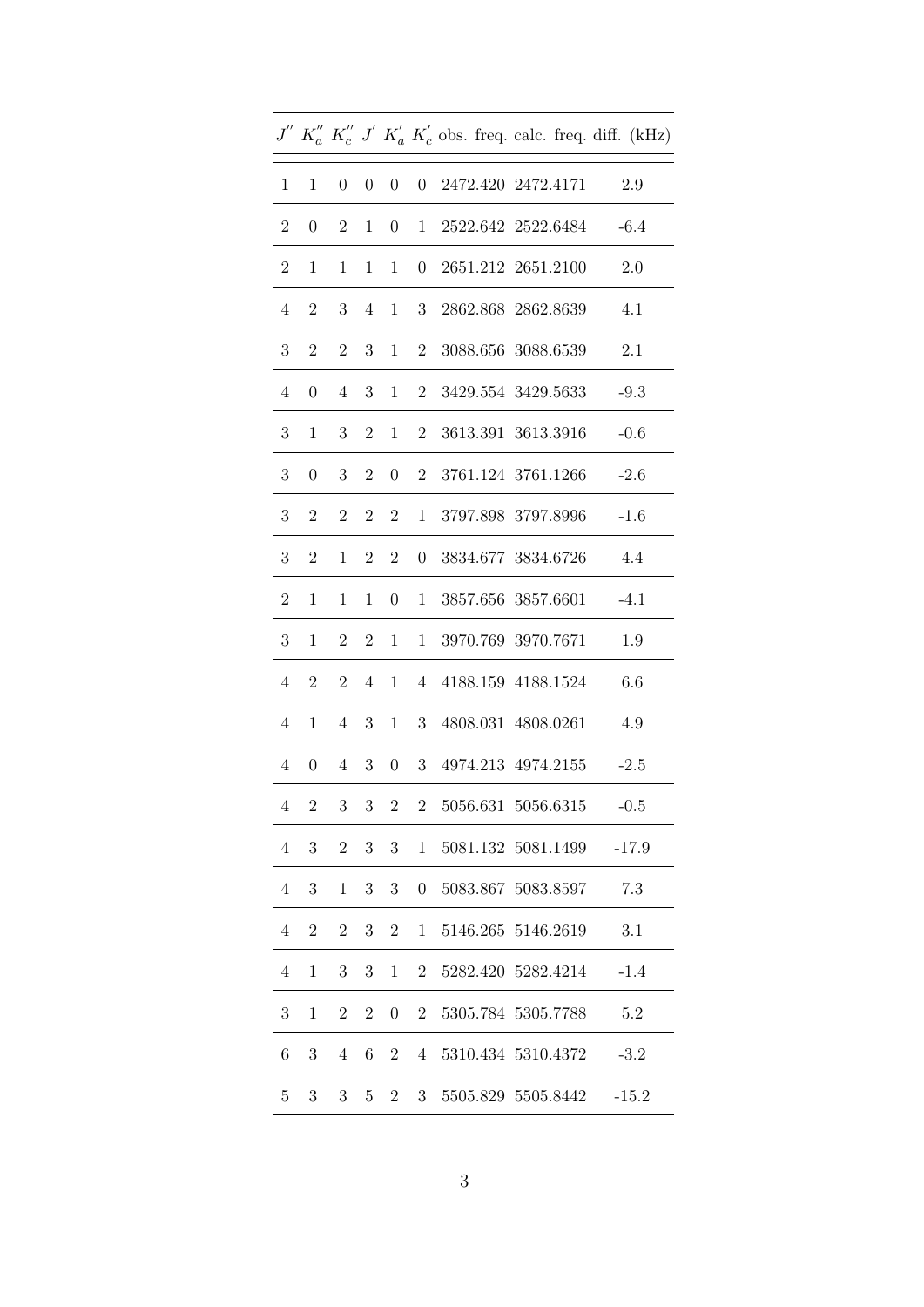|                |                  |                  |                         |                  |                  |  |                        | $J^{\prime\prime}$ $K_{a}^{\prime\prime}$ $K_{c}^{\prime\prime}$ $J^{\prime}$ $K_{a}^{\prime}$ $K_{c}^{\prime}$ obs. freq. calc. freq. diff. (kHz) |  |
|----------------|------------------|------------------|-------------------------|------------------|------------------|--|------------------------|----------------------------------------------------------------------------------------------------------------------------------------------------|--|
| $\overline{4}$ | 3                | $\overline{2}$   | $\overline{4}$          |                  | $2 \quad 2$      |  | 5628.485 5628.4828     | 2.2                                                                                                                                                |  |
| $\overline{5}$ | 3                | $\overline{2}$   | 5                       | 2 <sup>1</sup>   | $4\overline{ }$  |  | 5824.788 5824.7851     | 3.0                                                                                                                                                |  |
| $\overline{2}$ | $\overline{2}$   | $\boldsymbol{0}$ | 1                       | $\mathbf{1}$     | $\boldsymbol{0}$ |  | 5922.024 5922.0167     | 7.3                                                                                                                                                |  |
| 6              | 3                | $\boldsymbol{3}$ | 6                       | $\overline{2}$   |                  |  | 5 5930.395 5930.3949   | 0.1                                                                                                                                                |  |
| $5^{\circ}$    | 1                | $\overline{5}$   | $\overline{4}$          |                  |                  |  | 1 4 5995.488 5995.4860 | 2.0                                                                                                                                                |  |
| $\overline{2}$ | $\overline{2}$   | 1                | $\mathbf{1}$            | $\mathbf{1}$     | $\mathbf{1}$     |  | 6032.008 6032.0077     | 0.3                                                                                                                                                |  |
| $\overline{7}$ | 3                | $\overline{4}$   | $7\degree$              | $2^{\circ}$      | 6                |  | 6107.509 6107.5122     | $-3.2$                                                                                                                                             |  |
| $\overline{5}$ | $\boldsymbol{0}$ | $\overline{5}$   | $\overline{4}$          | $\overline{0}$   | $\overline{4}$   |  | 6159.003 6158.9969     | 6.1                                                                                                                                                |  |
| $\overline{7}$ | $\mathbf{1}$     | 6                | 6                       | $2^{\circ}$      | 4                |  | 6268.570 6268.5716     | $-1.6$                                                                                                                                             |  |
| 5 <sup>5</sup> | $\overline{2}$   | $\overline{4}$   | $4\phantom{.0000}\,$    | $2^{\circ}$      | 3 <sup>1</sup>   |  | 6309.207 6309.2040     | 3.0                                                                                                                                                |  |
| $\overline{5}$ | $\sqrt{3}$       | $\boldsymbol{3}$ | $4\phantom{.0000}\,$    | 3 <sup>1</sup>   | $\overline{2}$   |  | 6357.249 6357.2494     | $-0.4$                                                                                                                                             |  |
| $\overline{5}$ | 3                | $\overline{2}$   | $\overline{4}$          | 3 <sup>1</sup>   | 1                |  | 6366.651 6366.6543     | $-3.3$                                                                                                                                             |  |
| $\overline{5}$ | $\overline{2}$   | 3                | $\overline{4}$          | 2 <sup>1</sup>   | $2^{\circ}$      |  | 6479.882 6479.8880     | $-6.0$                                                                                                                                             |  |
| 5 <sup>5</sup> | $\mathbf{1}$     | $\overline{4}$   | $\overline{4}$          | 1                |                  |  | 3 6582.462 6582.4620   | 0.0                                                                                                                                                |  |
| $\overline{4}$ | $\mathbf{1}$     | 3                | 3 <sup>1</sup>          | $\overline{0}$   | 3 <sup>1</sup>   |  | 6827.077 6827.0737     | 3.4                                                                                                                                                |  |
| 3              | $\boldsymbol{2}$ | $\mathbf{1}$     | $\overline{\mathbf{c}}$ | $\mathbf{1}$     |                  |  | 1 7105.481 7105.4793   | 1.7                                                                                                                                                |  |
| $\,6$          | $\mathbf{1}$     | $\,6$            | $\overline{5}$          | $\mathbf{1}$     | $\overline{5}$   |  | 7175.377 7175.3717     | 5.3                                                                                                                                                |  |
| 6              | 0                | 6                | 5                       | $\boldsymbol{0}$ | 5                |  | 7318.815 7318.8069     | 8.1                                                                                                                                                |  |
| $\sqrt{3}$     | $\overline{2}$   | $\overline{2}$   | $\overline{2}$          | $\mathbf{1}$     | $\overline{2}$   |  | 7417.244 7417.2498     | $-5.8$                                                                                                                                             |  |
| $8\,$          | $\mathbf{1}$     | 7                | 7                       | $\overline{2}$   | $\overline{5}$   |  | 7444.982 7444.9868     | $-4.8$                                                                                                                                             |  |
| 6              | $\overline{2}$   | $\overline{5}$   | 5                       | $\overline{2}$   | $\overline{4}$   |  | 7554.182 7554.1817     | 0.3                                                                                                                                                |  |
| 6              | $\overline{4}$   | $\boldsymbol{3}$ | 5                       | 4                | $\overline{2}$   |  | 7627.140 7627.1535     | $-13.5$                                                                                                                                            |  |
| 6              | 3                | 4                | 5                       | 3 <sup>1</sup>   | 3 <sup>1</sup>   |  | 7635.098 7635.1000     | $-2.0$                                                                                                                                             |  |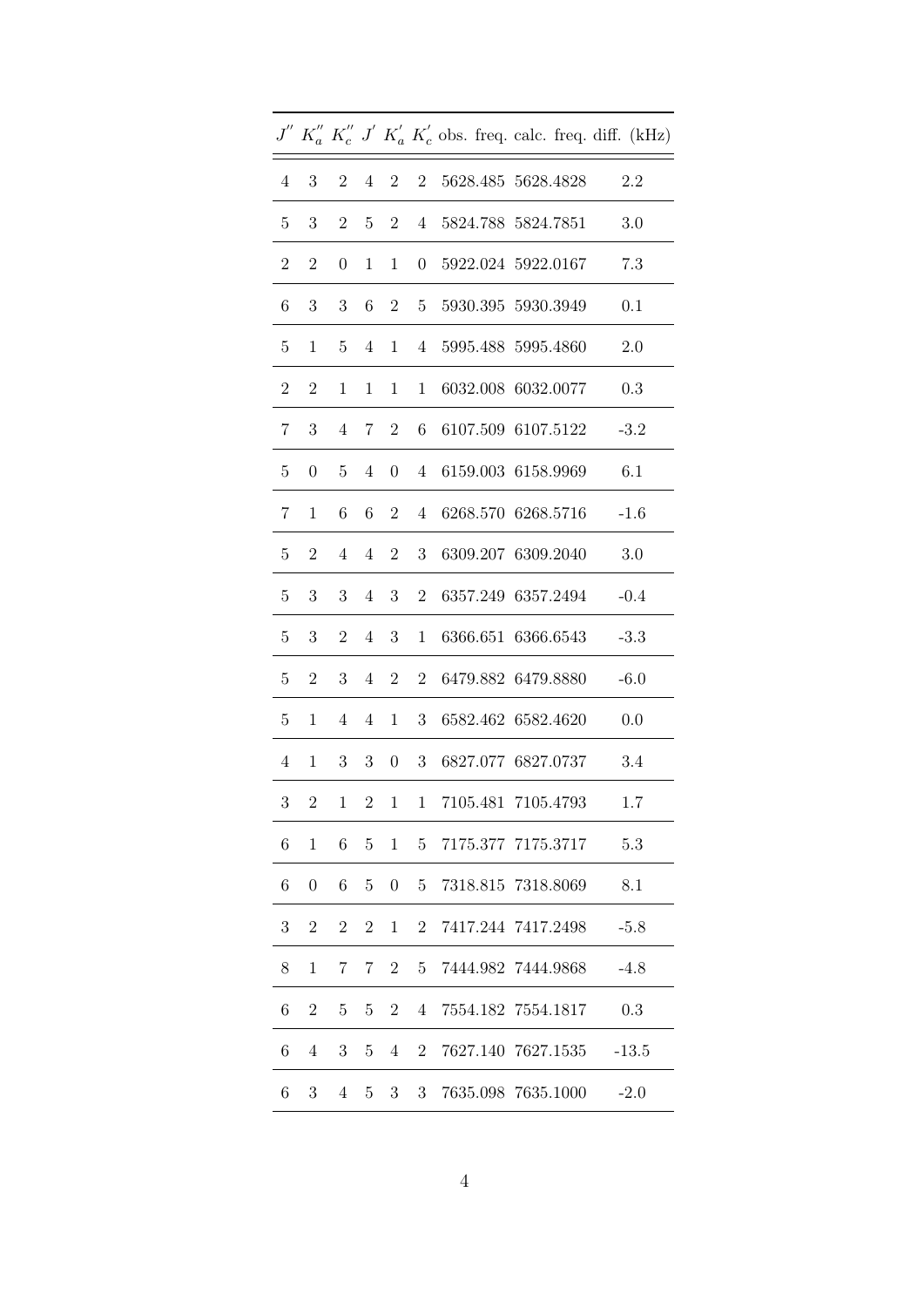|   |  |  |                                   |  | $J'' K''_a K''_c J' K'_a K'_c$ obs. freq. calc. freq. diff. (kHz) |
|---|--|--|-----------------------------------|--|-------------------------------------------------------------------|
| 6 |  |  | 3 3 5 3 2 7659.789 7659.7916 -2.6 |  |                                                                   |
| 6 |  |  | 2 4 5 2 3 7830.509 7830.5071 1.9  |  |                                                                   |
| 6 |  |  | 1 5 5 1 4 7866.332 7866.3312      |  | -0.8                                                              |
|   |  |  | 4 2 2 3 1 2 8280.975 8280.9742    |  | 0.9                                                               |
| 7 |  |  | 1 7 6 1 6 8347.935 8347.9311      |  | 3.9                                                               |
|   |  |  | 0 7 6 0 6 8462.001 8461.9937      |  | 7.3                                                               |

# menthone A

|                |                  |                |                  |                  |                  |                    |                    |                    | $J''$ $K''_a$ $K''_c$ $J'$ $K'_a$ $K'_c$ obs. freq. calc. freq. diff. (kHz) |
|----------------|------------------|----------------|------------------|------------------|------------------|--------------------|--------------------|--------------------|-----------------------------------------------------------------------------|
| $\mathbf{1}$   | 1                | $\mathbf{1}$   | $\boldsymbol{0}$ | $\overline{0}$   | $\boldsymbol{0}$ | 2540.011 2540.0113 |                    |                    | $-0.3$                                                                      |
| $\overline{2}$ | $\boldsymbol{0}$ | $2^{\circ}$    | $\mathbf{1}$     | $\overline{0}$   | 1                |                    |                    | 2555.535 2555.5387 | $-3.7$                                                                      |
| 3              | $\boldsymbol{0}$ | 3 <sup>1</sup> | 2                | $\mathbf 1$      | $\overline{2}$   |                    | 2659.233 2659.2285 |                    | 4.5                                                                         |
| $\overline{2}$ | 1                | $\mathbf 1$    | 1                | $\mathbf{1}$     | $\overline{0}$   |                    |                    | 2670.118 2670.1237 | $-5.7$                                                                      |
| $\overline{5}$ | 1                | $\overline{4}$ | $\overline{4}$   | $\overline{2}$   | 3                |                    | 3231.269 3231.2677 |                    | 1.3                                                                         |
| 3              | 1                | 3 <sup>1</sup> | $\overline{2}$   | $\mathbf 1$      | $2^{\circ}$      |                    | 3677.339 3677.3373 |                    | $1.7\,$                                                                     |
| $\overline{2}$ | 1                | $\overline{2}$ | 1                | $\boldsymbol{0}$ | $\mathbf{1}$     |                    | 3713.166 3713.1660 |                    | 0.0                                                                         |
| 3              | $\overline{0}$   | 3              | $\overline{2}$   | $\overline{0}$   | $\overline{2}$   |                    | 3816.858 3816.8559 |                    | $2.2\,$                                                                     |
| 3              | 2                | $\mathbf{1}$   | $2^{\circ}$      | $\overline{2}$   | $\boldsymbol{0}$ |                    | 3869.700 3869.6998 |                    | 0.2                                                                         |
| 3              | 1                | $2^{\circ}$    | $\overline{2}$   | $\mathbf{1}$     | $\mathbf 1$      |                    | 4000.894 4000.8946 |                    | $-0.6$                                                                      |
| $\overline{4}$ | $\overline{0}$   | $4 -$          | 3 <sup>1</sup>   | $\mathbf{1}$     | 3                |                    | 4041.261 4041.2568 |                    | 4.2                                                                         |
| 6              | 1                | 5 <sup>5</sup> | $5\phantom{.0}$  | $\overline{2}$   | $\overline{4}$   |                    | 4790.395 4790.3940 |                    | 1.0                                                                         |
| 3              | 1                | 3 <sup>1</sup> | 2 <sup>1</sup>   | $\overline{0}$   | $\overline{2}$   |                    | 4834.966 4834.9646 |                    | 1.4                                                                         |
| $\overline{4}$ | 1                | $\overline{4}$ | 3 <sup>1</sup>   | $\mathbf 1$      | 3 <sup>1</sup>   |                    |                    | 4895.932 4895.9354 | $-3.4$                                                                      |
|                |                  |                |                  |                  |                  |                    |                    |                    |                                                                             |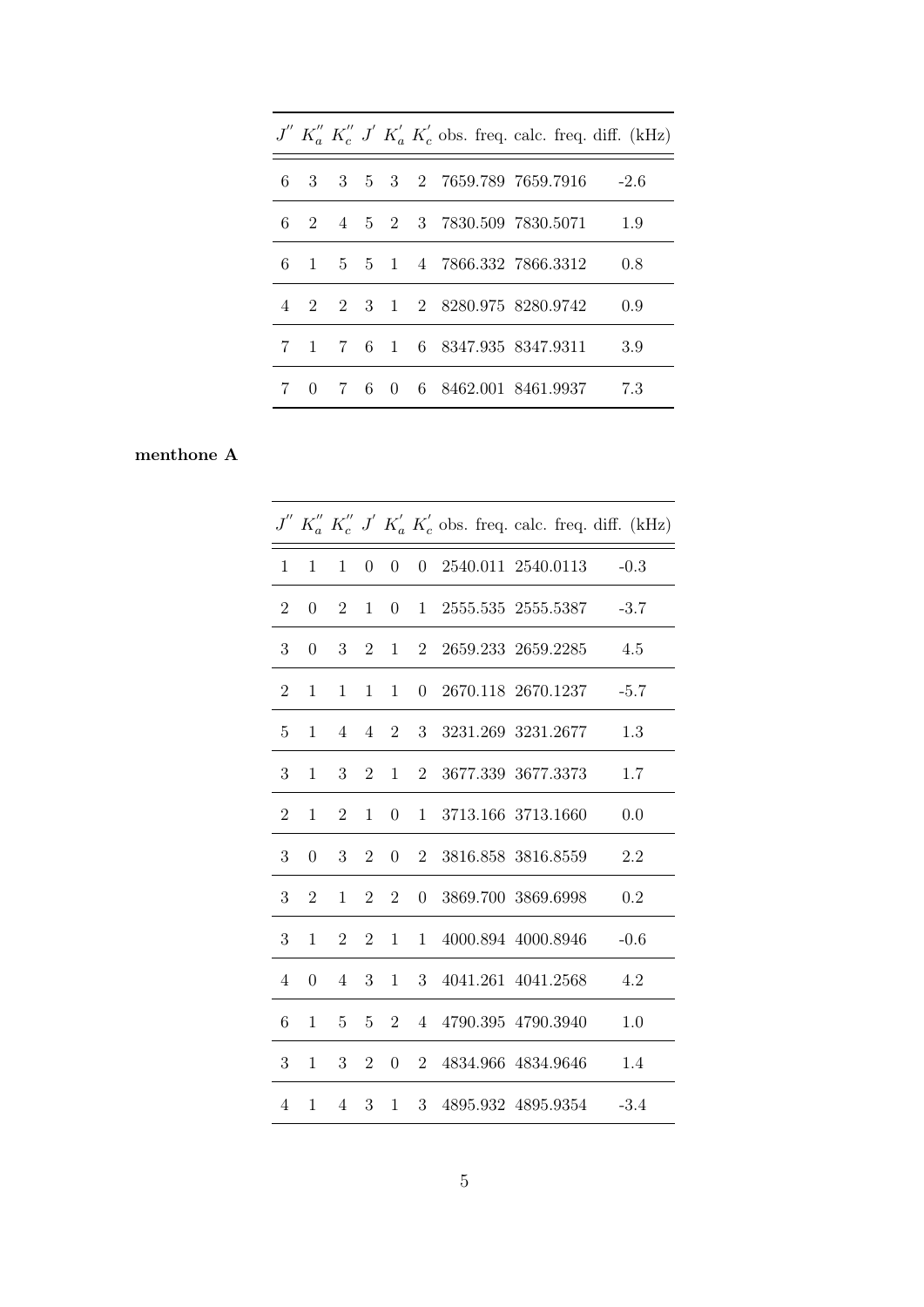|                 |                  |                             |                      |                  |                |  |                                                    |  | $J''$ $K''_a$ $K''_c$ $J'$ $K'_a$ $K'_c$ obs. freq. calc. freq. diff. (kHz) |
|-----------------|------------------|-----------------------------|----------------------|------------------|----------------|--|----------------------------------------------------|--|-----------------------------------------------------------------------------|
| $\overline{4}$  | $\overline{0}$   | $4 \quad 3 \quad 0 \quad 3$ |                      |                  |                |  | 5059.368 5059.3655 2.5                             |  |                                                                             |
| $\overline{4}$  | 2                | 3 <sup>1</sup>              | 3 <sup>1</sup>       | $\overline{2}$   | $\overline{2}$ |  | 5119.199 5119.1941                                 |  | 4.9                                                                         |
| $\overline{4}$  | 3                | $\overline{2}$              |                      | $3\quad 3$       | $\mathbf{1}$   |  | 5136.922 5136.9261                                 |  | $-4.1$                                                                      |
| $\overline{4}$  | $\sqrt{3}$       | $\mathbf{1}$                |                      | $3 \quad 3$      |                |  | 0 5138.468 5138.4609                               |  | 7.1                                                                         |
| 4               | $\overline{2}$   | $\overline{2}$              |                      |                  |                |  | $3 \quad 2 \quad 1 \quad 5184.192 \quad 5184.1900$ |  | 2.1                                                                         |
| $\overline{4}$  | $\mathbf 1$      | 3 <sup>1</sup>              | 3 <sup>1</sup>       |                  |                |  | $1 \quad 2 \quad 5326.154 \quad 5326.1523$         |  | 1.7                                                                         |
| $5\overline{)}$ | $\boldsymbol{0}$ | 5 <sup>5</sup>              |                      |                  |                |  | 4 1 4 5424.836 5424.8357                           |  | 0.3                                                                         |
| $\overline{4}$  | 1                | $\overline{4}$              |                      | $3 \quad 0$      |                |  | 3 5914.038 5914.0442 -6.2                          |  |                                                                             |
| 5 <sup>5</sup>  | 1                | $\overline{5}$              |                      |                  |                |  | 4 1 4 6109.093 6109.1011                           |  | $-8.1$                                                                      |
| 9               |                  | 2 7 8 3                     |                      |                  |                |  | 6 6207.476 6207.4763                               |  | $-0.3$                                                                      |
| 5               | $\boldsymbol{0}$ | 5 <sup>5</sup>              |                      |                  |                |  | 4 0 4 6279.517 6279.5144                           |  | 2.6                                                                         |
| 7               | 1                | 6                           |                      | 6 2              | 5 <sup>5</sup> |  | 6375.441 6375.4419                                 |  | $-0.9$                                                                      |
| $5\phantom{.0}$ | $\overline{2}$   | $\overline{4}$              | $4\phantom{.0000}\,$ | $\overline{2}$   | 3 <sup>1</sup> |  | 6390.694 6390.6927                                 |  | 1.3                                                                         |
| 5 <sup>5</sup>  |                  | $3 \quad 3$                 |                      |                  |                |  | 4 3 2 6425.732 6425.7298                           |  | 2.2                                                                         |
| 5 <sup>5</sup>  | 3 <sup>1</sup>   | 2 <sup>1</sup>              |                      |                  |                |  | 4 3 1 6431.078 6431.0735                           |  | 4.5                                                                         |
| $\overline{2}$  | $\overline{2}$   | $\mathbf{1}$                | $\mathbf{1}$         |                  |                |  | 1 0 6446.896 6446.8781                             |  | 17.9                                                                        |
| 5               | $\boldsymbol{2}$ | $\sqrt{3}$                  | $\overline{4}$       | $\overline{2}$   | $\overline{2}$ |  | 6516.575 6516.5729                                 |  | 2.1                                                                         |
| $\overline{2}$  | $\overline{2}$   | $\boldsymbol{0}$            | 1                    | 1                | 1              |  | 6561.469 6561.4631                                 |  | 5.9                                                                         |
| 5               | $\mathbf{1}$     | $\overline{4}$              | $\overline{4}$       | $\mathbf{1}$     | 3              |  | 6643.447 6643.4468                                 |  | 0.2                                                                         |
| $\,6$           | $\boldsymbol{0}$ | $\,6$                       | 5                    | $\mathbf{1}$     | 5 <sup>5</sup> |  | 6793.121 6793.1218                                 |  | $-0.8$                                                                      |
| $\overline{5}$  | $\mathbf{1}$     | $\overline{5}$              | $\overline{4}$       | $\boldsymbol{0}$ | 4              |  | 6963.779 6963.7797                                 |  | $-0.7$                                                                      |
| 6               | 1                | 6                           | 5                    | $\mathbf 1$      | 5              |  | 7316.307 7316.3077                                 |  | $-0.7$                                                                      |
| 6               | $\boldsymbol{0}$ | 6                           | 5                    | $\boldsymbol{0}$ | 5 <sup>5</sup> |  | 7477.387 7477.3872                                 |  | $-0.2$                                                                      |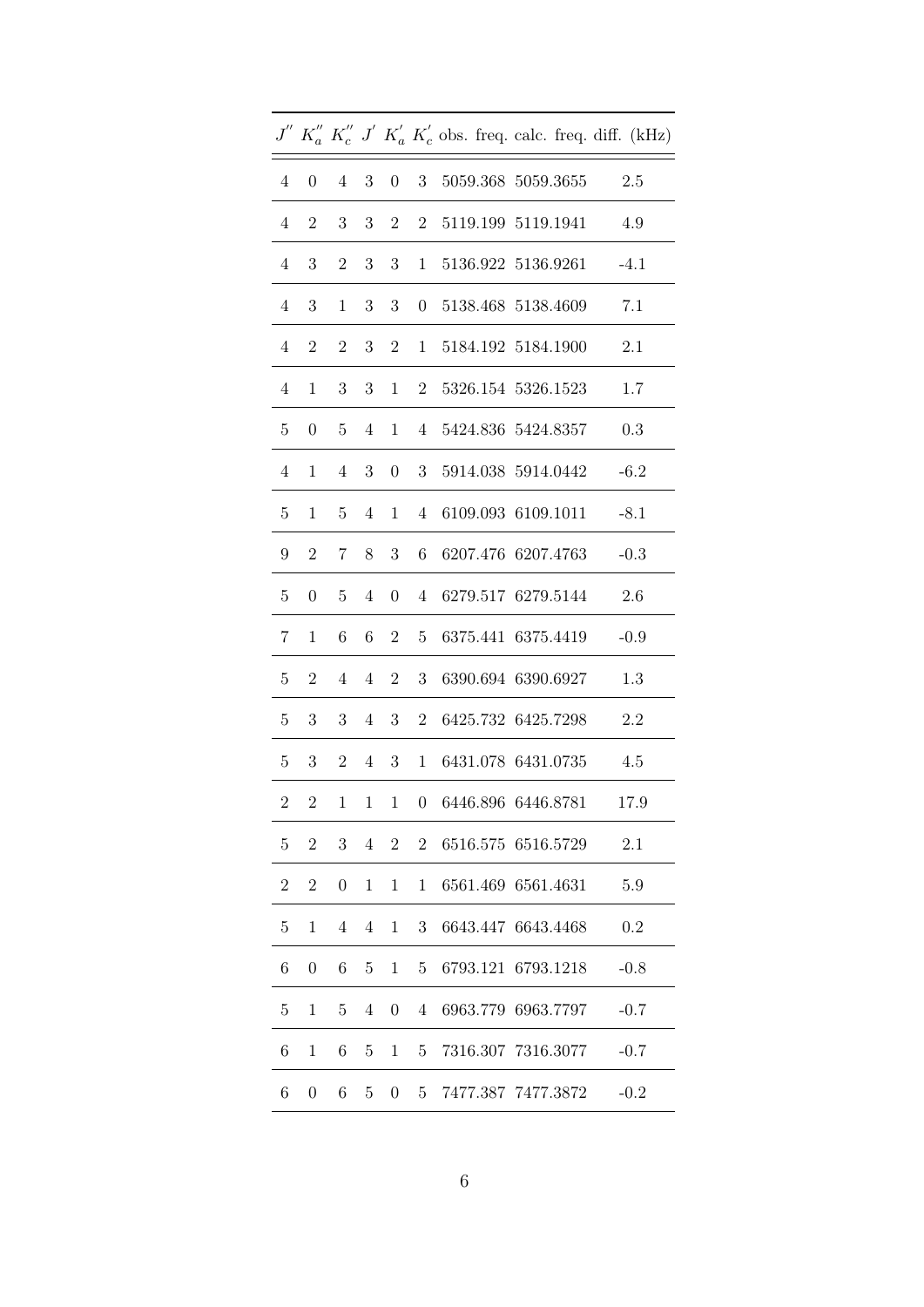|                |                  |                           |                |                          |                |  |                            |  | $J^{''}\ K_{a}^{''}\ K_{c}^{''}\ J^{'}\ K_{a}^{'}\ K_{c}^{'}$ obs. freq. calc. freq. diff. (kHz) |
|----------------|------------------|---------------------------|----------------|--------------------------|----------------|--|----------------------------|--|--------------------------------------------------------------------------------------------------|
| 3 <sup>1</sup> |                  | $2 \t2 \t2 \t1 \t1$       |                |                          |                |  | 7620.027 7620.0320 -5.0    |  |                                                                                                  |
| 6              | $\boldsymbol{2}$ | 5 <sup>5</sup>            |                | $5\quad 2$               | $\overline{4}$ |  | 7656.702 7656.7159         |  | $-13.9$                                                                                          |
| 6              | $\sqrt{3}$       | $\sqrt{3}$                |                | $5\quad 3$               | $\overline{2}$ |  | 7730.438 7730.4421         |  | $-4.1$                                                                                           |
| 6              | $\sqrt{2}$       | $\overline{4}$            |                | $5\quad 2$               | 3 <sup>1</sup> |  | 7865.586 7865.5841         |  | 1.9                                                                                              |
| 6              | $\mathbf{1}$     | $\overline{5}$            |                |                          |                |  | 5 1 4 7949.815 7949.8190   |  | $-4.0$                                                                                           |
| 8              | $\mathbf{1}$     | $7\degree$                |                | $7\quad 2\quad 6$        |                |  |                            |  | $-2.5$                                                                                           |
| 3              | $\sqrt{2}$       | $\mathbf{1}$              | $\overline{2}$ | 1                        | $\mathbf{2}$   |  | 7976.922 7976.9151         |  | 6.9                                                                                              |
| $\,6\,$        | $\mathbf{1}$     | $\!6\,$                   | $\overline{5}$ |                          | $0\quad 5$     |  | 8000.570 8000.5730 -3.0    |  |                                                                                                  |
| $\overline{7}$ | $\boldsymbol{0}$ | $\overline{7}$            |                |                          |                |  | 6 1 6 8133.922 8133.9214   |  | 0.6                                                                                              |
| $6\,$          | $\mathbf{1}$     | $-5$                      |                |                          |                |  | 6 0 6 2768.642 2768.6309   |  | 11.1                                                                                             |
| $7\phantom{.}$ | $2^{\circ}$      | $\bf 5$                   |                |                          |                |  | 7 1 6 3283.209 3283.1992   |  | 9.9                                                                                              |
| $\,6\,$        | $\sqrt{2}$       | $\overline{4}$            | 6              |                          |                |  | 1 5 3299.137 3299.1356     |  | 1.5                                                                                              |
| $\overline{7}$ | $\mathbf{1}$     | 6                         |                | $7\quad 0$               |                |  | 7 3353.303 3353.2874       |  | 15.6                                                                                             |
| 8              | $\overline{2}$   | $\,6\,$                   | 8              |                          |                |  | 1 7 3357.121 3357.1179 3.2 |  |                                                                                                  |
| 5 <sup>5</sup> | 2                |                           |                | $3\quad 5\quad 1\quad 4$ |                |  | 3383.371 3383.3704         |  | 0.6                                                                                              |
| $\overline{4}$ | $\overline{2}$   | $\overline{\phantom{a}2}$ |                |                          |                |  | 4 1 3 3510.255 3510.2443   |  | 10.7                                                                                             |
| 9              | $\overline{2}$   | $\overline{7}$            | 9              | $\mathbf{1}$             | 8              |  | 3538.170 3538.1696         |  | 0.5                                                                                              |
| 3              | $\overline{2}$   | 1                         | 3 <sup>1</sup> | $\mathbf 1$              | $\overline{2}$ |  | 3652.207 3652.2067         |  | 0.3                                                                                              |
| $\overline{2}$ | $\overline{2}$   | $\boldsymbol{0}$          | $\overline{2}$ | 1                        | $\mathbf{1}$   |  | 3783.400 3783.4015         |  | $-1.5$                                                                                           |
| 10             | $\overline{2}$   | 8                         | 10             | 1                        | 9              |  | 3839.879 3839.8834         |  | $-4.4$                                                                                           |
| 8              | $\mathbf 1$      | 7                         | 8              | $\boldsymbol{0}$         | 8              |  | 4043.429 4043.4269         |  | 2.1                                                                                              |
| $\overline{2}$ | $\overline{2}$   | 1                         | $\overline{2}$ | $\mathbf{1}$             | $\overline{2}$ |  | 4100.565 4100.5682         |  | $-3.2$                                                                                           |
| 3              | $\overline{2}$   | $\overline{2}$            | 3              | 1                        | 3              |  | 4266.522 4266.5085         |  | 13.5                                                                                             |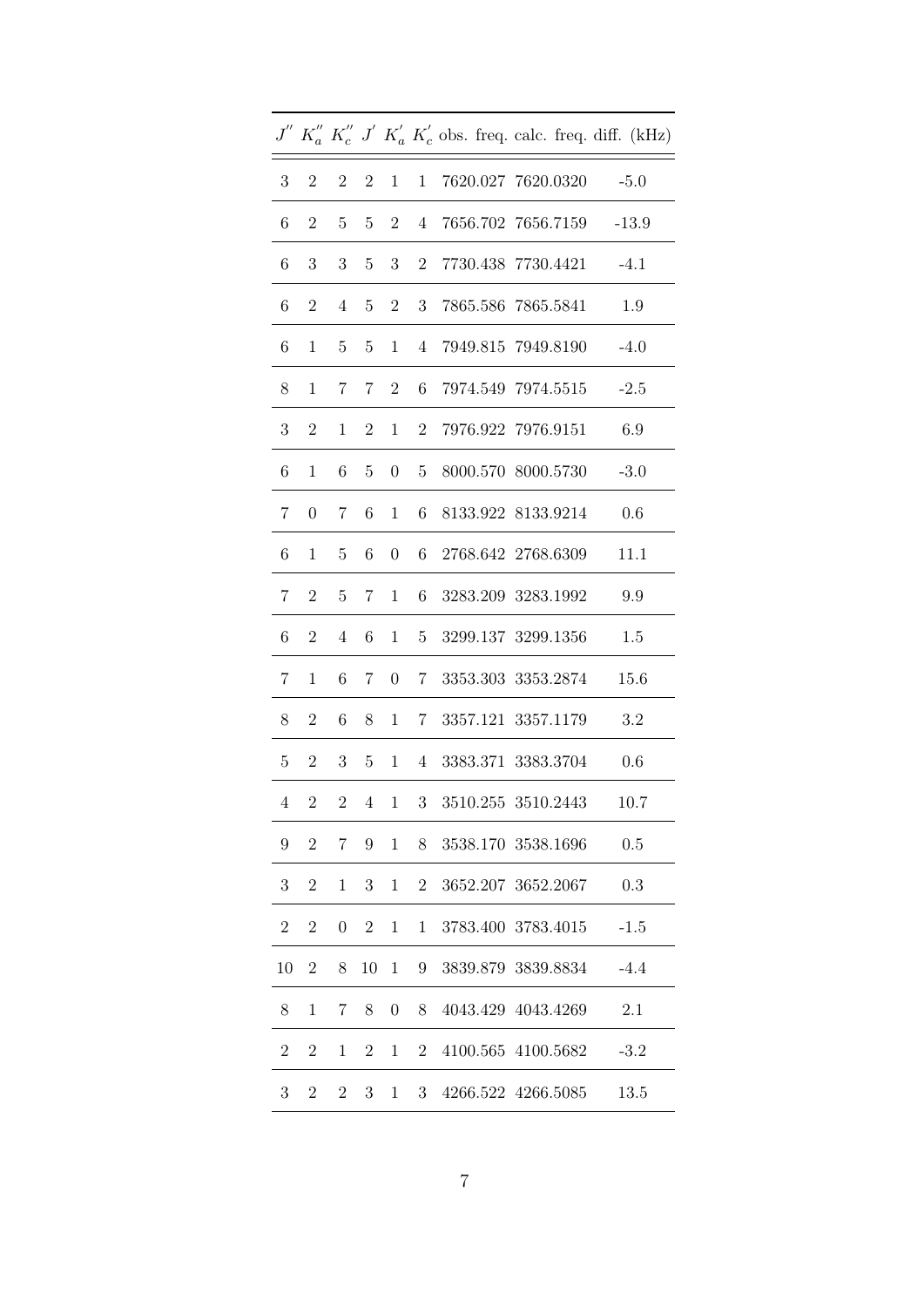|                |                |                  |                 |                  |                |                        |                    |  | $J''$ $K''_a$ $K''_c$ $J'$ $K'_a$ $K'_c$ obs. freq. calc. freq. diff. (kHz) |
|----------------|----------------|------------------|-----------------|------------------|----------------|------------------------|--------------------|--|-----------------------------------------------------------------------------|
| 5              | $\overline{2}$ | $\overline{4}$   | 5               | $\mathbf{1}$     | $\overline{5}$ |                        | 4771.371 4771.3587 |  | 12.3                                                                        |
| 9              | $\mathbf{1}$   | 8                | 9               | $\boldsymbol{0}$ | 9              |                        | 4822.140 4822.1375 |  | 2.5                                                                         |
|                |                |                  |                 |                  |                |                        |                    |  |                                                                             |
| 6              | $\overline{2}$ | $\overline{5}$   | 6               | $\mathbf{1}$     | 6              |                        | 5111.782 5111.7670 |  | 15.0                                                                        |
| 7              | $\overline{2}$ | 6                | $7\overline{ }$ | 1                | 7 <sup>7</sup> |                        | 5510.592 5510.5811 |  | 10.9                                                                        |
| 10             | 1              | 9                | 10              | $\boldsymbol{0}$ |                | 10 5665.379 5665.3954  |                    |  | $-16.4$                                                                     |
| 8              | 3              | $\overline{5}$   | 8               | $\overline{2}$   | 6              |                        | 5853.873 5853.8792 |  | $-6.2$                                                                      |
| $8\,$          | $\mathbf{2}$   | 7                | 8               | $\mathbf{1}$     | 8              |                        | 5966.226 5966.2172 |  | 8.8                                                                         |
| 7              | 3              | $\overline{4}$   | $\overline{7}$  | $\overline{2}$   | $\overline{5}$ |                        | 6082.679 6082.6899 |  | $-10.9$                                                                     |
| 6              | 3              | 3                | 6               | $\overline{2}$   | $\overline{4}$ |                        | 6269.281 6269.2853 |  | $-4.3$                                                                      |
| $\overline{5}$ | 3              | $\overline{2}$   | 5               | $\overline{2}$   | 3              |                        | 6404.425 6404.4272 |  | $-2.2$                                                                      |
| 9              | $\overline{2}$ | 8                | 9               | $\mathbf{1}$     | 9              |                        | 6475.774 6475.7843 |  | $-10.3$                                                                     |
| $\overline{4}$ | 3              | $\mathbf{1}$     | $\overline{4}$  | $\overline{2}$   | $\overline{2}$ |                        | 6489.917 6489.9266 |  | $-9.6$                                                                      |
| 3              | 3              | $\boldsymbol{0}$ | 3               | $\overline{2}$   | $\mathbf{1}$   |                        | 6535.678 6535.6557 |  | 22.3                                                                        |
| 3              | 3              | $\mathbf{1}$     | 3               | $\overline{2}$   | $\overline{2}$ |                        | 6568.454 6568.4686 |  | $-14.6$                                                                     |
| $\overline{4}$ | 3              | $\overline{2}$   | $\overline{4}$  | $\overline{2}$   | 3              |                        | 6586.199 6586.2007 |  | $-1.7$                                                                      |
| 5              | 3              | $\overline{3}$   | 5 <sup>5</sup>  |                  |                | 2 4 6621.234 6621.2378 |                    |  | $-3.8$                                                                      |
| 6              | 3              | $\overline{4}$   | 6               | $\overline{2}$   | $\overline{5}$ |                        | 6680.847 6680.8501 |  | $-3.1$                                                                      |
| 7              | $\sqrt{3}$     | $\overline{5}$   | 7               | $\overline{2}$   | $\,6$          |                        | 6772.566 6772.5615 |  | 4.5                                                                         |
| 8              | 3              | 6                | 8               | $\overline{2}$   | $7\phantom{.}$ |                        | 6903.647 6903.6499 |  | $-2.9$                                                                      |
| 10             | $\overline{2}$ | 9                | 10              | $\mathbf{1}$     | 10             |                        | 7035.122 7035.1276 |  | $-5.6$                                                                      |
| 9              | 3              | 7                | 9               | $\overline{2}$   | 8              |                        | 7080.686 7080.6867 |  | $-0.7$                                                                      |
| 10             | $\sqrt{3}$     | 8                | 10              | $\overline{2}$   | 9              |                        | 7309.132 7309.1462 |  | $-14.2$                                                                     |
| 9              | $\sqrt{3}$     | 6                | 9               | $\overline{2}$   | $7^{\circ}$    |                        | 5603.064 5603.0678 |  | $-3.8$                                                                      |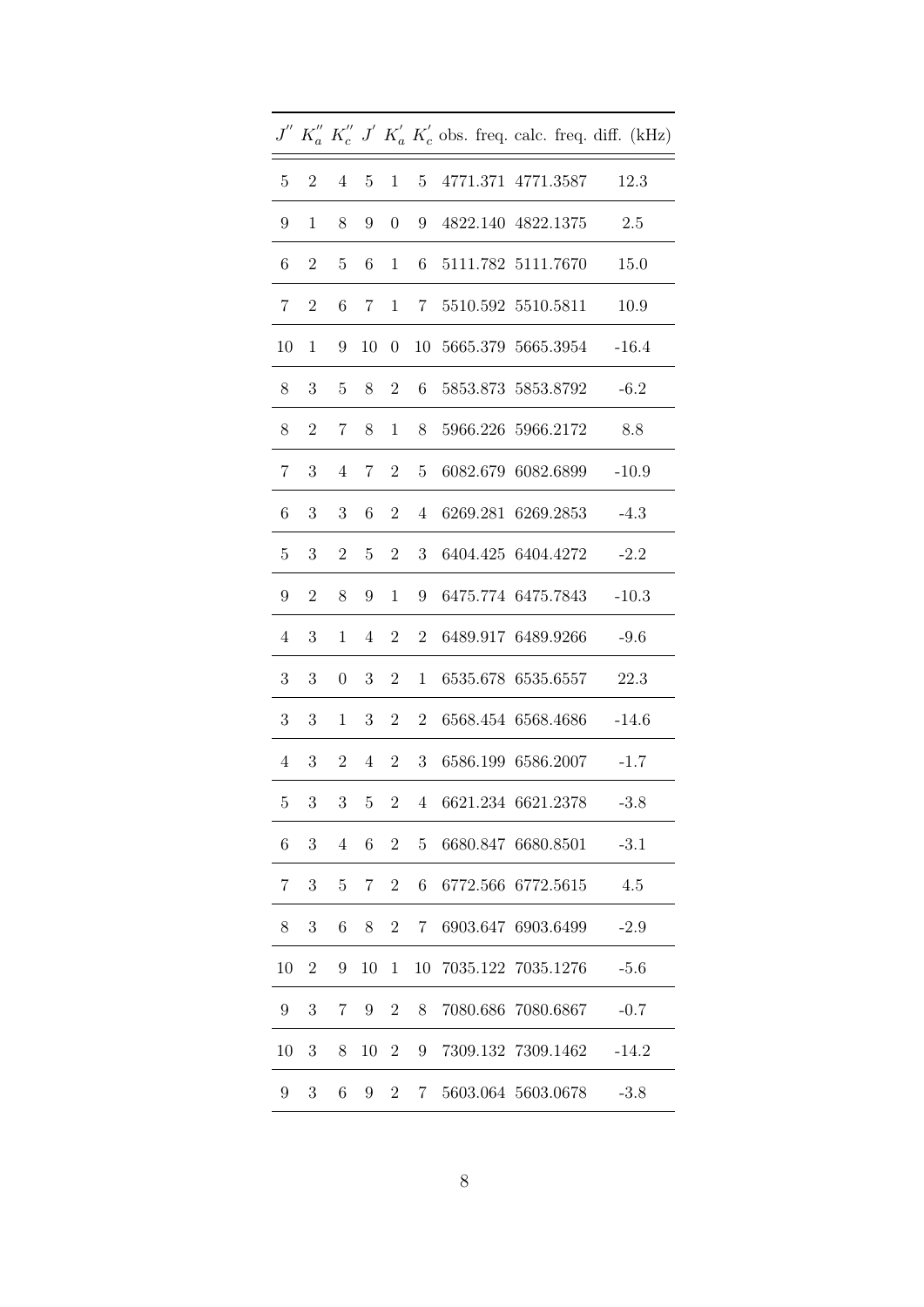|  |  |  |  |                                    | $J''$ $K''_a$ $K''_c$ $J'$ $K'_a$ $K'_c$ obs. freq. calc. freq. diff. (kHz) |
|--|--|--|--|------------------------------------|-----------------------------------------------------------------------------|
|  |  |  |  |                                    | 5 1 4 5 0 5 2296.212 2296.1991 12.9                                         |
|  |  |  |  |                                    | 12 3 9 12 2 10 5018.681 5018.6814 -0.4                                      |
|  |  |  |  |                                    | 11 3 8 11 2 9 5153.226 5153.2210 5.0                                        |
|  |  |  |  |                                    | 14 3 11 14 2 12 5069.014 5069.0310 -17.0                                    |
|  |  |  |  |                                    | 10 3 7 10 2 8 5358.690 5358.6944 -4.4                                       |
|  |  |  |  |                                    | 11 3 8 10 4 7 5648.308 5648.3042 3.8                                        |
|  |  |  |  | 16 4 12 16 3 13 7006.558 7006.5381 | 19.9                                                                        |
|  |  |  |  |                                    | 12 3 10 12 2 11 7934.990 7934.9902 -0.2                                     |
|  |  |  |  |                                    | 13 4 9 13 3 10 8019.002 8019.0113 -9.3                                      |

# menthone B

|                             |                             |                |              |                |  |                      |                                                        |        | $J''$ $K''_a$ $K''_c$ $J'$ $K'_a$ $K'_c$ obs. freq. calc. freq. diff. (kHz) |
|-----------------------------|-----------------------------|----------------|--------------|----------------|--|----------------------|--------------------------------------------------------|--------|-----------------------------------------------------------------------------|
| $\mathcal{D}_{\mathcal{L}}$ | $\Omega$                    | $2^{\circ}$    | $\mathbf{1}$ | 0              |  |                      | 1 2502.069 2502.0730                                   | $-4.0$ |                                                                             |
| 3                           | $\Omega$                    | $3 -$          | 2            |                |  |                      | $1 \quad 2 \quad 2523.904 \quad 2523.9077 \qquad -3.7$ |        |                                                                             |
| $\mathbf{1}$                | $\mathbf{1}$                | $\mathbf{1}$   | $\Omega$     | $\overline{0}$ |  |                      | 0 2584.117 2584.1226 -5.6                              |        |                                                                             |
| 5                           | $\mathbf{1}$                | $4\quad 5$     |              | $\Omega$       |  | 5 2617.890 2617.8899 |                                                        |        | 0.2                                                                         |
| 2                           | 1                           | $\mathbf{1}$   | $\mathbf{1}$ | $\mathbf{1}$   |  |                      | $0\quad 2642.744\quad 2642.7464 \qquad -2.4$           |        |                                                                             |
| 6                           | 1                           | $\overline{5}$ | 6            |                |  |                      | 0 6 3209.647 3209.6463                                 |        | 0.7                                                                         |
| 6                           | $\mathcal{D}$               | $4\quad 6$     |              |                |  |                      | 1 5 3482.128 3482.1237                                 |        | 4.3                                                                         |
| 7                           | $\mathcal{D}_{\mathcal{L}}$ | $5 -$          | $7^{\circ}$  |                |  |                      | 1 6 3511.044 3511.0315                                 |        | 12.5                                                                        |
| 5                           | 2                           | $3 -$          | 5.           |                |  |                      | 1 4 3548.961 3548.9631 -2.1                            |        |                                                                             |
| 3                           | $\mathbf{1}$                | $\mathbf{3}$   | 2            |                |  |                      | 1 2 3564.312 3564.3130                                 |        | $-1.0$                                                                      |
| 8                           | 2                           | 6              | 8            |                |  |                      | 1 7 3660.967 3660.9700                                 |        | $-3.0$                                                                      |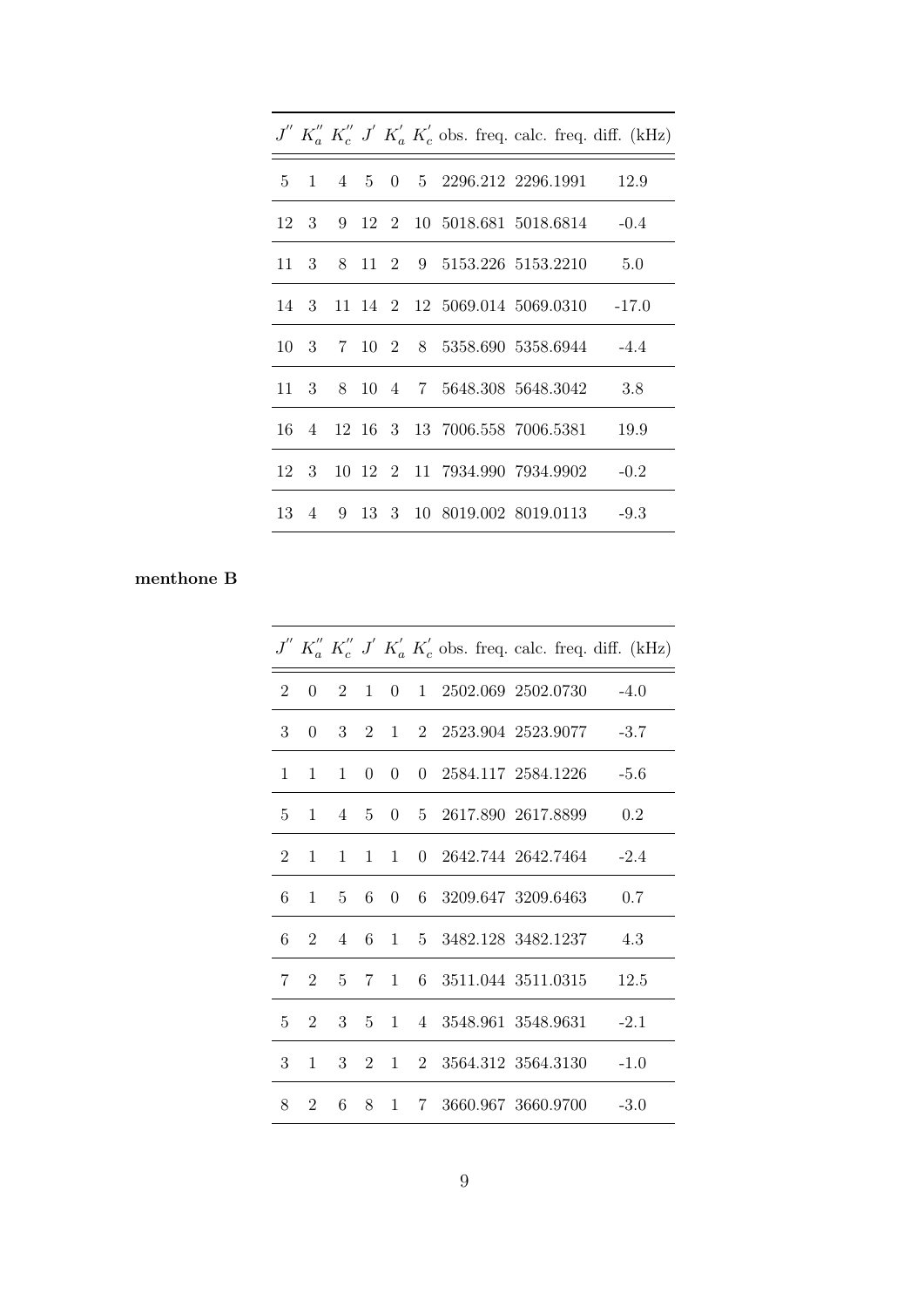|                                |                  |                  |                |                     |                 |  |                            |  | $J^{''}\ K_{a}^{''}\ K_{c}^{''}\ J^{'}\ K_{a}^{'}\ K_{c}^{'}$ obs. freq. calc. freq. diff. (kHz) |
|--------------------------------|------------------|------------------|----------------|---------------------|-----------------|--|----------------------------|--|--------------------------------------------------------------------------------------------------|
| $\overline{4}$                 |                  | 2 2              |                | $4 \quad 1 \quad 3$ |                 |  | 3680.191 3680.1883 2.7     |  |                                                                                                  |
| $\overline{2}$                 | $\mathbf{1}$     | $\boldsymbol{2}$ |                | $1 \quad 0$         | 1               |  | 3708.395 3708.3948         |  | 0.2                                                                                              |
| 3                              | $\boldsymbol{0}$ | 3                | $\overline{2}$ | $\overline{0}$      | $\overline{2}$  |  | 3730.229 3730.2295         |  | $-0.5$                                                                                           |
| 3                              | $\boldsymbol{2}$ | 1                |                | $2\quad 2$          | $\overline{0}$  |  | 3803.815 3803.8064         |  | 8.7                                                                                              |
| 3 <sup>1</sup>                 | $\overline{2}$   | 1                |                |                     |                 |  | 3 1 2 3840.327 3840.3228   |  | 4.2                                                                                              |
| $\overline{4}$                 | $\boldsymbol{0}$ |                  |                |                     |                 |  | 4 3 1 3 3892.208 3892.2110 |  | $-3.0$                                                                                           |
| 7                              | 1                | $\,6$            |                | 7 0 7               |                 |  | 3936.070 3936.0656         |  | 4.4                                                                                              |
| 9                              | $\sqrt{2}$       | $\overline{7}$   |                | 9 1                 | 8               |  | 3951.705 3951.7042         |  | 0.9                                                                                              |
| 3                              | $\mathbf 1$      | $\sqrt{2}$       |                |                     |                 |  | 2 1 1 3958.105 3958.1043   |  | 0.7                                                                                              |
| $\overline{2}$                 | $\mathbf{2}$     | $\boldsymbol{0}$ |                | 2 1                 |                 |  | 1 3994.617 3994.6208       |  | $-3.8$                                                                                           |
| 6                              | $\mathbf{1}$     | 5 <sup>5</sup>   |                | $5\quad 2$          | $4\overline{ }$ |  | 4602.265 4602.2746         |  | $-9.6$                                                                                           |
| $\overline{4}$                 | $\mathbf{1}$     | $\overline{4}$   | 3 <sup>1</sup> |                     |                 |  | 1 3 4742.508 4742.5119     |  | $-3.9$                                                                                           |
| 3                              | $\mathbf{1}$     | 3                |                | $2 \quad 0$         |                 |  | 2 4770.637 4770.6349       |  | 2.2                                                                                              |
| 8                              | $\mathbf{1}$     |                  |                |                     |                 |  | 7 8 0 8 4781.612 4781.6038 |  | 8.2                                                                                              |
| $4\phantom{.0000}\phantom{.0}$ | 2                | 3 <sup>1</sup>   |                |                     |                 |  | 4 1 4 4855.212 4855.2089   |  | 3.1                                                                                              |
| $\overline{4}$                 | $\boldsymbol{0}$ | $\overline{4}$   |                |                     |                 |  | 3 0 3 4932.621 4932.6164   |  | 4.6                                                                                              |
| $\overline{4}$                 | $\overline{2}$   | 3                | 3              | $\overline{2}$      | $\overline{2}$  |  | 5015.476 5015.4673         |  | 8.7                                                                                              |
| 4                              | $\overline{2}$   | $\overline{2}$   | 3              | $\overline{2}$      | 1               |  | 5105.530 5105.5260         |  | 4.0                                                                                              |
| $\overline{5}$                 | $\overline{2}$   | $\overline{4}$   | 5              | $\mathbf{1}$        | 5 <sup>5</sup>  |  | 5199.613 5199.6065         |  | 6.5                                                                                              |
| $\overline{5}$                 | $\boldsymbol{0}$ | $\overline{5}$   | $\overline{4}$ | $\mathbf{1}$        | $\overline{4}$  |  | 5255.082 5255.0886         |  | $-6.6$                                                                                           |
| $\overline{4}$                 | 1                | $\boldsymbol{3}$ | 3              | $\mathbf{1}$        | $\overline{2}$  |  | 5265.659 5265.6605         |  | $-1.5$                                                                                           |
| 6                              | $\overline{2}$   | $\overline{5}$   | 6              | 1                   | 6               |  | 5615.737 5615.7289         |  | 8.1                                                                                              |
| 9                              | $\mathbf{1}$     | 8                | 9              | $\boldsymbol{0}$    | 9               |  | 5718.442 5718.4381         |  | 3.9                                                                                              |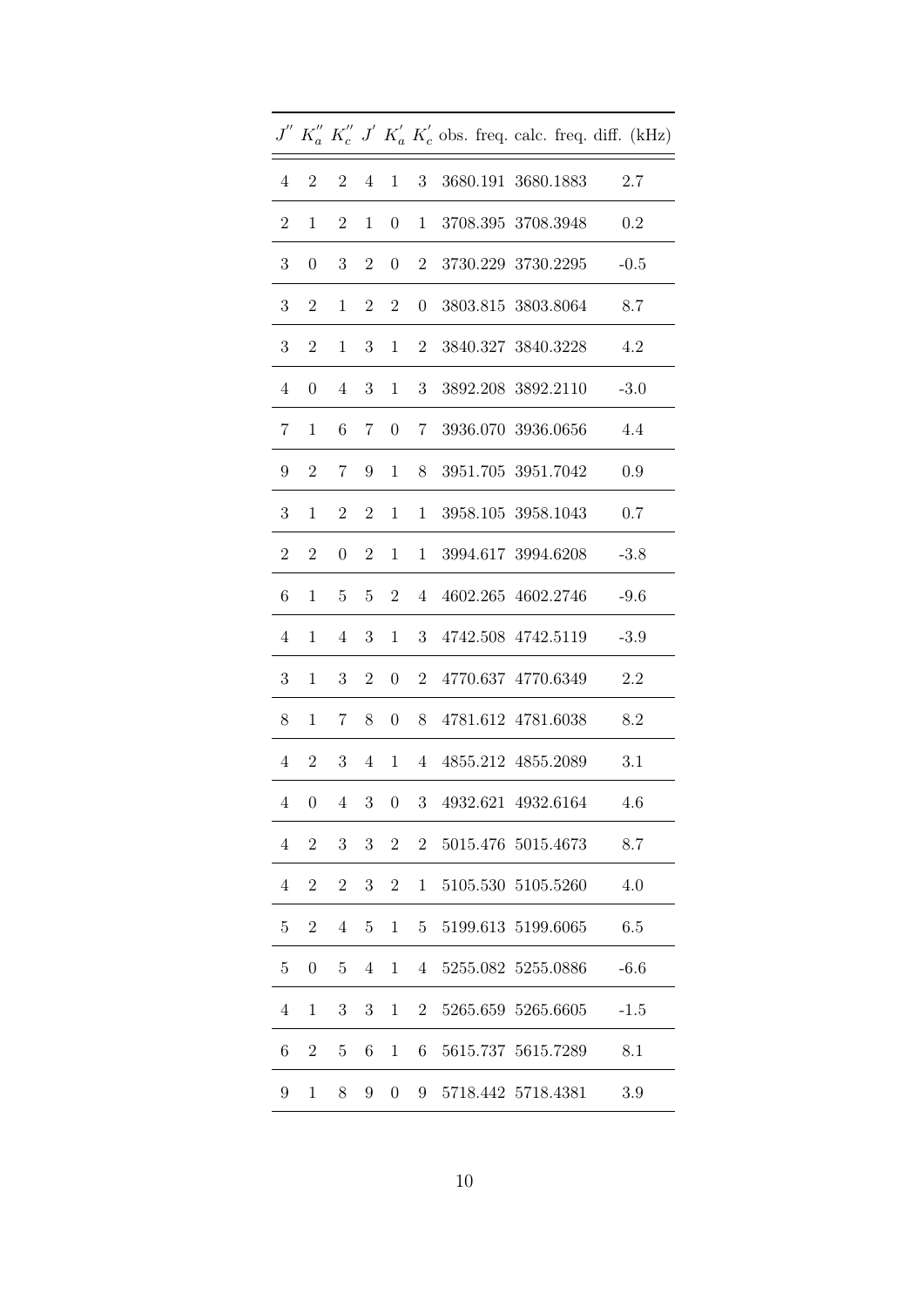|                  |                  |                  |                |                  |                  |                      |  | $J'' K''_a K''_c J' K'_a K'_c$ obs. freq. calc. freq. diff. (kHz) |
|------------------|------------------|------------------|----------------|------------------|------------------|----------------------|--|-------------------------------------------------------------------|
| 9                | 3                | 6                | 9              | $\overline{2}$   |                  | 7 5771.863 5771.8562 |  | 6.8                                                               |
| $\overline{4}$   | $\mathbf{1}$     | $\overline{4}$   | 3              | $\overline{0}$   |                  | 3 5782.915 5782.9173 |  | $-2.3$                                                            |
| $\overline{5}$   | 1                | $5\overline{)}$  | $\overline{4}$ | 1                |                  | 4 5913.362 5913.3632 |  | $-1.2$                                                            |
| 9                | $\overline{2}$   | $7^{\circ}$      | 8              | 3 <sup>1</sup>   | 6                | 5949.639 5949.6464   |  | $-7.4$                                                            |
| 8                | 3                | $\overline{5}$   | 8              | $\overline{2}$   | 6                | 6057.059 6057.0580   |  | 1.1                                                               |
| $7\phantom{.}$   | $\overline{2}$   | 6                | 7              | 1                |                  | 7 6102.437 6102.4392 |  | $-2.2$                                                            |
| 5                | $\theta$         | 5 <sup>5</sup>   | $\overline{4}$ | $\overline{0}$   | $\overline{4}$   | 6105.383 6105.3894   |  | $-6.4$                                                            |
| 7                | 1                | 6                | $\,6\,$        | 2 <sup>1</sup>   | $5\overline{)}$  | 6211.633 6211.6356   |  | $-2.6$                                                            |
| $\overline{5}$   | $\overline{2}$   | $\overline{4}$   | $\overline{4}$ | $2^{\circ}$      | 3                | 6257.766 6257.7608   |  | 5.2                                                               |
| 5                | $\sqrt{3}$       | 3                | $\overline{4}$ | 3                | $\overline{2}$   | 6306.141 6306.1394   |  | 1.6                                                               |
| 5                | 3                | $\overline{2}$   | $\overline{4}$ | 3 <sup>1</sup>   | $\mathbf{1}$     | 6314.670 6314.6675   |  | 2.5                                                               |
| $\overline{7}$   | 3                | $\overline{4}$   | $\overline{7}$ | $2^{\circ}$      | $5\overline{)}$  | 6335.086 6335.0863   |  | $-0.3$                                                            |
| $\overline{5}$   | $\overline{2}$   | 3 <sup>1</sup>   | $\overline{4}$ | 2 <sup>1</sup>   | $\overline{2}$   | 6430.626 6430.6119   |  | 14.1                                                              |
| $\overline{5}$   | 1                | 4                | $\overline{4}$ | $\mathbf{1}$     | 3                | 6561.834 6561.8371   |  | $-3.1$                                                            |
| 6                | 3                | 3                | 6              | $\overline{2}$   | $\overline{4}$   | 6573.067 6573.0690   |  | $-2.0$                                                            |
| $\!6\,$          | $\boldsymbol{0}$ | 6                | $\bf 5$        | 1                | $\overline{5}$   | 6592.233 6592.2348   |  | $-1.8$                                                            |
| $\boldsymbol{2}$ | $\boldsymbol{2}$ | 1                | $\mathbf{1}$   | $\mathbf{1}$     | $\boldsymbol{0}$ | 6628.093 6628.0941   |  | $-1.1$                                                            |
| 8                | $\mathbf{2}$     | 7                | 8              | $\mathbf 1$      | 8                | 6656.855 6656.8467   |  | 8.3                                                               |
| 10               | $\mathbf 1$      | 9                | 10             | $\boldsymbol{0}$ | 10               | 6712.486 6712.4881   |  | $-2.1$                                                            |
| 5                | 3                | $\overline{2}$   | 5              | $\overline{2}$   | 3                | 6751.742 6751.7451   |  | $-3.1$                                                            |
| $\boldsymbol{2}$ | $\sqrt{2}$       | $\mathbf 1$      | $\mathbf{1}$   | $\mathbf 1$      | $\mathbf{1}$     | 6759.496 6759.4946   |  | 1.4                                                               |
| $\overline{5}$   | $\mathbf{1}$     | 5                | $\overline{4}$ | $\boldsymbol{0}$ | 4                | 6763.669 6763.6641   |  | 5.0                                                               |
| $\overline{2}$   | $\boldsymbol{2}$ | $\boldsymbol{0}$ | $\mathbf 1$    | 1                | $\mathbf{1}$     | 6768.771 6768.7677   |  | 3.3                                                               |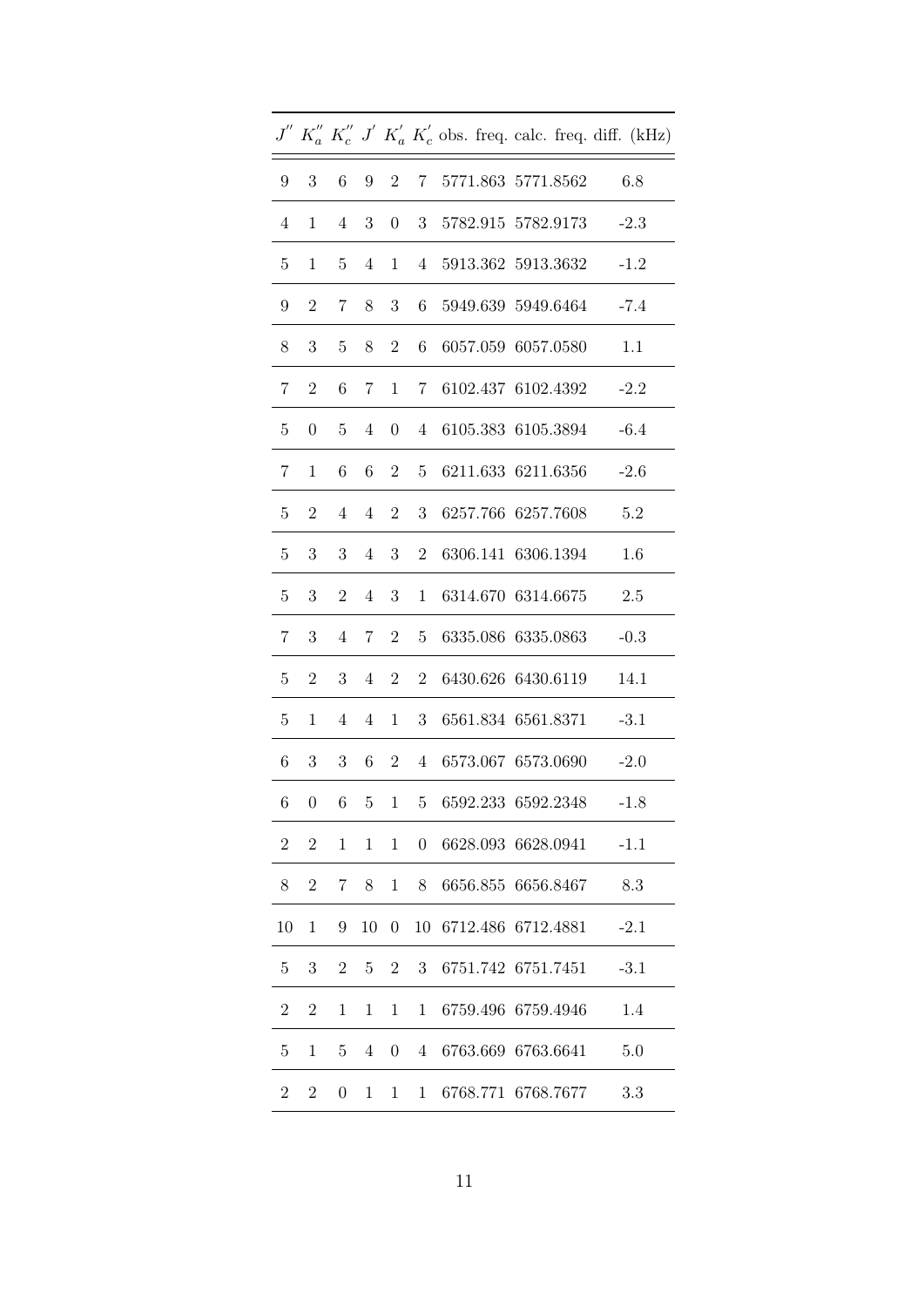|                |                  |                      |                |                   |                |  |                                                                 |  | $J^{''}\ K_{a}^{''}\ K_{c}^{''}\ J^{'}\ K_{a}^{'}\ K_{c}^{'}$ obs. freq. calc. freq. diff. (kHz) |
|----------------|------------------|----------------------|----------------|-------------------|----------------|--|-----------------------------------------------------------------|--|--------------------------------------------------------------------------------------------------|
| $\overline{4}$ | 3                | $\mathbf{1}$         |                | $4\quad 2\quad 2$ |                |  | 6867.682 6867.6895 -7.5                                         |  |                                                                                                  |
| 3 <sup>1</sup> | $\sqrt{3}$       | $\boldsymbol{0}$     | 3 <sup>1</sup> | $2^{\circ}$       | $\mathbf{1}$   |  | 6930.691 6930.6986                                              |  | $-7.6$                                                                                           |
| 3              | 3                | $\mathbf{1}$         | 3 <sup>7</sup> | $\overline{2}$    | $\overline{2}$ |  | 6976.346 6976.3504                                              |  | $-4.4$                                                                                           |
| $\overline{4}$ | $\sqrt{3}$       | $\overline{2}$       |                | $4\quad 2$        | 3 <sup>1</sup> |  | 7000.937 7000.9466                                              |  | -9.6                                                                                             |
| 5 <sup>5</sup> | 3                | 3 <sup>1</sup>       |                | $5\quad 2$        |                |  | 4 7049.322 7049.3252 -3.2                                       |  |                                                                                                  |
| 6              | $\mathbf{1}$     | $6\quad$             | 5 <sub>5</sub> | 1                 | 5 <sub>5</sub> |  | 7076.323 7076.3222                                              |  | 0.9                                                                                              |
| 6              | 3                | $4\phantom{.0000}\,$ |                | $6\quad 2$        | 5 <sup>5</sup> |  | 7131.180 7131.1767                                              |  | 3.3                                                                                              |
| 6              | $\boldsymbol{0}$ | 6                    | 5 <sup>5</sup> | $\overline{0}$    | 5 <sup>5</sup> |  | 7250.508 7250.5094 -1.4                                         |  |                                                                                                  |
| $7\,$          | 3                | $\overline{5}$       |                | $7 \quad 2$       |                |  | 6 7256.269 7256.2747                                            |  | $-5.7$                                                                                           |
| 9              | $\mathbf{2}$     | 8                    | 9              | $\mathbf{1}$      |                |  | 9 7274.238 7274.2340                                            |  | 4.0                                                                                              |
| 8              | 3 <sup>1</sup>   | $6\phantom{.}6$      | 8              | 2                 |                |  | 7 7433.746 7433.7475                                            |  | $-1.5$                                                                                           |
| 6              | $\mathbf{2}$     | $\overline{5}$       | 5 <sup>5</sup> | 2 <sup>1</sup>    |                |  | 4 7492.447 7492.4445                                            |  | 2.5                                                                                              |
| 6              | $\overline{4}$   | 3                    | 5 <sup>5</sup> | $\overline{4}$    | $2^{\circ}$    |  | 7565.383 7565.3808                                              |  | 2.2                                                                                              |
| 6              | $\overline{4}$   | $2^{\circ}$          |                |                   |                |  | $5\quad 4\quad 1\quad 7565.925\  \, 7565.9194 \qquad \  \, 5.6$ |  |                                                                                                  |
| 9              |                  | $3 \quad 7$          |                | $9 \quad 2$       | 8              |  | 7671.426 7671.4373                                              |  | $-11.3$                                                                                          |
| 6              | $\mathbf{1}$     | $6\phantom{.0}$      |                |                   |                |  | 5 0 5 7734.599 7734.5968                                        |  | 2.3                                                                                              |
| 3              | $\overline{2}$   | $\overline{2}$       | $\overline{2}$ | 1                 | $\mathbf{1}$   |  | 7752.371 7752.3650                                              |  | 6.0                                                                                              |
| 6              | $\overline{2}$   | 4                    | 5              | $\overline{2}$    | 3              |  | 7775.428 7775.4264                                              |  | 1.6                                                                                              |
| 8              | $\mathbf{1}$     | 7                    | 7              | $\overline{2}$    | 6              |  | 7828.424 7828.4276                                              |  | $-3.6$                                                                                           |
| 6              | $\mathbf{1}$     | $\overline{5}$       | 5              | $\mathbf{1}$      | $\overline{4}$ |  | 7842.268 7842.2659                                              |  | 2.1                                                                                              |
| $\overline{7}$ | $\boldsymbol{0}$ | 7                    | 6              | $\mathbf{1}$      | 6              |  | 7891.304 7891.2989                                              |  | 5.1                                                                                              |
| 10             | $\overline{2}$   | 9                    | 10             | 1                 | 10             |  | 7948.273 7948.2693                                              |  | 3.7                                                                                              |
| 10             | 3                | 8                    | 10             | $\overline{2}$    | 9              |  | 7975.380 7975.3838                                              |  | $-3.8$                                                                                           |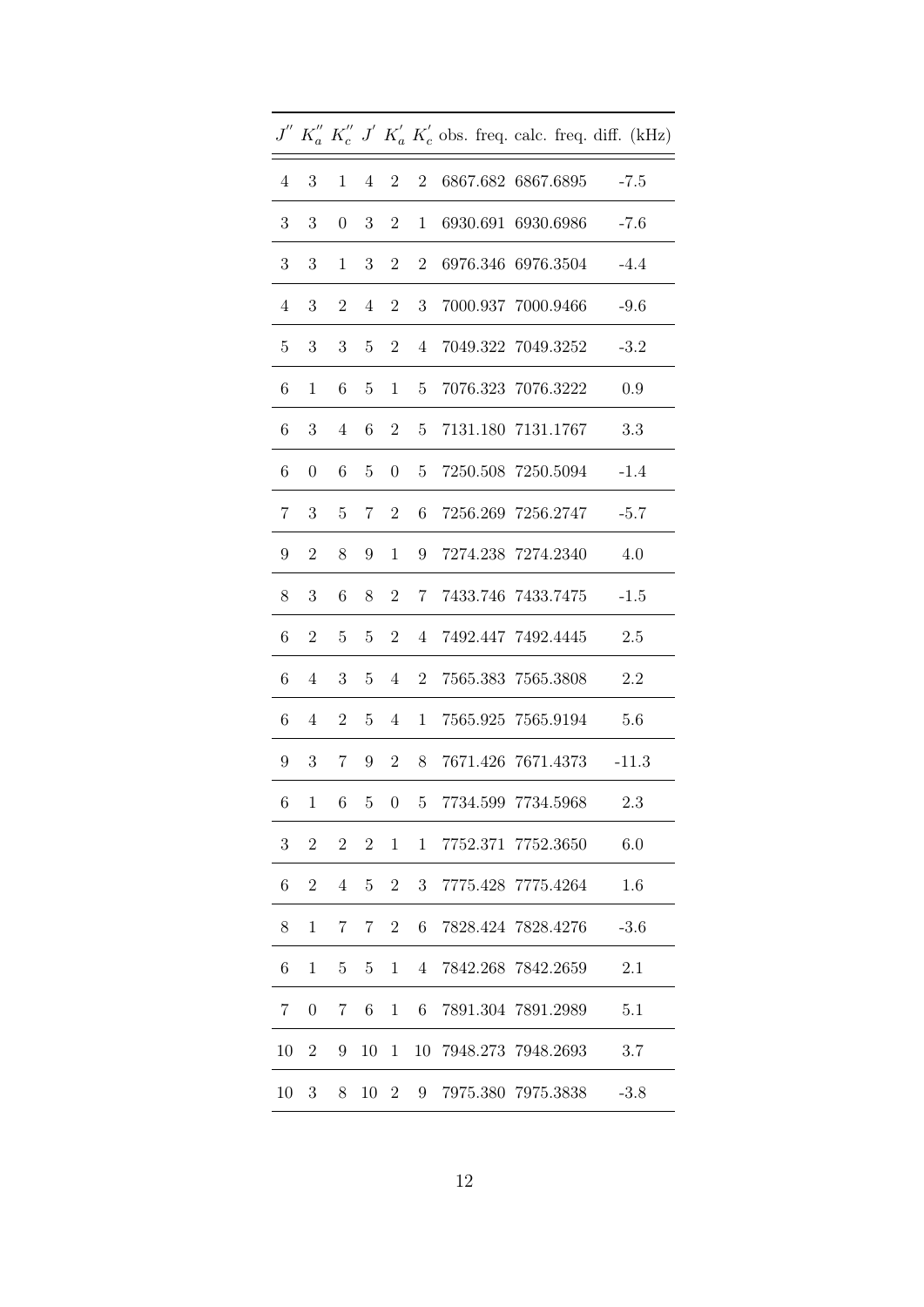|                 |                  |                  |                |                   |                |  |                         |  | $J''$ $K''_a$ $K''_c$ $J'$ $K'_a$ $K'_c$ obs. freq. calc. freq. diff. (kHz) |
|-----------------|------------------|------------------|----------------|-------------------|----------------|--|-------------------------|--|-----------------------------------------------------------------------------|
| $6 -$           | 3 <sup>3</sup>   |                  |                | $4\quad 5\quad 3$ | 3              |  | 7574.296 7574.2960      |  | 0.0                                                                         |
| 6               | $\boldsymbol{3}$ | $\sqrt{3}$       | 5 <sup>5</sup> | 3                 | $\overline{2}$ |  | 7596.744 7596.7503      |  | $-6.3$                                                                      |
| $\overline{4}$  | $\sqrt{3}$       | $\boldsymbol{2}$ | 3 <sup>1</sup> | $\mathbf{3}$      | $\mathbf{1}$   |  | 5040.070 5040.0635      |  | 6.5                                                                         |
| $\overline{4}$  | $\sqrt{3}$       | $\mathbf{1}$     | 3 <sup>1</sup> | $\boldsymbol{3}$  | $\overline{0}$ |  | 5042.507 5042.5169 -9.9 |  |                                                                             |
| $\overline{2}$  | $\mathbf{1}$     | $\overline{2}$   |                | $1 \quad 1$       |                |  | 1 2379.938 2379.9454    |  | $-7.4$                                                                      |
| $5\phantom{.0}$ | $\mathbf{1}$     | $\overline{4}$   |                | $4 \quad 2$       | 3 <sup>1</sup> |  | 3017.759 3017.7695      |  | $-10.5$                                                                     |
| 6               | $\overline{5}$   | $\overline{2}$   | 5 <sup>5</sup> | $\overline{5}$    | $\mathbf{1}$   |  | 7557.241 7557.2503      |  | $-9.3$                                                                      |
| 3               | $\sqrt{2}$       | $\mathbf{1}$     | $\overline{2}$ | 1                 | $\overline{2}$ |  | 8192.631 8192.6286      |  | 2.4                                                                         |
| $\mathbf{1}$    | $\mathbf 1$      | $\boldsymbol{0}$ |                | $0 \quad 0$       |                |  | 0 2715.511 2715.5231    |  | $-12.1$                                                                     |
| 5 <sup>5</sup>  | $\mathbf{1}$     | $4\overline{ }$  |                | $4\quad 2$        | $\overline{2}$ |  | 2881.647 2881.6487      |  | $-1.7$                                                                      |
| $\overline{4}$  | $\boldsymbol{0}$ | $\overline{4}$   | 3 <sup>1</sup> | 1                 | $\overline{2}$ |  | 3104.216 3104.2183      |  | $-2.3$                                                                      |
| 3               | $\mathbf{1}$     | $\overline{2}$   | $\overline{2}$ | $\overline{0}$    | $\overline{2}$ |  | 5558.629 5558.6276      |  | 1.4                                                                         |
| $7\phantom{.}$  | $\mathbf{1}$     | $\,6\,$          | $6\quad$       | $2^{\circ}$       | 4              |  | 5619.688 5619.6819      |  | 6.1                                                                         |
| $\overline{2}$  | $\overline{2}$   | $\boldsymbol{0}$ | 1              | 1                 | $\overline{0}$ |  | 6637.369 6637.3672      |  | 1.8                                                                         |
| 3 <sup>1</sup>  | $\overline{2}$   | 1                | 2 <sup>1</sup> | 1                 | 1              |  | 7798.431 7798.4271      |  | 3.9                                                                         |
| 12              | $\sqrt{3}$       | $9\,$            |                | 12 2              |                |  | 10 5284.386 5284.3886   |  | $-2.6$                                                                      |
| 11              | 3                | 8                |                | 11 2              | 9              |  | 5345.280 5345.2885      |  | $-8.5$                                                                      |
| 13              | 3                |                  |                | 10 13 2           | 11             |  | 5368.172 5368.1885      |  | $-16.5$                                                                     |
| 10              | 3                | 7                | 10             | $\overline{2}$    | 8              |  | 5520.466 5520.4598      |  | 6.2                                                                         |
| 9               | 3                | 7                | 9              | $\overline{2}$    | $7\degree$     |  | 5426.668 5426.6471      |  | 20.9                                                                        |
| 8               | 3                | 6                | 8              | $\overline{2}$    | 6              |  | 5878.199 5878.2029      |  | $-3.9$                                                                      |
| $\overline{5}$  | 3                | 3                | 5              | $\overline{2}$    | 3 <sup>1</sup> |  | 6740.352 6740.3534      |  | $-1.4$                                                                      |
| $\overline{4}$  | 3                | 1                | $\overline{4}$ | $\overline{2}$    | 3 <sup>1</sup> |  | 7003.809 7003.8103      |  | $-1.3$                                                                      |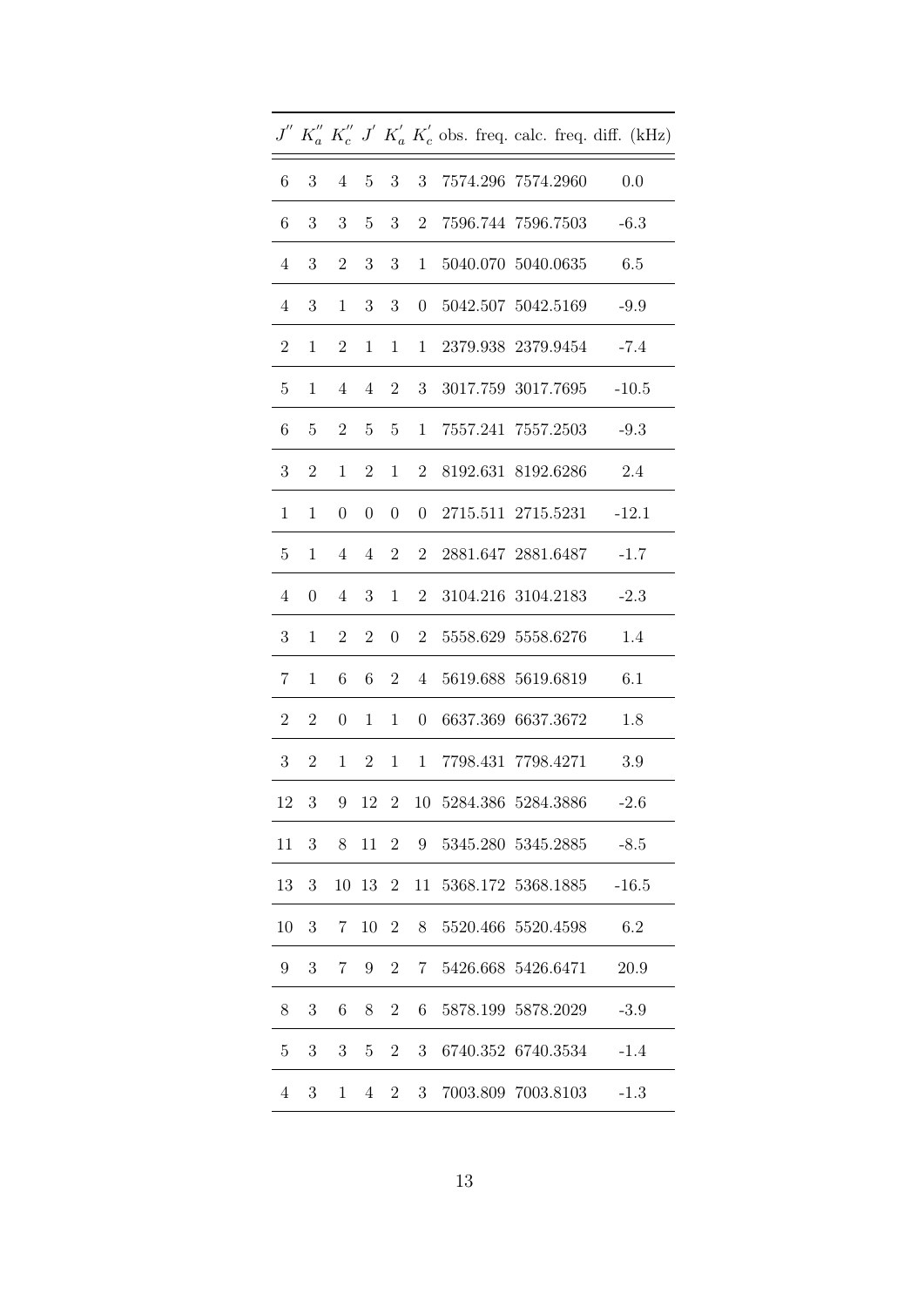|                |              |       |  |  |                                | $J''$ K'' K'' $J'$ K'' K'' K'' obs. freq. calc. freq. diff. (kHz) |
|----------------|--------------|-------|--|--|--------------------------------|-------------------------------------------------------------------|
| 9              |              |       |  |  |                                | 1 8 8 2 6 7876.152 7876.1452 6.9                                  |
| 6              | 2            |       |  |  |                                | 5 6 1 5 2890.178 2890.1699 8.1                                    |
|                |              |       |  |  | 5 2 4 5 1 4 3239.992 3239.9913 | 0.7                                                               |
|                | $9 \quad 2$  |       |  |  |                                | 8 8 3 5 3526.003 3526.0012 1.8                                    |
| $2^{\circ}$    |              |       |  |  |                                | 2 1 2 1 1 3985.328 3985.3477 -19.7                                |
| $\overline{4}$ |              |       |  |  | 3 2 4 2 2 6864.822 6864.8258   | $-3.8$                                                            |
| $\mathcal{R}$  | 3            |       |  |  | 1 3 2 1 6930.288 6930.2883     | $-0.3$                                                            |
| $\mathbf{5}$   | 3            |       |  |  |                                | 2 5 2 4 7060.715 7060.7170 -2.0                                   |
| 11             | $\mathbf{1}$ | 10 11 |  |  |                                | 0 11 7730.650 7730.6447 5.3                                       |

# menthone C

|                |              |              |              |  |  |                            | $J'' K''_a K''_c J' K'_a K'_c$ obs. freq. calc. freq. diff. (kHz) |
|----------------|--------------|--------------|--------------|--|--|----------------------------|-------------------------------------------------------------------|
| $\mathbf{1}$   | $\mathbf{1}$ | $\mathbf{1}$ |              |  |  | 0 0 0 2707.520 2707.5186   | 1.5                                                               |
| 3              | $\mathbf{1}$ |              |              |  |  | 3 2 1 2 3711.110 3711.1083 | 1.7                                                               |
| 3              | $\Omega$     |              |              |  |  | 3 2 0 2 3823.759 3823.7632 | $-4.2$                                                            |
| $\overline{4}$ | $\Omega$     |              |              |  |  | 4 3 1 3 3846.168 3846.1615 | -6.5                                                              |
| $\overline{2}$ | 1            | 2            | $\mathbf{1}$ |  |  | 0 1 3903.777 3903.7659     | 11.1                                                              |
| $3 -$          | $\mathbf{1}$ |              |              |  |  |                            | 2 2 1 1 3960.048 3960.0510 -3.0                                   |
| $\overline{4}$ | $\mathbf{1}$ |              |              |  |  | 4 3 1 3 4944.254 4944.2539 | 0.1                                                               |
| $\overline{4}$ | $\Omega$     |              |              |  |  | 4 3 0 3 5082.268 5082.2670 | 1.0                                                               |
| 4              | $\mathbf{1}$ |              |              |  |  | 3 3 1 2 5275.742 5275.7437 | $-1.7$                                                            |
| $\frac{5}{2}$  | $\mathbf{1}$ |              |              |  |  | 5 4 1 4 6174.332 6174.3333 | $-1.3$                                                            |
| 4              | $1 \quad$    |              |              |  |  |                            | 4 3 0 3 6180.358 6180.3595 -1.5                                   |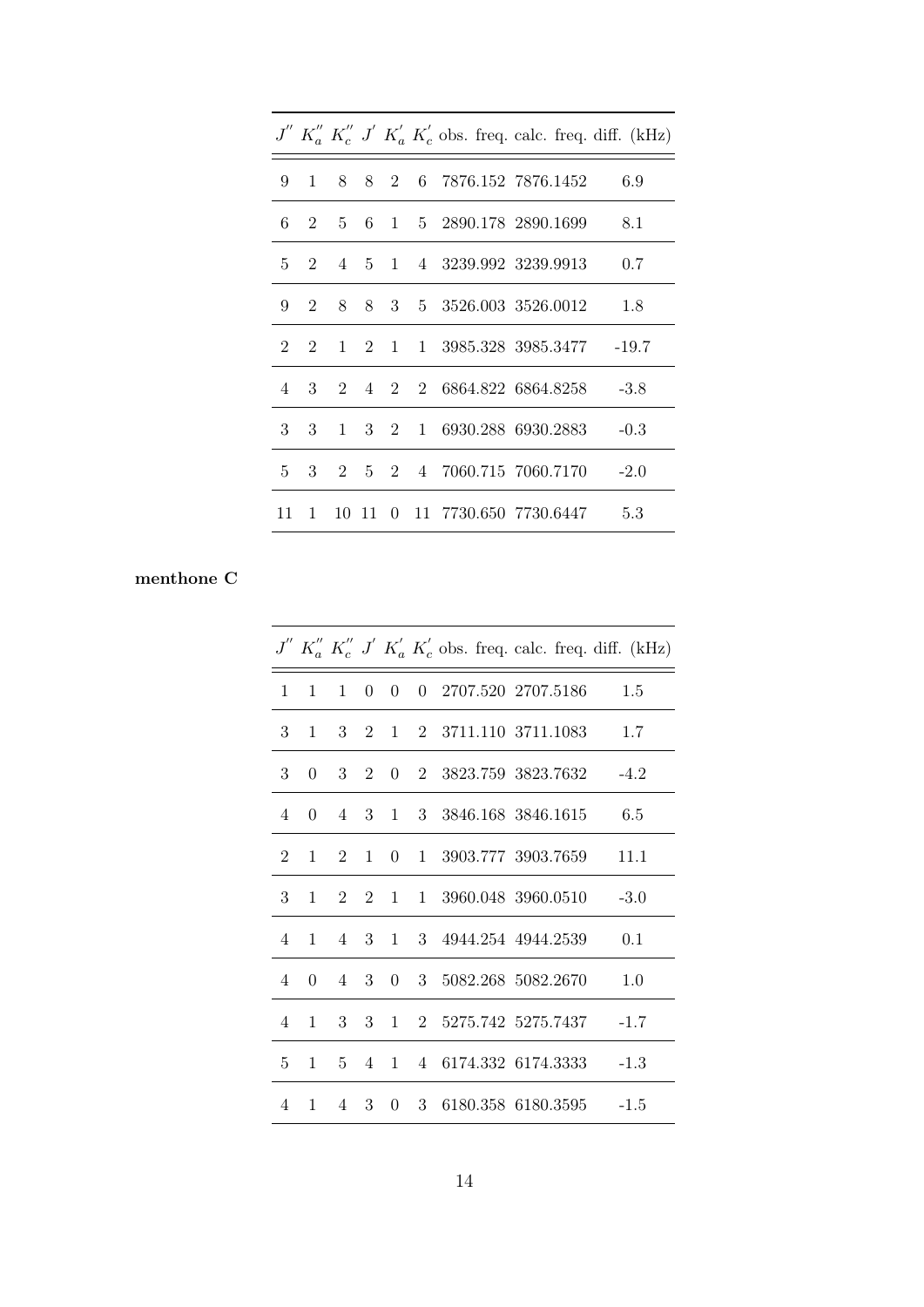|                 |                  |                  |                |                   |                 |  |                    |                            | $J''$ $K''_a$ $K''_c$ $J'$ $K'_a$ $K'_c$ obs. freq. calc. freq. diff. (kHz) |
|-----------------|------------------|------------------|----------------|-------------------|-----------------|--|--------------------|----------------------------|-----------------------------------------------------------------------------|
| $5\phantom{.0}$ | $\boldsymbol{0}$ | $5\degree$       |                | $4\quad 0\quad 4$ |                 |  |                    | 6327.834 6327.8357         | $-1.7$                                                                      |
| $5\phantom{.0}$ | $\overline{2}$   | 3                |                | $4\quad 2$        | $\overline{2}$  |  | 6456.922 6456.9191 |                            | 2.9                                                                         |
| $\overline{5}$  | $\mathbf 1$      | $\overline{5}$   | $\overline{4}$ | $\overline{0}$    | 4               |  |                    | 7272.423 7272.4257         | $-2.7$                                                                      |
| 6               | $\mathbf{1}$     | $\,6$            | 5              | 1                 |                 |  |                    |                            | 5 7400.887 7400.8990 -12.0                                                  |
| 6               | $\boldsymbol{0}$ | $6\degree$       |                |                   |                 |  |                    | 5 0 5 7558.946 7558.9453   | 0.7                                                                         |
| 8               | $\sqrt{2}$       | $6\,$            | 8              |                   |                 |  |                    | 1 7 3678.919 3678.9153     | 3.7                                                                         |
| $\overline{4}$  | $\mathbf{2}$     | $\overline{2}$   | 4              | $\mathbf{1}$      | 3               |  |                    | 4053.355 4053.3506         | 4.4                                                                         |
| $\overline{4}$  | $\overline{2}$   | $\boldsymbol{3}$ | $\overline{4}$ | 1                 | $\overline{4}$  |  |                    | 4830.533 4830.5222         | 10.8                                                                        |
| 3               | $\mathbf{1}$     | 3                | $\overline{2}$ | $\overline{0}$    |                 |  |                    | 2 5059.870 5059.8687       | 1.3                                                                         |
| 5 <sup>5</sup>  | $\overline{2}$   | $\overline{4}$   |                |                   |                 |  |                    | 5 1 5 5044.675 5044.6685   | 6.6                                                                         |
| $\overline{4}$  | $\sqrt{2}$       | 3                | 3              | $\overline{2}$    | 2               |  |                    | 5114.303 5114.2983         | 4.7                                                                         |
| $\overline{4}$  | $\overline{2}$   | $\sqrt{2}$       | 3 <sup>1</sup> | $\overline{2}$    | 1               |  |                    | 5149.067 5149.0653         | 1.7                                                                         |
| $\overline{5}$  | $\boldsymbol{0}$ | $\bf 5$          | $\overline{4}$ |                   |                 |  |                    | 1 4 5229.741 5229.7433     | $-2.3$                                                                      |
| 6               | $\overline{2}$   | $\bf 5$          |                |                   |                 |  |                    | 6 1 6 5303.512 5303.5157   | $-3.7$                                                                      |
| $7 -$           | $\overline{2}$   |                  |                |                   |                 |  |                    | 6 7 1 7 5607.367 5607.3702 | $-3.2$                                                                      |
| 8               | $\boldsymbol{2}$ | $\overline{7}$   |                |                   |                 |  |                    | 8 1 8 5956.083 5956.0852   | $-2.2$                                                                      |
| $\overline{5}$  | $\overline{2}$   | $\overline{4}$   | $\overline{4}$ | $\overline{2}$    | $3\phantom{.0}$ |  |                    | 6388.481 6388.4795         | 1.5                                                                         |
| $\overline{5}$  | 3                | 3                | $\overline{4}$ | 3                 | 2               |  | 6407.422 6407.4133 |                            | 8.7                                                                         |
| $\bf 5$         | $\mathbf{1}$     | $\overline{4}$   | $\overline{4}$ | $\mathbf{1}$      | 3               |  | 6587.442 6587.4450 |                            | $-3.0$                                                                      |
| 6               | $\boldsymbol{0}$ | $\,6\,$          | 5              | $\mathbf{1}$      | $\overline{5}$  |  |                    | 6614.353 6614.3553         | $-2.3$                                                                      |
| $\overline{2}$  | $\overline{2}$   | $\boldsymbol{0}$ | $\mathbf 1$    | $\mathbf 1$       | 1               |  |                    | 7012.831 7012.8317         | $-0.7$                                                                      |
| 6               | $\overline{2}$   | $\overline{5}$   | 5              | $\overline{2}$    | 4               |  |                    | 7659.746 7659.7462         | $-0.2$                                                                      |
| 6               | 3                | $\overline{4}$   | 5              | 3                 | 3 <sup>1</sup>  |  | 7692.340 7692.3511 |                            | $-11.1$                                                                     |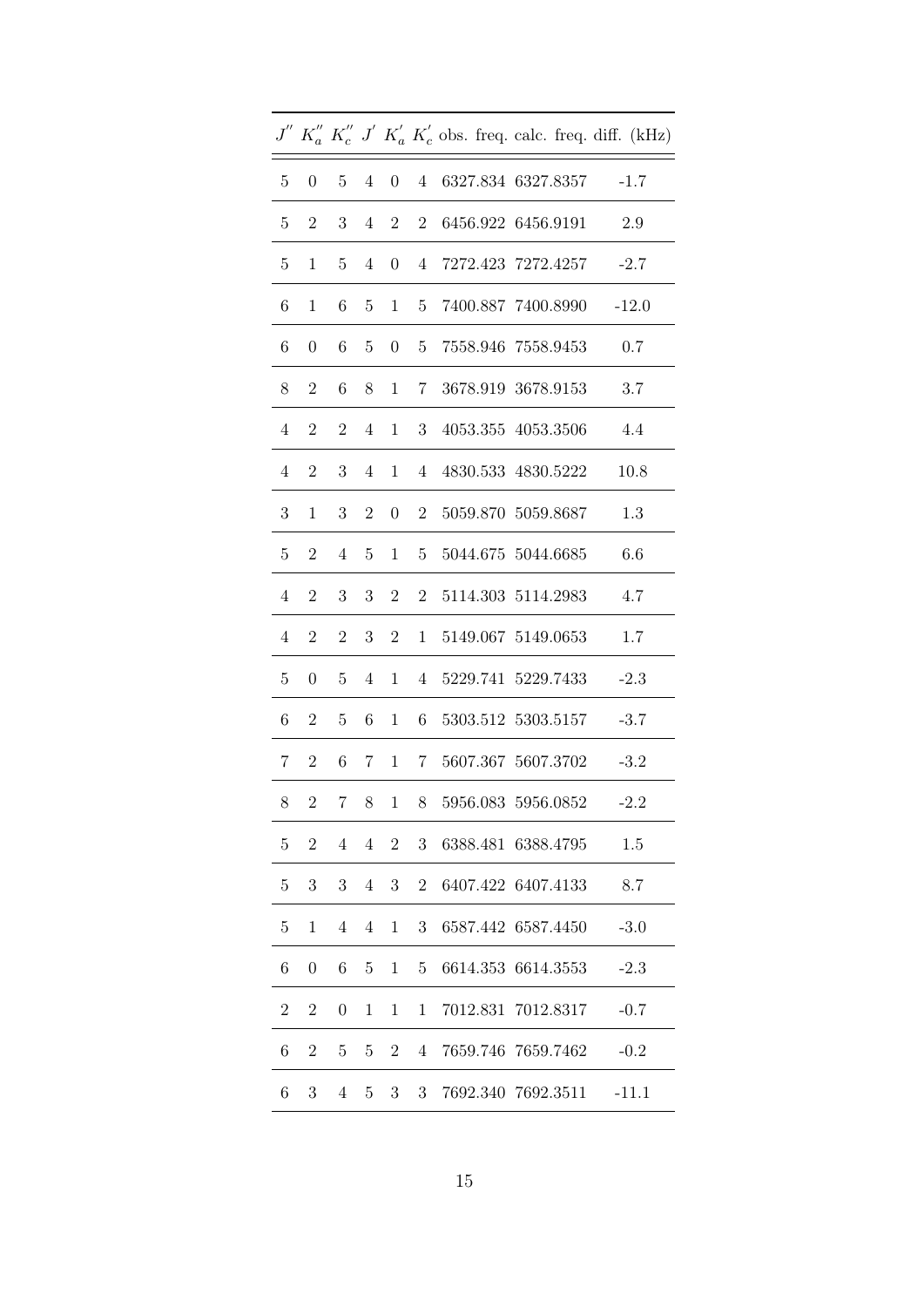|                  |                  |                           |                      |                   |                |          |                              |           | $J^{''}\ K_{a}^{''}\ K_{c}^{''}\ J^{'}\ K_{a}^{'}\ K_{c}^{'}$ obs. freq. calc. freq. diff. (kHz) |
|------------------|------------------|---------------------------|----------------------|-------------------|----------------|----------|------------------------------|-----------|--------------------------------------------------------------------------------------------------|
| $6\,$            | $\overline{2}$   | $\overline{4}$            |                      |                   |                |          | 5 2 3 7776.276 7776.2726 3.4 |           |                                                                                                  |
| 6                | $\mathbf 1$      | 5 <sup>5</sup>            | 5 <sup>5</sup>       | 1                 |                |          | 4 7893.810 7893.7991         |           | 10.9                                                                                             |
| 7                | $\boldsymbol{0}$ | 7                         | 6                    | $\mathbf{1}$      | 6 <sup>1</sup> |          | 7989.229 7989.2277           |           | 1.3                                                                                              |
| 8                | $\mathbf{1}$     | $7\degree$                |                      | $7\quad 2$        | 6              |          | 7181.528 7181.5223           |           | 5.7                                                                                              |
| 6                | 3                | 3                         |                      | 6 2               |                |          | 4 7182.504 7182.5028         |           | 1.2                                                                                              |
| $\overline{4}$   | $\mathbf{1}$     | 3 <sup>1</sup>            |                      | $3\quad 0\quad 3$ |                |          | 7009.830 7009.8276           |           | 2.4                                                                                              |
| $\overline{5}$   | $\overline{2}$   | 3                         | 5 <sup>5</sup>       | 1                 | 4              |          | 3922.829 3922.8247           |           | 4.3                                                                                              |
| $\,6\,$          | $\overline{2}$   | $\overline{4}$            | 6                    |                   | $1\quad 5$     |          | 3805.305 3805.2982           |           | 6.9                                                                                              |
| $\overline{5}$   | 3                | $\overline{2}$            | 5 <sup>5</sup>       | $\overline{2}$    |                |          | 3 7261.246 7261.2535         |           | $-7.5$                                                                                           |
| $7\phantom{.}$   | 3 <sup>1</sup>   |                           |                      |                   |                |          | 5 7 2 6 7462.870 7462.8761   |           | $-6.1$                                                                                           |
| $\boldsymbol{3}$ | $\mathbf{1}$     | $2^{\circ}$               | $\overline{2}$       | $\overline{0}$    | $\overline{2}$ |          | 5557.836 5557.8471           |           | $-11.1$                                                                                          |
| $\overline{4}$   | $\overline{2}$   | 3                         | $4\phantom{.0000}\,$ | 1                 | 3 <sup>7</sup> |          | 4001.043 4001.0541           |           | $-11.1$                                                                                          |
| $\overline{4}$   | 3                | $\mathbf{1}$              | $4 -$                | $\overline{2}$    | $2^{\circ}$    |          | 7308.820 7308.8115           |           | 8.5                                                                                              |
| 2 <sup>1</sup>   | $\overline{2}$   | 1                         | 1                    |                   | $1 \quad 0$    |          | 6926.303 6926.3055           |           | $-2.5$                                                                                           |
| 7 <sup>1</sup>   | $\mathbf{1}$     | $6\quad$                  |                      | 6 2 5             |                |          | 5625.179 5625.1846           |           | $-5.6$                                                                                           |
| $\boldsymbol{3}$ | $\boldsymbol{2}$ | $\overline{\phantom{a}2}$ |                      |                   |                |          | 2 2 1 3837.781 3837.7762     |           | 4.8                                                                                              |
| 7                | $\overline{2}$   | $\overline{5}$            | $7\phantom{.}$       | $\mathbf{1}$      | 6              |          | 3718.398 3718.4003           |           | $-2.3$                                                                                           |
| 10               | 3                | 7                         | 10                   | $\overline{2}$    | 8              |          | 6496.568 6496.5601           |           | 7.9                                                                                              |
| 9                | 3                | 6                         | 9                    | $\overline{2}$    | 7              | 6716.868 |                              | 6716.8638 | 4.2                                                                                              |
| 8                | 3                | $\overline{5}$            | 8                    | $\overline{2}$    | 6              |          | 6909.851 6909.8484           |           | 2.6                                                                                              |
| 7                | 3                | $\overline{4}$            | 7                    | $\overline{2}$    | $5^{\circ}$    |          | 7066.154 7066.1513           |           | 2.7                                                                                              |
| 8                | 3                | 6                         | 8                    | $\overline{2}$    | $7\phantom{.}$ |          | 7536.796 7536.7977           |           | $-1.7$                                                                                           |
| 8                | 3                | 6                         | 8                    | $\overline{2}$    | 6              |          | 6867.682 6867.6994           |           | $-17.4$                                                                                          |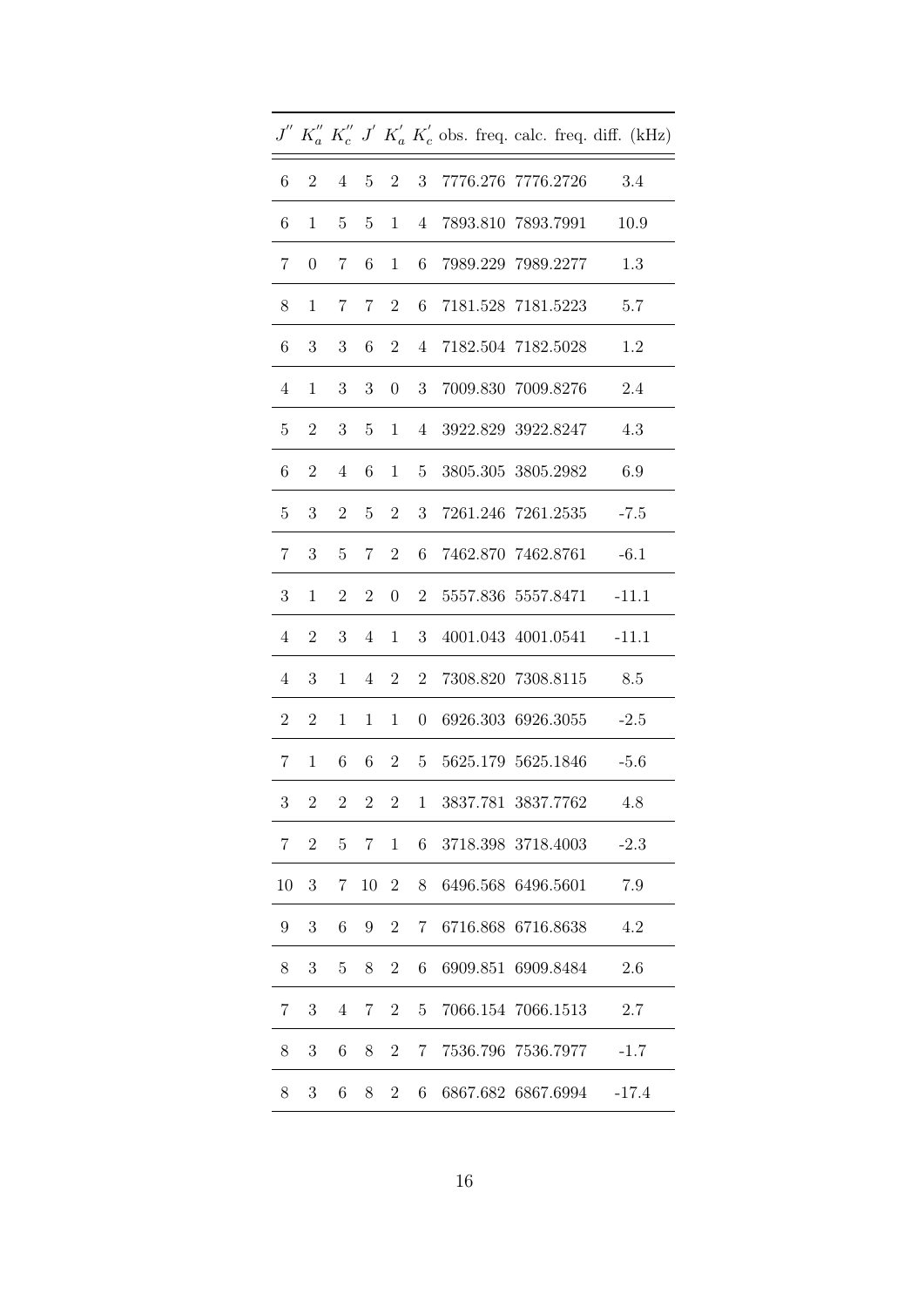|  |  |  |  |  | $J''$ $K''_a$ $K''_c$ $J'$ $K'_a$ $K'_c$ obs. freq. calc. freq. diff. (kHz) |  |
|--|--|--|--|--|-----------------------------------------------------------------------------|--|
|  |  |  |  |  |                                                                             |  |

# isomenthone eq-ax A

|                  |                  |                  |                |                  |                  |  |                              |  | $J^{''}$ $K_{a}^{''}$ $K_{c}^{''}$ $J^{'}$ $K_{a}^{'}$ $K_{c}^{'}$ obs. freq. calc. freq. diff. (kHz) |
|------------------|------------------|------------------|----------------|------------------|------------------|--|------------------------------|--|-------------------------------------------------------------------------------------------------------|
| $\overline{7}$   | $\overline{2}$   | $\overline{5}$   | $7\,$          | $\mathbf{1}$     | $6 -$            |  | 2421.643 2421.6428           |  | 0.2                                                                                                   |
| $\sqrt{3}$       | $\overline{2}$   | $\overline{2}$   | 3              | $\mathbf{1}$     | 3                |  | 2814.835 2814.8301           |  | 4.9                                                                                                   |
| $\,6$            | $\mathbf{1}$     | $\overline{5}$   | 6              | $\boldsymbol{0}$ | $\,6\,$          |  | 2955.289 2955.2685           |  | 20.5                                                                                                  |
| $\overline{4}$   | $\overline{2}$   | 3                | $\overline{4}$ | 1                | $\overline{4}$   |  | 3116.476 3116.4720           |  | 4.0                                                                                                   |
| $\overline{5}$   | $\overline{2}$   | $\overline{4}$   | 5              | $\mathbf{1}$     | 5 <sup>5</sup>   |  | 3496.033 3496.0228           |  | 10.2                                                                                                  |
| $\overline{2}$   | $\mathbf{1}$     | $\overline{2}$   | 1              | $\boldsymbol{0}$ | $\mathbf{1}$     |  | 3549.577 3549.5783           |  | $-1.3$                                                                                                |
| $\bf 5$          | $\sqrt{3}$       | $\overline{2}$   | 5              | $\overline{2}$   | $\boldsymbol{3}$ |  | 3591.925 3591.9282           |  | $-3.2$                                                                                                |
| $\overline{4}$   | 3                | $\mathbf{1}$     | $\overline{4}$ | $\overline{2}$   | $\overline{2}$   |  | 3772.591 3772.6036           |  | $-12.6$                                                                                               |
| $\boldsymbol{3}$ | $\overline{0}$   | 3                | $\overline{2}$ | $\mathbf{1}$     | $\overline{2}$   |  | 3780.224 3780.2210           |  | 3.0                                                                                                   |
| $\sqrt{2}$       | $\mathbf{1}$     | 1                | $\mathbf{1}$   | $\boldsymbol{0}$ | $\mathbf{1}$     |  | 3974.062 3974.0500           |  | 12.0                                                                                                  |
| $\boldsymbol{3}$ | 3                | 1                | 3              | $\overline{2}$   | $\overline{2}$   |  | 3976.526 3976.5277           |  | $-1.7$                                                                                                |
| 3                | 3                | $\boldsymbol{0}$ | 3              | $\overline{2}$   | $\overline{2}$   |  | 3978.125 3978.1090           |  | 16.0                                                                                                  |
| $\overline{4}$   | 3                | $\overline{2}$   | $\overline{4}$ | $\overline{2}$   | 3                |  | 4024.596 4024.5955           |  | 0.5                                                                                                   |
| $\overline{5}$   | $\boldsymbol{3}$ | 3                | 5              | $\overline{2}$   | $\overline{4}$   |  | 4116.151 4116.1581           |  | $-7.1$                                                                                                |
| $\overline{4}$   | $\mathbf{1}$     | 3                | 3              | $\overline{2}$   | $\overline{2}$   |  | 4210.205 4210.2031           |  | 1.9                                                                                                   |
| 6                |                  |                  |                |                  |                  |  | 3 4 6 2 5 4265.194 4265.1931 |  | 0.9                                                                                                   |
| 8                | 1                | $\overline{7}$   | 8              | $\overline{0}$   | 8                |  | 4535.913 4535.9019           |  | 11.1                                                                                                  |
| 8                | 3                | 6                | 8              | $\overline{2}$   | 7                |  | 4776.879 4776.8744           |  | 4.6                                                                                                   |
| $\sqrt{3}$       | $\mathbf{1}$     | $\sqrt{3}$       | $\sqrt{2}$     | $\boldsymbol{0}$ | $\overline{2}$   |  | 4829.440 4829.4463           |  | $-6.3$                                                                                                |
| 8                | $\overline{2}$   | 7                | 8              | $\mathbf{1}$     | 8                |  | 5045.511 5045.4987           |  | 12.3                                                                                                  |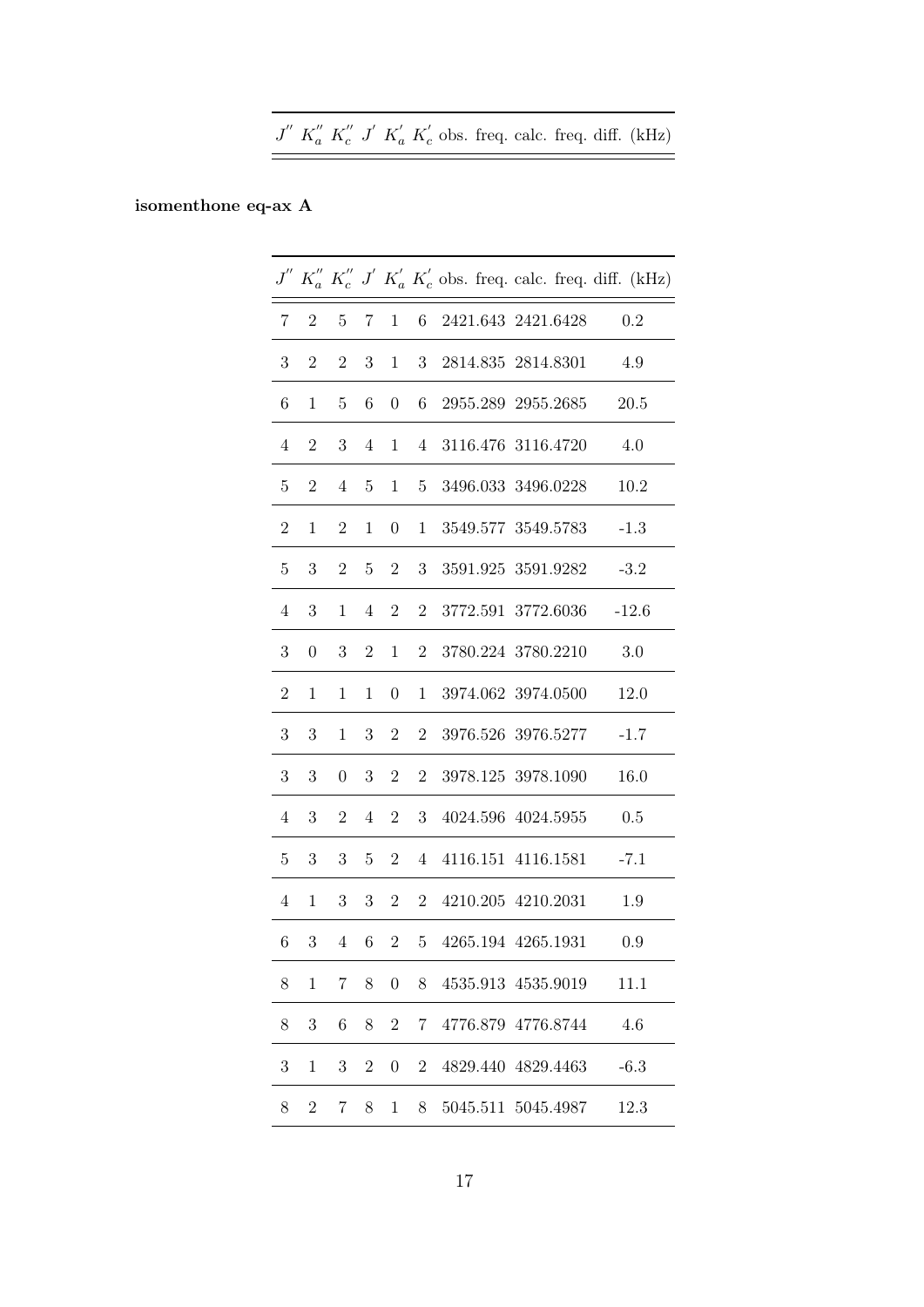|                |                  |                  |                |                     |                |  |                                                                     |  | $J^{''}\ K_{a}^{''}\ K_{c}^{''}\ J^{'}\ K_{a}^{'}\ K_{c}^{'}$ obs. freq. calc. freq. diff. (kHz) |
|----------------|------------------|------------------|----------------|---------------------|----------------|--|---------------------------------------------------------------------|--|--------------------------------------------------------------------------------------------------|
| 9              | 3 7              |                  |                |                     |                |  | $9 \quad 2 \quad 8 \quad 5149.208 \quad 5149.2029 \qquad \quad 5.1$ |  |                                                                                                  |
| $7\,$          | $\overline{4}$   | $\boldsymbol{3}$ |                |                     |                |  | 7 3 4 5249.862 5249.8627                                            |  | $-0.7$                                                                                           |
| $\overline{4}$ | $\boldsymbol{0}$ | $\overline{4}$   | 3              |                     | $1 \quad 3$    |  | 5316.813 5316.8101                                                  |  | 2.9                                                                                              |
| 6              | $\overline{4}$   | $\overline{2}$   |                |                     |                |  | 6 3 3 5391.963 5391.9682                                            |  | $-5.2$                                                                                           |
| $\overline{2}$ | $\overline{2}$   | $\mathbf{1}$     |                |                     |                |  | 1 1 1 5418.751 5418.7465                                            |  | 4.5                                                                                              |
| $\overline{2}$ | $2^{\circ}$      | $\boldsymbol{0}$ | 1              | $\mathbf{1}$        |                |  | 1 5437.567 5437.5667                                                |  | 0.4                                                                                              |
| $\overline{5}$ | $\overline{4}$   |                  |                |                     |                |  | 1 5 3 2 5471.886 5471.8911                                          |  | $-5.1$                                                                                           |
| $\overline{4}$ | $\overline{4}$   | $\overline{0}$   | $\overline{4}$ | 3                   |                |  | 1 5511.023 5511.0266                                                |  | $-3.6$                                                                                           |
| $6\phantom{.}$ | $\overline{4}$   | $\sqrt{3}$       | $\,6\,$        |                     |                |  | 3 4 5511.286 5511.2859                                              |  | 0.1                                                                                              |
| 5 <sup>5</sup> | $\overline{4}$   |                  |                |                     |                |  | 2 5 3 3 5513.849 5513.8509                                          |  | $-1.9$                                                                                           |
| $\overline{4}$ | $\overline{4}$   | $\mathbf{1}$     |                |                     |                |  | 4 3 2 5521.873 5521.8743                                            |  | $-1.3$                                                                                           |
| $7\phantom{.}$ | $\overline{4}$   | $\overline{4}$   |                | $7 \quad 3 \quad 5$ |                |  | 5524.579 5524.5813                                                  |  | $-2.3$                                                                                           |
| $\overline{4}$ | $\mathbf{1}$     | $\overline{4}$   | 3              |                     | $1 \quad 3$    |  | 5621.083 5621.0849                                                  |  | $-1.9$                                                                                           |
| 9              | $\mathbf{2}$     | 8                |                |                     |                |  | 9 1 9 5665.067 5665.0533                                            |  | 13.7                                                                                             |
| 3 <sup>1</sup> | $\mathbf{1}$     | 2 2              |                |                     |                |  | 0 2 5676.811 5676.8084                                              |  | 2.6                                                                                              |
| 6              | $\overline{2}$   | $\overline{4}$   |                | $5\quad 3$          |                |  | 3 5727.009 5726.9928                                                |  | 16.2                                                                                             |
| $\overline{5}$ | $\mathbf{1}$     | $\overline{4}$   | $\overline{4}$ | $\overline{2}$      | 3 <sup>1</sup> |  | 5963.409 5963.4017                                                  |  | 7.3                                                                                              |
| 4              | $\mathbf 1$      | 4                | 3              | $\overline{0}$      | 3              |  | 6070.622 6070.6296                                                  |  | $-7.6$                                                                                           |
| $\overline{4}$ | $\mathbf{2}$     | $\overline{2}$   | 3              | $\overline{2}$      | $\mathbf 1$    |  | 6093.681 6093.6851                                                  |  | $-4.1$                                                                                           |
| $\overline{4}$ | $\mathbf{1}$     | 3                | 3              | $\mathbf{1}$        | $\overline{2}$ |  | 6177.667 6177.6711                                                  |  | $-4.1$                                                                                           |
| 3              | $\overline{2}$   | $\overline{2}$   | $\overline{2}$ | $\mathbf{1}$        | 1              |  | 6620.119 6620.1240                                                  |  | $-5.0$                                                                                           |
| 3              | $\overline{2}$   | $\mathbf 1$      | $\overline{2}$ | 1                   | 1              |  | 6712.115 6712.1152                                                  |  | $-0.2$                                                                                           |
| $\overline{5}$ | $\boldsymbol{0}$ | 5                | $\overline{4}$ | $\mathbf{1}$        | 4 <sup>1</sup> |  | 6812.391 6812.3949                                                  |  | $-3.9$                                                                                           |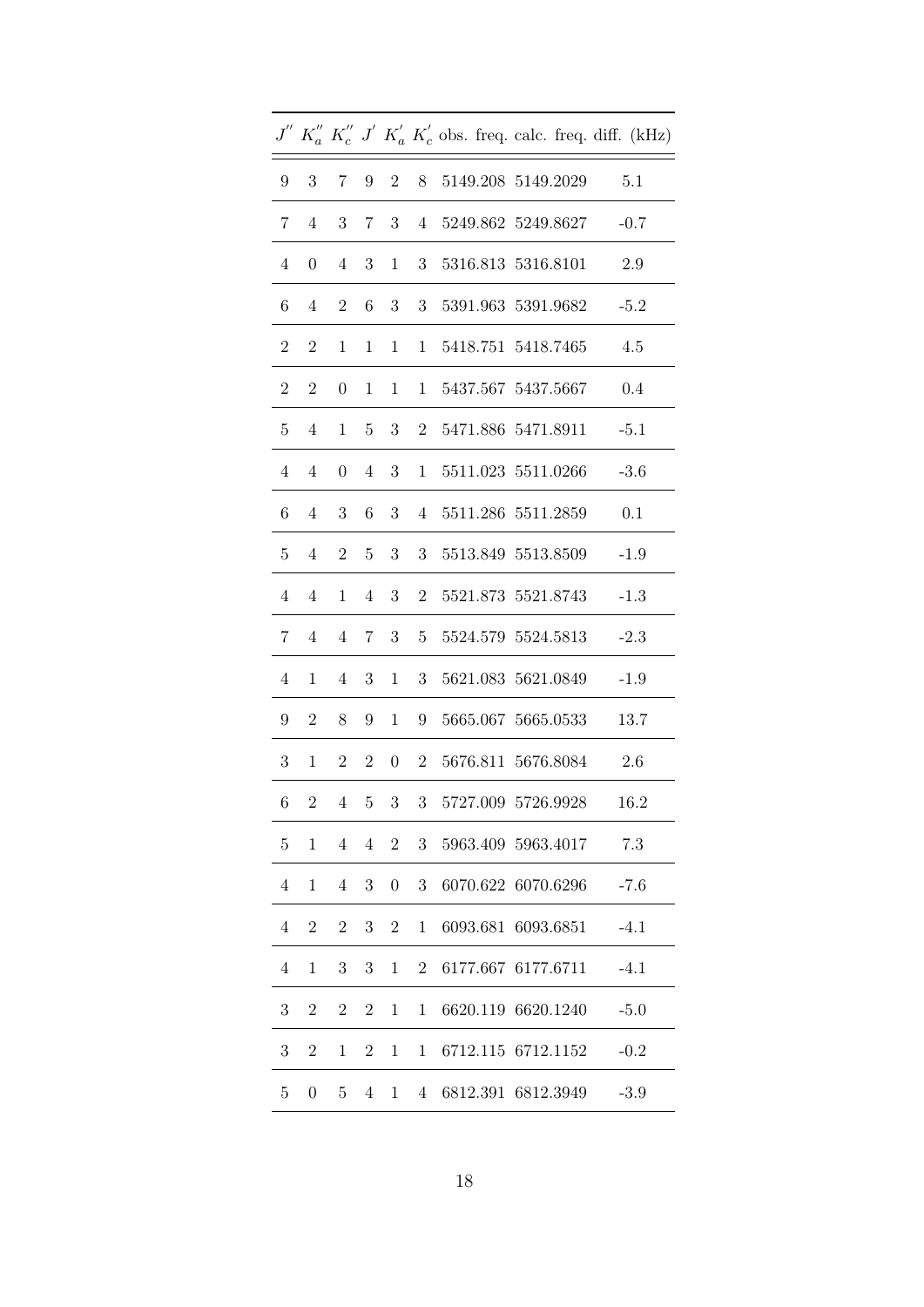|                  |                  |                |                |                     |                |  |                               |  | $J''$ $K''_a$ $K''_c$ $J'$ $K'_a$ $K'_c$ obs. freq. calc. freq. diff. (kHz) |
|------------------|------------------|----------------|----------------|---------------------|----------------|--|-------------------------------|--|-----------------------------------------------------------------------------|
| 5 <sup>5</sup>   | $\mathbf{1}$     | $5\degree$     |                |                     |                |  | 4 1 4 7000.465 7000.4651 -0.1 |  |                                                                             |
| 8                | $\overline{5}$   | $\overline{4}$ | 8              | $4\phantom{0}$      | 5 <sup>5</sup> |  | 7035.368 7035.3633            |  | 4.7                                                                         |
| $\overline{7}$   | $\overline{5}$   | $\overline{2}$ | $7\phantom{.}$ | $\overline{4}$      | 3 <sup>1</sup> |  | 7044.929 7044.9256            |  | 3.4                                                                         |
| $\boldsymbol{3}$ | $\boldsymbol{2}$ | $\mathbf 1$    | $\overline{2}$ | 1                   | $\overline{2}$ |  | 7136.597 7136.5870            |  | 10.0                                                                        |
| 5 <sup>5</sup>   | $\mathbf{1}$     | $\overline{5}$ |                |                     |                |  | 4 0 4 7304.734 7304.7400      |  | $-6.0$                                                                      |
| $\overline{4}$   | $\mathbf{1}$     | 3 <sup>1</sup> |                | $3\quad 0\quad 3$   |                |  | 7474.584 7474.5779            |  | 6.1                                                                         |
| $\overline{5}$   | 3                | $\overline{2}$ |                | $4 \quad 3$         | 1              |  | 7503.565 7503.5643            |  | 0.8                                                                         |
| 6                | $\mathbf{1}$     | $5\,$          |                | $5\quad 2$          | $4 -$          |  | 7719.875 7719.8802            |  | $-5.2$                                                                      |
| $\overline{4}$   | $\overline{2}$   | 3              | 3 <sup>1</sup> | $\mathbf{1}$        |                |  | 2 7890.196 7890.1948          |  | 1.2                                                                         |
| 3 <sup>1</sup>   | $\mathbf{2}$     | $\mathbf{1}$   |                | $3 \quad 1 \quad 2$ |                |  | 2059.461 2059.4592            |  | 1.8                                                                         |
| 6                | $\overline{2}$   | $\overline{4}$ | $6\quad$       | 1                   | 5 <sup>5</sup> |  | 2123.273 2123.2707            |  | 2.3                                                                         |
| $\boldsymbol{2}$ | $\sqrt{2}$       | $\mathbf{1}$   | $\overline{2}$ | 1                   | $\overline{2}$ |  | 2591.502 2591.5186            |  | $-16.6$                                                                     |
| $\overline{2}$   | $\mathbf{2}$     | $\mathbf{1}$   | $\mathbf{1}$   | 1                   | $\overline{0}$ |  | 5277.254 5277.2559            |  | $-1.9$                                                                      |
| $\overline{4}$   | $\overline{2}$   | 3 <sup>1</sup> |                | $3\quad 2$          | 2 <sup>1</sup> |  | 5922.727 5922.7268            |  | 0.2                                                                         |
| $6 -$            | $\overline{0}$   | $6\quad$       | 5 <sup>5</sup> |                     | $1\quad 5$     |  | 8260.624 8260.6345            |  | $-10.5$                                                                     |
| $\overline{2}$   | $\boldsymbol{2}$ | $\overline{0}$ |                |                     |                |  | 1 1 0 5296.068 5296.0761 -8.1 |  |                                                                             |
| 9                | $\overline{4}$   | $\overline{5}$ | 9              | $\mathbf{3}$        | 6              |  | 4745.153 4745.1401            |  | 12.9                                                                        |
| 8                | $\overline{2}$   | 6              | 8              | 1                   | $\overline{7}$ |  | 2893.736 2893.7425            |  | $-6.5$                                                                      |
| 7                | 3                | $\overline{4}$ | 7              | $\overline{2}$      | $5^{\circ}$    |  | 3154.153 3154.1489            |  | 4.2                                                                         |
| 9                | $\overline{4}$   | $\overline{5}$ | 9              | 3                   | 6              |  | 4745.153 4745.1401            |  | 12.9                                                                        |
| 8                | $\overline{4}$   | $\overline{4}$ | 8              | 3                   | $5^{\circ}$    |  | 5031.492 5031.4830            |  | 9.0                                                                         |
| 8                | $\overline{4}$   | 5              | 8              | 3                   | 6              |  | 5567.441 5567.4426            |  | $-1.6$                                                                      |
| 10               | 3                | 8              | 10             | $\overline{2}$      | 9              |  | 5597.329 5597.3458            |  | $-16.8$                                                                     |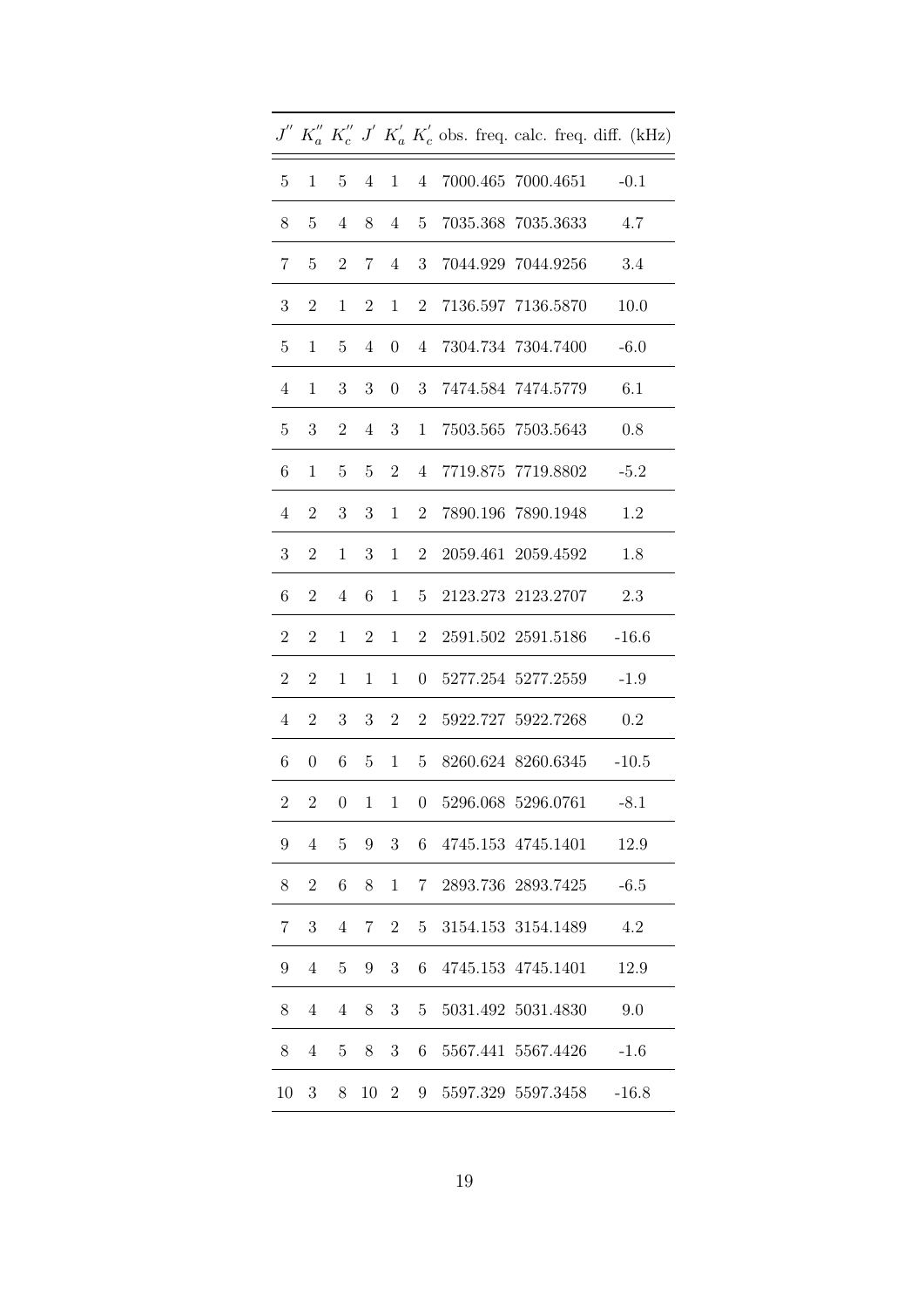|    |                |                |     |              |     |  |                          |                                  | $J'' K''_a K''_c J' K'_a K'_c$ obs. freq. calc. freq. diff. (kHz) |
|----|----------------|----------------|-----|--------------|-----|--|--------------------------|----------------------------------|-------------------------------------------------------------------|
| 9  | $\overline{4}$ | 6              |     |              |     |  |                          | 9 3 7 5655.069 5655.0687 0.3     |                                                                   |
| 10 | $\overline{5}$ | $\overline{5}$ |     |              |     |  |                          | 10 4 6 6730.981 6730.9706        | 10.5                                                              |
| 9  | 5              | $\overline{4}$ | 9   |              | 4 5 |  |                          | 6888.199 6888.2025               | $-3.5$                                                            |
| 9  | 5              | 5              | 9   |              |     |  |                          | 4 6 7008.358 7008.3595           | $-1.5$                                                            |
| 8  | 5              | 3              | 8   | 4            |     |  |                          | 4 6986.344 6986.3449             | $-0.9$                                                            |
| 10 | 5              | 6              |     |              |     |  |                          | 10 4 7 6989.116 6989.1163        | $-0.3$                                                            |
| 11 | $\overline{5}$ | 7 <sup>7</sup> |     |              |     |  |                          | 11 4 8 6989.434 6989.4378        | $-3.8$                                                            |
| 11 | 2              | 10             |     |              |     |  |                          | 11 1 11 6989.570 6989.5776       | $-7.6$                                                            |
| 12 | $\overline{5}$ | 8              |     |              |     |  |                          | 12 4 9 7023.793 7023.7986        | $-5.6$                                                            |
| 8  | 3              | 5              |     |              |     |  | 8 2 6 3010.712 3010.7060 |                                  | 6.0                                                               |
| 11 | $\overline{4}$ | 8              |     | $11 \quad 3$ |     |  |                          | 9 6019.754 6019.7667 -12.7       |                                                                   |
| 10 | 1              | 9              | 10  |              |     |  |                          | 0 10 6120.844 6120.8458          | $-1.8$                                                            |
| 11 | $\mathbf 1$    | 10             | -11 |              |     |  |                          | 0 11 6877.315 6877.3324 -17.4    |                                                                   |
| 8  |                |                |     |              |     |  |                          | 3 5 7 4 4 7013.256 7013.2553 0.7 |                                                                   |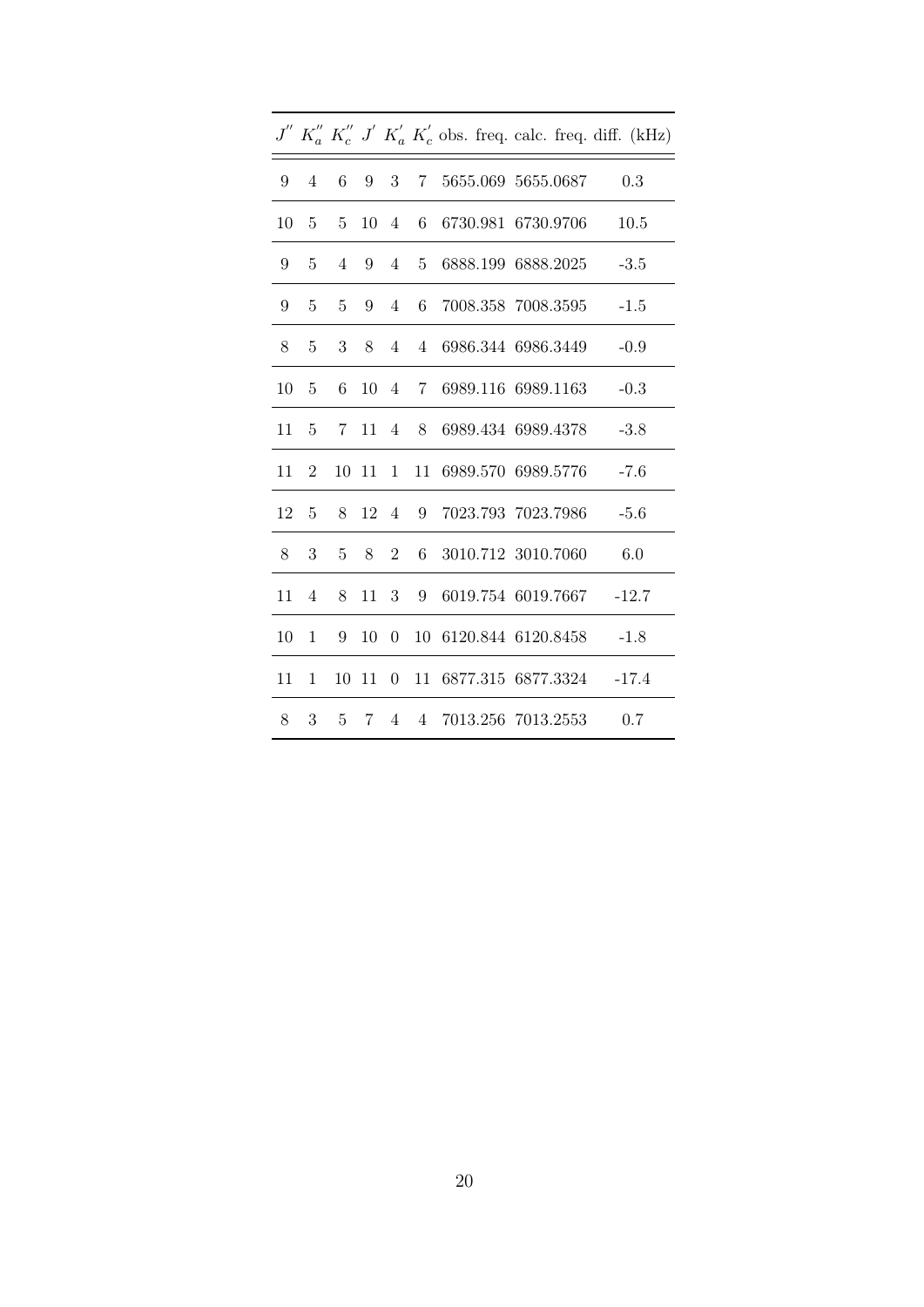## QUANTUM CHEMICAL CALCULATIONS

### Remarks

The following tables present the results of the quantum chemical calculations at the  $M06-2X/6-311++G(d,p)$  level of theory for the five lowest energy menthol conformers and the three menthone conformers as well as the results of the quantum chemical calculations for the nine isomenthone conformers divided into three different groups according to the orientation of the mehtyl and isopropyl substituent: diequatorial (eq-eq), axial equatorial (ax-eq) and equatorial axial (eq-ax).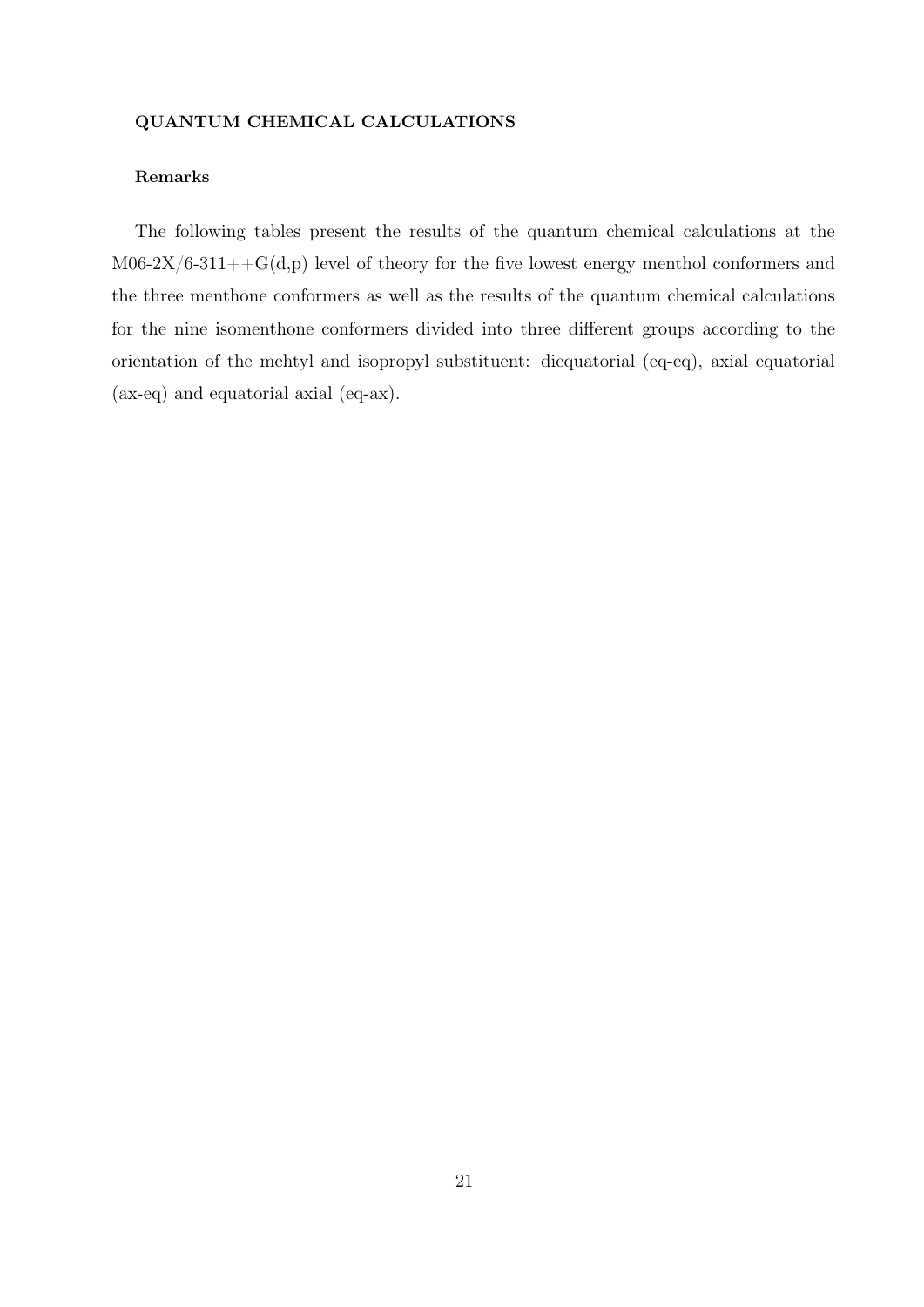| f menthol using t |                               |               |                  |               |               | the M06-2X/6-311++G(d,p) method. We use the labeling scheme introduced by Moreno et al. |  |
|-------------------|-------------------------------|---------------|------------------|---------------|---------------|-----------------------------------------------------------------------------------------|--|
|                   | conformer                     | EQ1ext        | EQ1int2          | <b>EQlint</b> | EQ3ext        | EQ3int                                                                                  |  |
|                   | $\Delta E$ (kJ/mol)           | 0.0           | $\dot{ }$        | 1.9/2.0/2.1   | 4.5/4.2/3.3   | 5.3/5.0/5.0                                                                             |  |
|                   | (MHz)<br>$\frac{1}{4}$        | 1800          | 1773             | 1788          | 1983          | 1972                                                                                    |  |
|                   | (MHz)<br>$\overline{B}$       | 703.8         | 693.8            | 703.1         | 675.8         | 675.5                                                                                   |  |
|                   | $(\mathrm{MHz})$<br>$\rm\sim$ | 574.2         | 575.7            | 572.8         | 584.2         | 583.1                                                                                   |  |
|                   | $\binom{a}{b}$<br>$\sqrt{1}$  | 62.1          | 48.4             | 62.5          | $-158.1$      | $-159.7$                                                                                |  |
|                   | $\binom{1}{\alpha}$<br>t2     | $-176.4$      | $-66.5$          | 65.1          | $-175.2$      | $-64.5$                                                                                 |  |
|                   | $(D)^a$<br>$\mu_a$            | $\frac{4}{1}$ | $\overline{0.8}$ | $-0.9$        | $\frac{6}{1}$ | 1.0                                                                                     |  |

 $^{\rm a}$  Dipole moment components and dihedral angle are given for the (-)-enantiomer. Dipole moment components and dihedral angle are given for the (-)-enantiomer.

 $\mu_b$  (D)<sup>a</sup> -1.2 -1.3 -1.3 0.01 -1.1

 $-1.2$ 

 $-0.03$ 

 $\mu_b~({\rm D})^{\rm a}$ 

 $-1.3$ 

 $\frac{1}{2}$ 

 $0.01$ 

 $-0.9$ 

 $0.8$ 

µ*c* (D)a 0.8 -0.8 0.9 0.8 -0.9

 $-0.8$ 

 $0.\overline{8}$ 

 $\mu_c$  (D)a

 $0.9$ 

Table VI. Calculated relative zero-point energies, rotational constants, dipole moments, and torsional angles for the five lowest energy Table VI. Calculated relative zero-point energies, rotational constants, dipole moments, and torsional angles for the five lowest energy conformers of menthol using the M06-2X/6-311++G(d,p) method. We use the labeling scheme introduced by Moreno et al. conformers of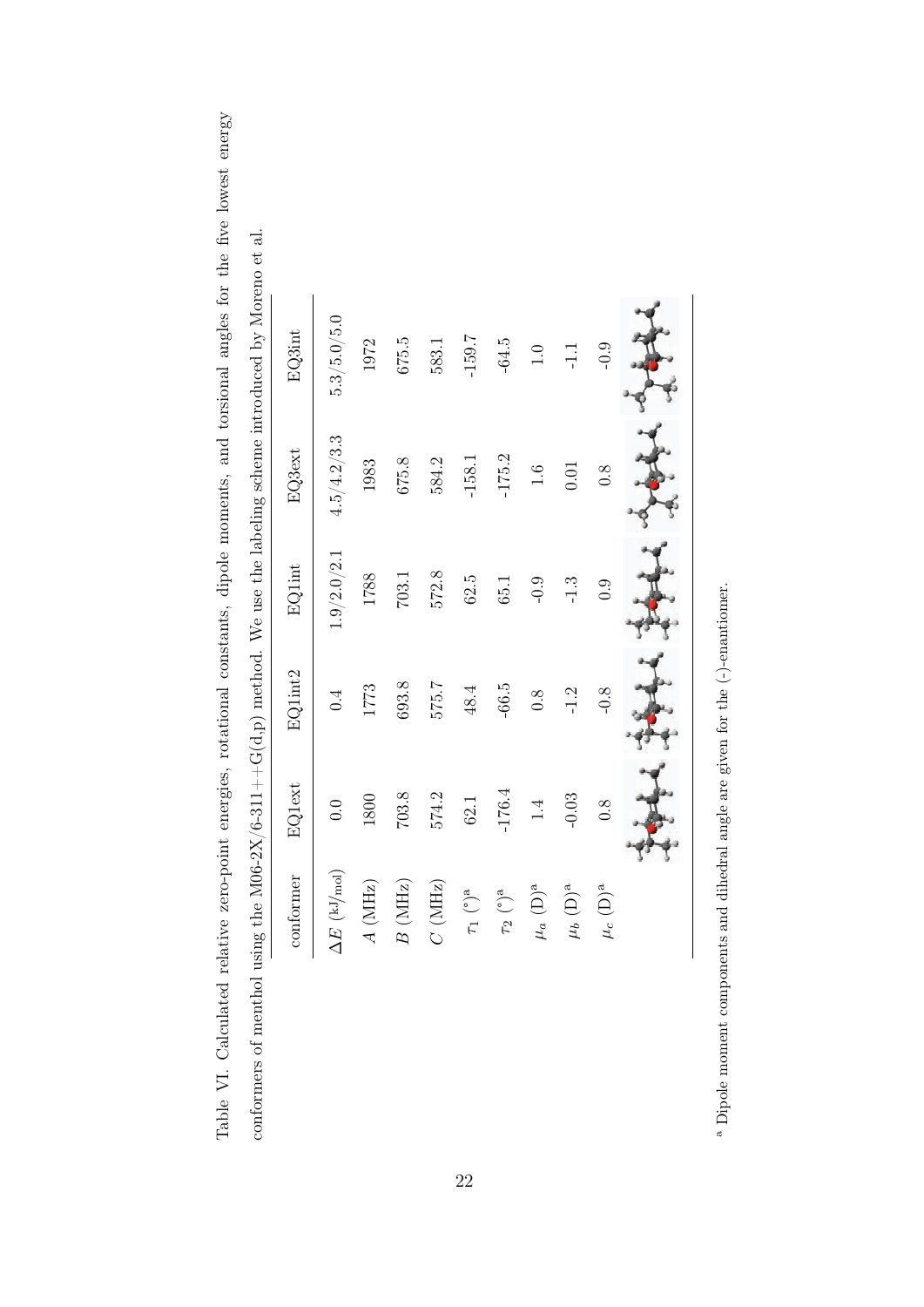Table VII. Calculated relative zero-point energies, Boltzmann populations, rotational constants, dipole moments, and torsional angles for the three lowest energy conformers of menthone using the  $M06-2X/6-311++G(d,p)$  method.

|                           | menthone A | menthone B | menthone C |
|---------------------------|------------|------------|------------|
| $\Delta E$ (kJ/mol)       | 0.0        | 1.4        | 4.8        |
| Population $(\%)^a$       | 53.2       | 34.9       | 11.8       |
| $A$ (MHz)                 | 1969       | 2037       | 2125       |
| $B$ (MHz)                 | 697.3      | 696.5      | 685.7      |
| $C$ (MHz)                 | 590.2      | 564.5      | 601.8      |
| $\mu_a~({\rm D})^{\rm b}$ | 1.3        | $-1.3$     | 1.8        |
| $\mu_b$ (D) <sup>b</sup>  | $-2.6$     | $-2.4$     | $-2.2$     |
| $\mu_c~({\rm D})^{\rm b}$ | $-0.5$     | 1.2        | $-1.2$     |
| $\tau_1$ (°) <sup>b</sup> | 43.6       | $-48.5$    | 178.1      |
|                           |            |            |            |

<sup>a</sup> Boltzmann distribution calculated at the sample reservoir temperature of 386 K.

<sup>b</sup> Dipole moment components and dihedral angle are given for the (-)-enantiomer.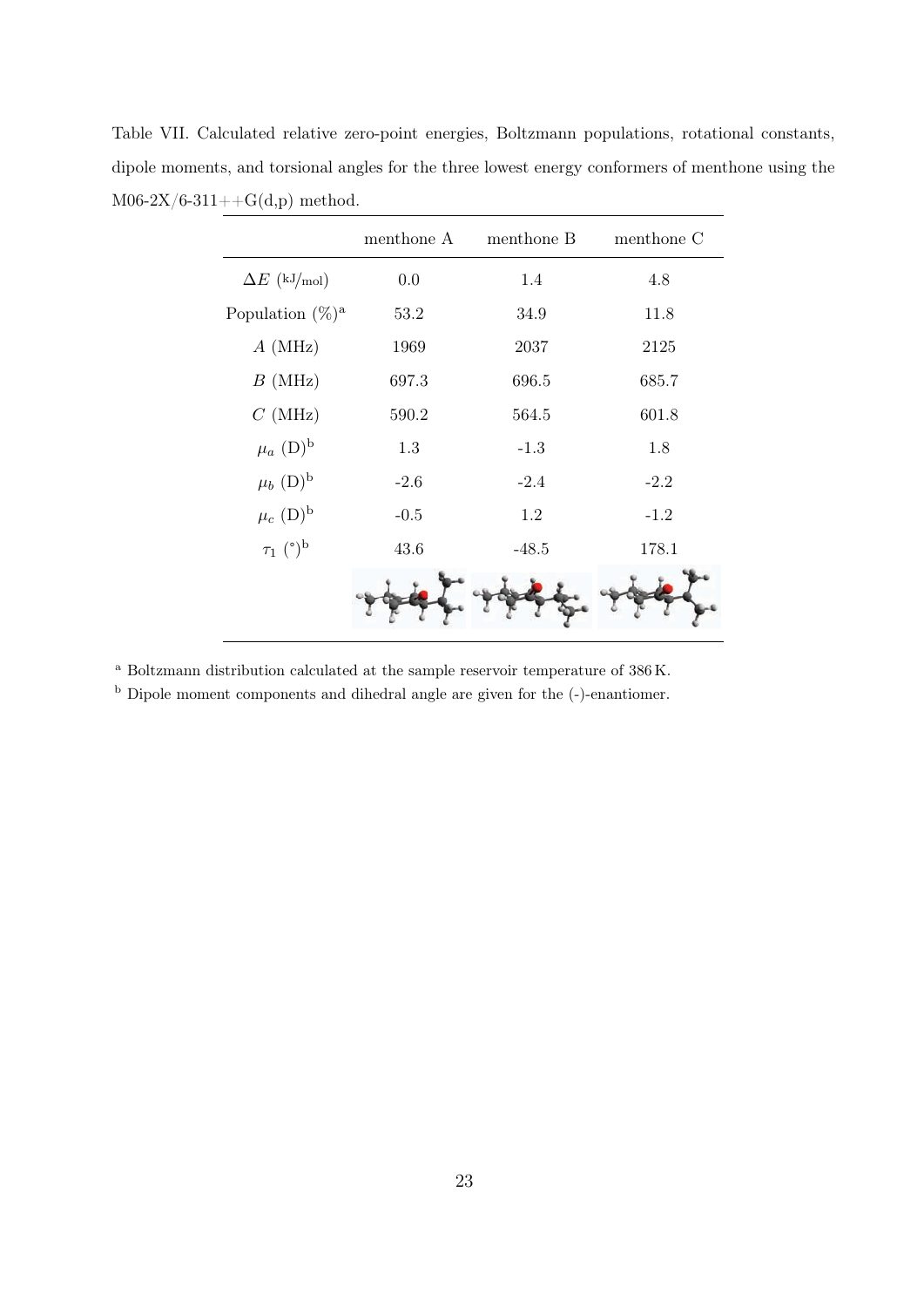|                                     | 美好                                                                                                                          | 黄                                                |                                            |
|-------------------------------------|-----------------------------------------------------------------------------------------------------------------------------|--------------------------------------------------|--------------------------------------------|
| $-177.5/ - 177.4/ - 178.0/ - 176.8$ | 46.2/46.4/48.4/49.1                                                                                                         | $-53.1/-53.2/-53.4/-52.8$                        | $\tau$ (°) <sup>d</sup>                    |
| $1.4/1.4/1.5/1.4$                   | $1.0 - \frac{1}{2}$ .0.0 (3.0 - $/9.0 - \frac{1}{2}$ )                                                                      | $1.4/1.5/-1.5/1.5$                               | $\mu_c~({\rm D})^{\rm d}$                  |
| 2.1/2.1/1.9/2.1                     | $-2.6/-2.6/-2.5/-2.6$                                                                                                       | $-2.3/-2.4/-2.2/-2.3$                            | $\mu_b~({\rm D})^{\rm d}$                  |
| 1.8/1.8/1.6/1.8                     | 1.3/1.4/1.3/1.4                                                                                                             | $\text{-}1.3/\text{-}1.3/\text{1.2}/\text{-}1.3$ | $\mu_a~({\rm D})^{\rm d}$                  |
| 600.2/598.0/611.2/608.8             | 586.9/584.5/595.4/594.5                                                                                                     | 576.4/589.1/584.4                                | $C$ (MHz)                                  |
| 676.9/674.2/684.1/685.8             | $693.1/690.5/702.6/705.0$                                                                                                   | 698.1/705.6/706.2                                | B(MHz)                                     |
| 2071/2063/2082/2093                 | 1926/1918/1931/1939                                                                                                         | 1935/1940/1950                                   | A(MHz)                                     |
| 0.7/0.7/0.1/0.2                     | 2.1/1.6/0.2/0.7                                                                                                             | 2.5/2.2/0.7/1.5                                  | Population $(\%)^a$                        |
| 13.2/13.3/20.9/15.7                 | 10.4/10.6/18.4/12.3                                                                                                         | 9.2/9.5/14.0/9.6                                 | $\Delta E$ (kJ/mol)                        |
|                                     | ${\rm B3LYP^b/BSLYP^c/MP2^c/MO6\text{-}2X^c\ B3LYP^b/BSLYP^c/MP2^c/MO6\text{-}2X^c\ B3LYP^b/BSLYP^c/MP2^c/MO6\text{-}2X^c}$ |                                                  |                                            |
| isomenthone eq-eq C                 | isomenthone eq-eq B                                                                                                         | isomenthone eq-eq $A$                            |                                            |
|                                     | sets and they are stated in this order: B3LYP/aug-cc-pVTZ / B3LYP/6-311++G(d,p) / MP2/6-311++G(d,p) / M06-2X/6-311++G(d,p). |                                                  |                                            |
|                                     | The results were obtained using three different combinations of theoretical methods and basis                               |                                                  | the three eq-eq conformers of isomenthone. |

Table VIII. Calculated relative zero-point energies, Boltzmann populations, rotational constants, dipole moments, and torsional angles for

Table VIII. Calculated relative zero-point energies, Boltzmann populations, rotational constants, dipole moments, and torsional angles for

 $^{\rm a}$  Boltzmann distribution calculated at the sample reservoir temperature of 386 K. Boltzmann distribution calculated at the sample reservoir temperature of 386 K.

 $^{\rm b}$  aug-cc-pVTZ basis set aug-cc-pVTZ basis set

 $^{\rm c}$  6-311++G(d,p) basis set  $\circ$  6-311 $+$ G $(G(d,p)$  basis set

 $^{\rm d}$  Dipole moment components and dihedral angle are given for the (-)-enantiomer. Dipole moment components and dihedral angle are given for the (-)-enantiomer.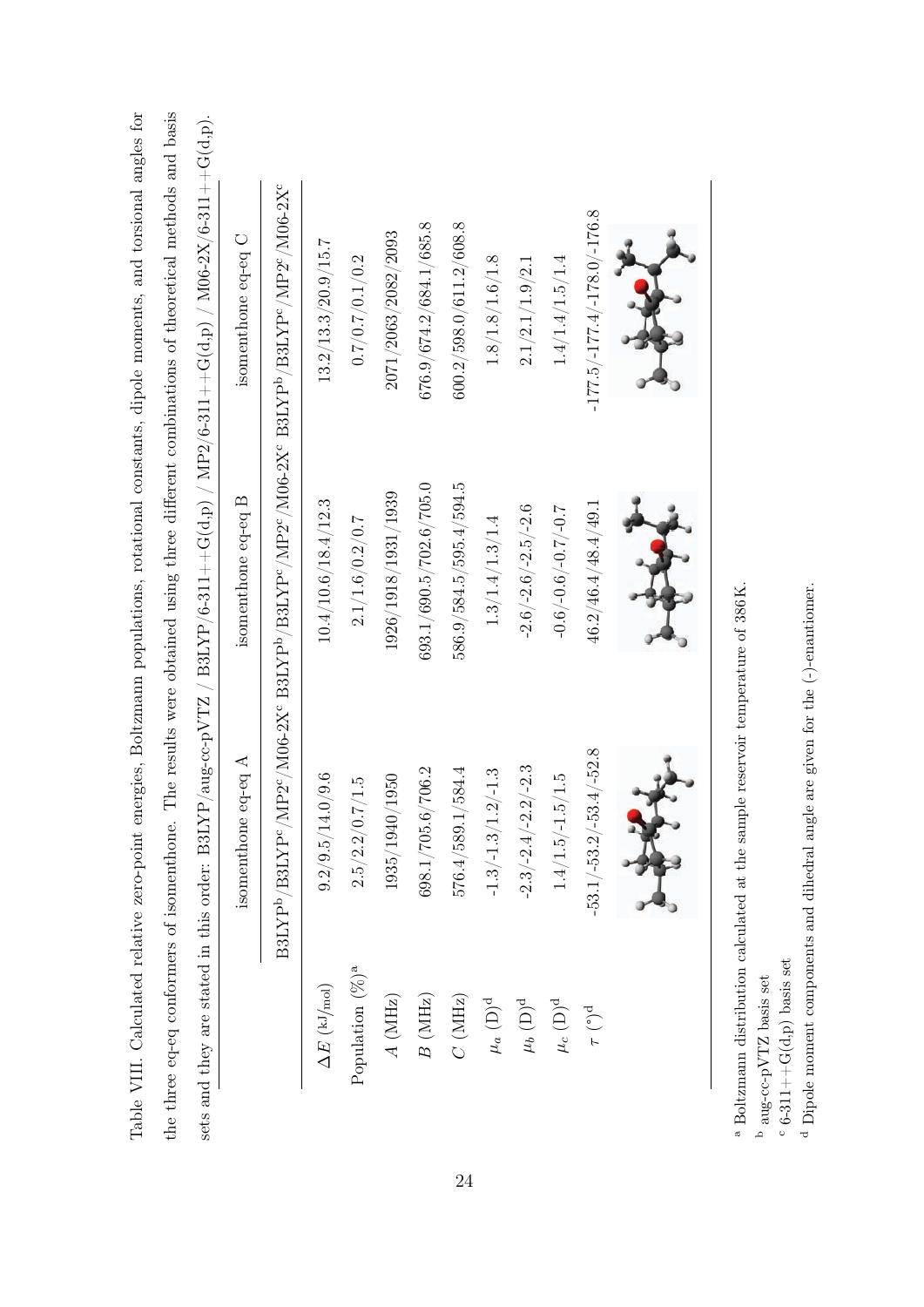|                           | isomenthone ax-eq A         | isomenthone ax-eq B                              | isomenthone ax-eq C                                                                                                           |
|---------------------------|-----------------------------|--------------------------------------------------|-------------------------------------------------------------------------------------------------------------------------------|
|                           |                             |                                                  | ${\rm B3LYP^b/BSLYP^c/MP2^c/MO6\text{-}2X^c\ B3LYP^b/ B3LYP^c/MP2^c/MO6\text{-}2X^c\ B3LYP^b/ B3LYP^c/MP2^c/MO6\text{-}2X^c}$ |
| $\Delta E\ (\rm kJ/mol)$  | 2.7/2.5/3.7/0.0             | 2.7/2.5/4.4/0.2                                  | 5.5/5.0/7.4/3.7                                                                                                               |
| Population $(\%)^a$       | 19.5/20.0/18.6/30.8         | 19.1/20.0/14.9/29.2                              | 8.1/8.9/5.8/9.8                                                                                                               |
| $A~(\mathrm{MHz})$        | 1848/1839/1849/1847         | 1731/1722/1741/1740                              | 1846/1837/1844/1849                                                                                                           |
| $B$ (MHz)                 | 765.3/762.6/781.4/783.2     | 771.0/768.8/788.6/792.6                          | 757.1/754.8/779.0/780.3                                                                                                       |
| $C~(\mathrm{MHz})$        | 624.8/622.5/641.0/640.4     | 674.1/672.0/693.4/695.1                          | 685.1/683.3/706.1/705.9                                                                                                       |
| $\mu_a~({\rm D})^{\rm d}$ | $-1.1/-1.1/-0.9/-1.0$       | 1.1/1.1/0.9/1.0                                  | 1.6/1.7/1.5/1.6                                                                                                               |
| $\mu_b~({\rm D})^{\rm d}$ | $\ddot{2}.4$<br>2.4/2.5/2.2 | $-2.7/-2.7/-2.5/-2.7$                            | $-2.2/-2.3/-2.1/-2.2$                                                                                                         |
| $\mu_c~({\rm D})^{\rm d}$ | $-1.4/-1.4/-1.4/-1.4$       | $7.0 - \frac{2.0}{7.0}$ (8.0 - $\frac{2.0}{7.0}$ | $-1.3/-1.3/-1.3/-1.4$                                                                                                         |
| $\tau$ (°) <sup>d</sup>   | $-49.4/-49.4/-49.2/-49.0$   | 42.6/42.9/42.0/43.4                              | $-179.8/ -179.8/177.1/177.1$                                                                                                  |
|                           |                             |                                                  |                                                                                                                               |

Table IX. Calculated relative zero-point energies, Boltzmann populations, rotational constants, dipole moments, and torsional angles for the

Table IX. Calculated relative zero-point energies, Boltzmann populations, rotational constants, dipole moments, and torsional angles for the

 $^{\rm a}$  Boltzmann distribution calculated at the sample reservoir temperature of 386 K. Boltzmann distribution calculated at the sample reservoir temperature of 386 K.

 $^{\rm b}$  aug-cc-pVTZ basis set aug-cc-pVTZ basis set

 $\overset{\circ}{\text{c}}$ 6-311++G(d,p) basis set  $\circ$  6-311++G(d,p) basis set

 $^{\rm d}$  Dipole moment components and dihedral angle are given for the (-)-enantiomer. Dipole moment components and dihedral angle are given for the (-)-enantiomer.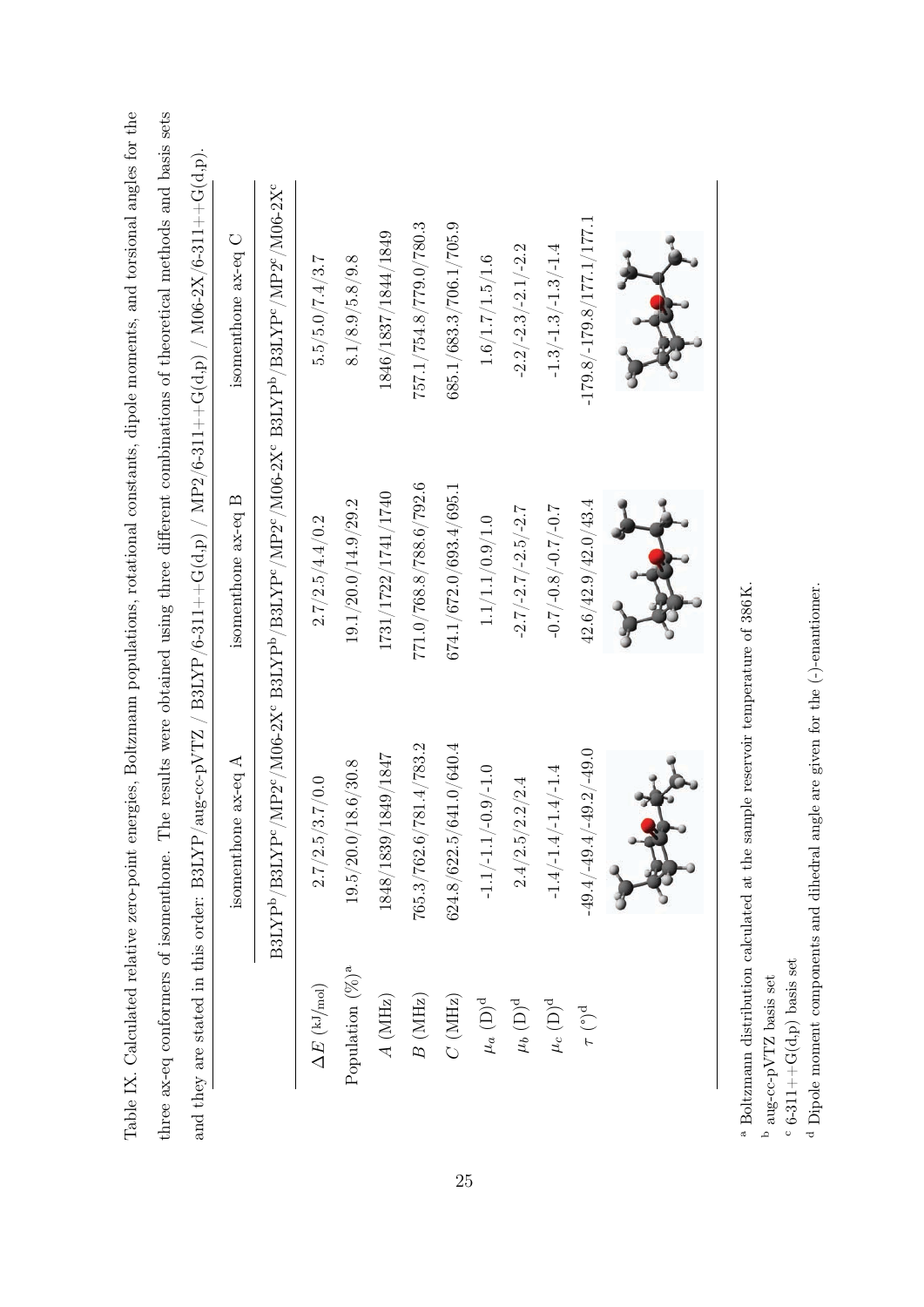| 44.9/44.9/44.0/44.2     | $-64.5/ -64.1/ -64.0/ -61.9$              | $\tau$ (°) <sup>d</sup>                                                                                                                                                                                                                                                                                                                                                                                                                                                                                                                           |
|-------------------------|-------------------------------------------|---------------------------------------------------------------------------------------------------------------------------------------------------------------------------------------------------------------------------------------------------------------------------------------------------------------------------------------------------------------------------------------------------------------------------------------------------------------------------------------------------------------------------------------------------|
| 0.1/0.1/0.1/0.1         | $-1.0/-1.0/-1.0/-1.0$                     | $\mu_c~({\rm D})^{\rm d}$                                                                                                                                                                                                                                                                                                                                                                                                                                                                                                                         |
| $-3.0/-3.0/-2.8/-3.0$   | $-3.1/-3.1/-2.9/-3.1$                     | $\mu_b~({\rm D})^{\rm d}$                                                                                                                                                                                                                                                                                                                                                                                                                                                                                                                         |
| 0.7/0.7/0.6/0.8         | $1.0 - \frac{7.0}{7.0} - \frac{7.0}{7.0}$ | $\mu_a~({\rm D})^{\rm d}$                                                                                                                                                                                                                                                                                                                                                                                                                                                                                                                         |
| 652.1/649.6/658.6/657.2 | $662.3/660.2/680.6/678.3$                 | $C$ (MHz)                                                                                                                                                                                                                                                                                                                                                                                                                                                                                                                                         |
| 771.1/768.3/782.4/781.1 | 804.5/802.2/824.6/827.4                   | B(MHz)                                                                                                                                                                                                                                                                                                                                                                                                                                                                                                                                            |
| 1641/1632/1643/1666     | 1538/1528/1516/1521                       | A(MHz)                                                                                                                                                                                                                                                                                                                                                                                                                                                                                                                                            |
| 2.1/2.0/0.6/0.9         | 44.6/43.2/58.4/26.0                       | Population $(\%)^a$                                                                                                                                                                                                                                                                                                                                                                                                                                                                                                                               |
| 9.8/9.9/14.7/11.4       | 0.0/0.0/0.0/0.5                           | $\Delta E$ (kJ/mol)                                                                                                                                                                                                                                                                                                                                                                                                                                                                                                                               |
|                         |                                           |                                                                                                                                                                                                                                                                                                                                                                                                                                                                                                                                                   |
| isomenthone eq-ax B     | isomenthone eq-ax $\mathbf A$             |                                                                                                                                                                                                                                                                                                                                                                                                                                                                                                                                                   |
|                         |                                           |                                                                                                                                                                                                                                                                                                                                                                                                                                                                                                                                                   |
|                         |                                           |                                                                                                                                                                                                                                                                                                                                                                                                                                                                                                                                                   |
|                         |                                           | Table X. Calculated relative zero-point energies, Boltzmann populations, rotational constants, dipole moments, and torsional angles for the<br>three eq-ax conformers of isomenthone. The results were obtained using three different combinations of theoretical methods and basis sets<br>and they are stated in this order: B3LYP/aug-cc-pVTZ / B3LYP/6-311++G(d,p) / MP2/6-311++G(d,p) / M06-2X/6-311++G(d,p).<br>${\rm B3LYP^b/BSLYP^c/MP2^c/MO6\text{-}2X^c\ B3LYP^b/BSLYP^c/MP2^c/MO6\text{-}2X^c\ B3LYP^b/BSLYP^c/MP2^c/MO6\text{-}2X^c}$ |

- $^{\rm a}$  Boltzmann distribution calculated at the sample reservoir temperature of 386 K. Boltzmann distribution calculated at the sample reservoir temperature of 386 K.
	- $^{\rm b}$  aug-cc-pVTZ basis set aug-cc-pVTZ basis set
- $\rm ^c$  6-311++G(d,p) basis set  $c$  6-311++G(d,p) basis set
- $^{\rm d}$  Dipole moment components and dihedral angle are given for the  $(\hbox{-})$  enantiomer. Dipole moment components and dihedral angle are given for the (-)-enantiomer.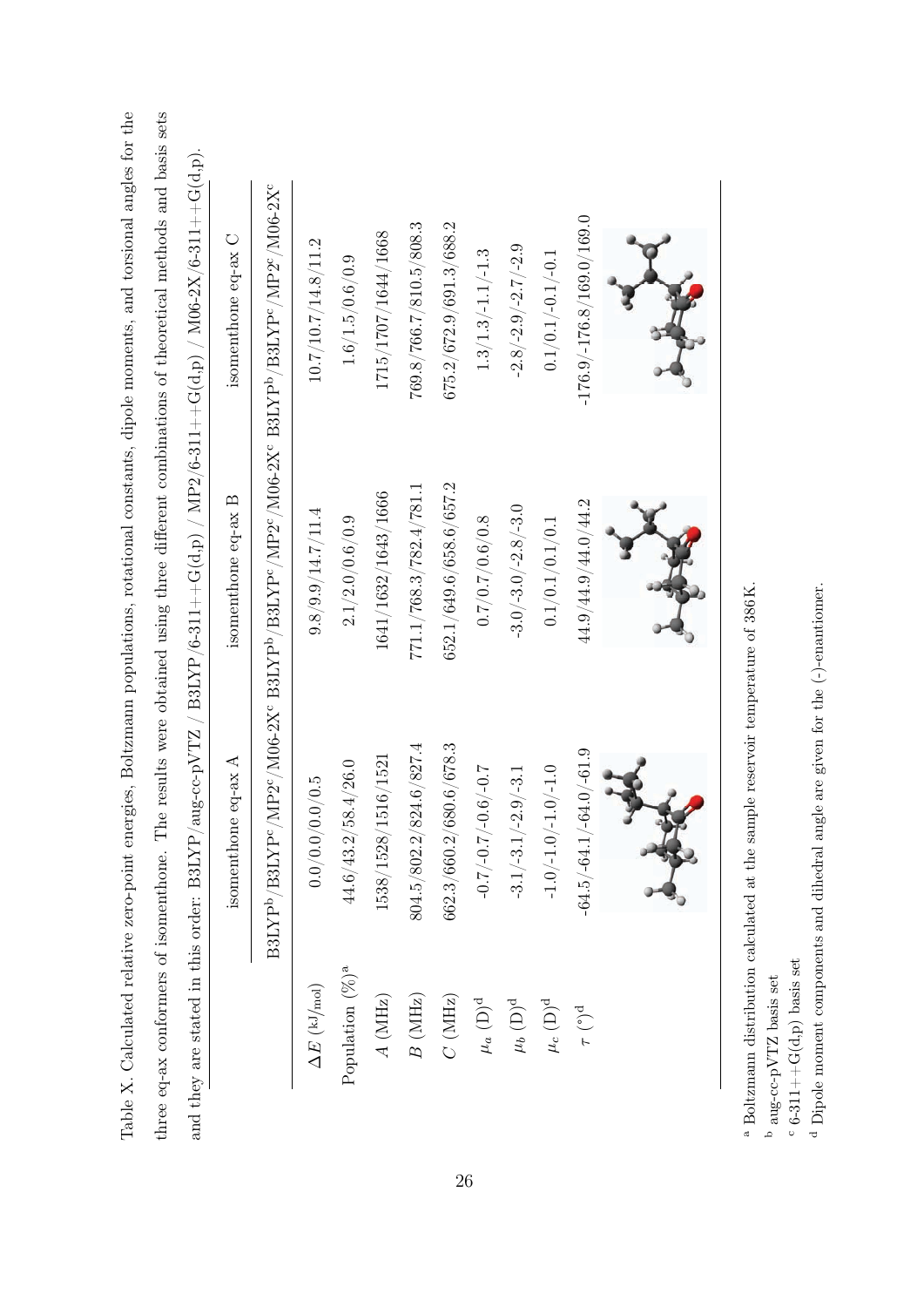#### AUTOMATED FITTING RESULTS

### Remarks

The following tables summarize the ten best automated fitting results for all conformers of isomenthone and menthone. All experimentally observed conformers were assigned during the automated fitting process. The optimization of the isomenthone eq-eq conformers converged to the rotational constants of the menthone conformers. This convergence can be inhibited by removing the lines of the formerly assigned molecular species. The rotational constants A, B and C are given in MHz,  $N^{\circ}$  is the number of assigned lines and  $\mu$  defines the type of transition used in the fitting step (step two). The mean square deviation  $\sigma_{ms}$  is given in  $MHz<sup>2</sup>$  and calculated employing the following formula:

$$
\sigma_{ms} = \frac{1}{N^2} \sum_{i=1}^{N} (\nu_i - f_i)^2
$$

where  $\nu_i$  are the predicted frequencies and  $f_i$  are the measured ones.

Table XI. Ten best automated fitting results using the calculated rotational constants of isomenthone eq-eq A (B3LYP/aug-cc-pVTZ) as starting values.

| A                                     | R | С | $\sigma_{ms}$ | $N^{\circ}$ $\mu$ |  |
|---------------------------------------|---|---|---------------|-------------------|--|
| 2021.850 693.537 562.137 3.2E-05 33 a |   |   |               |                   |  |
| 2021.896 693.550 562.132 8.9E-05 34 a |   |   |               |                   |  |
| 1953.514 694.522 586.574 3.4E-05 34 a |   |   |               |                   |  |
| 1953.514 694.522 586.574 3.4E-05 34 a |   |   |               |                   |  |
| 1953.379 694.510 586.582 2.4E-05 37 a |   |   |               |                   |  |
| 1953.400 694.514 586.578 3.6E-05 43 a |   |   |               |                   |  |
| 1953.401 694.520 586.576 4.9E-05 44 a |   |   |               |                   |  |
| 1953.436 694.519 586.564 3.1E-05 50 b |   |   |               |                   |  |
| 2022.009 693.550 562.131 4.3E-05 58 a |   |   |               |                   |  |
| 2021.999 693.538 562.135 2.0E-05 68 a |   |   |               |                   |  |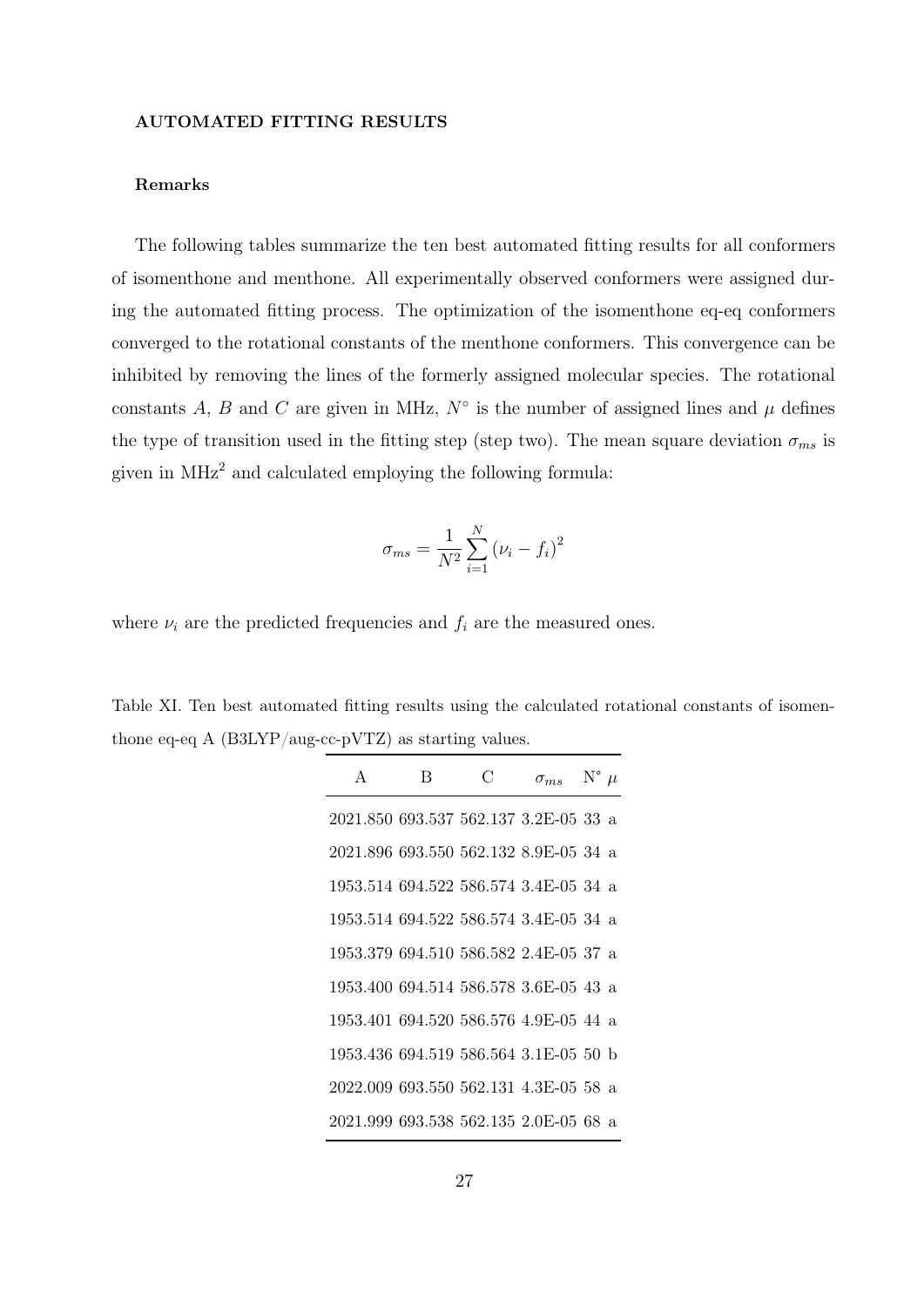Table XII. Ten best automated fitting results using the calculated rotational constants of isomenthone eq-eq B (B3LYP/aug-cc-pVTZ) as starting values.

| $\mathsf{A}$                          | В | C | $\sigma_{ms}$ | $N^{\circ}$ $\mu$ |  |
|---------------------------------------|---|---|---------------|-------------------|--|
| 1953.493 694.516 586.576 2.4E-05 38 a |   |   |               |                   |  |
| 2022.081 693.537 562.135 5.2E-05 40 a |   |   |               |                   |  |
| 1953.471 694.525 586.573 4.9E-05 41 a |   |   |               |                   |  |
| 1953.408 694.520 586.575 4.1E-05 47 a |   |   |               |                   |  |
| 1953.452 694.520 586.575 3.0E-05 51 a |   |   |               |                   |  |
| 1953.451 694.520 586.575 3.0E-05 51 a |   |   |               |                   |  |
| 1953.422 694.513 586.582 2.0E-05 52 b |   |   |               |                   |  |
| 2022.008 693.538 562.134 2.3E-05 55 a |   |   |               |                   |  |
| 2021.964 693.536 562.136 3.0E-05 61 a |   |   |               |                   |  |
| 2021.965 693.536 562.136 3.5E-05 66 a |   |   |               |                   |  |

Table XIII. Ten best automated fitting results using the calculated rotational constants of isomenthone eq-eq C (B3LYP/aug-cc-pVTZ) as starting values.

| A                                     | В | C | $\sigma_{ms}$ | $N^{\circ}$ $\mu$ |  |
|---------------------------------------|---|---|---------------|-------------------|--|
| 1952.653 694.512 586.588 7.1E-05 28 a |   |   |               |                   |  |
| 2109.358 681.130 598.125 4.0E-05 28 a |   |   |               |                   |  |
| 1953.547 694.516 586.576 3.2E-05 31 a |   |   |               |                   |  |
| 2109.415 681.132 598.120 5.7E-05 32 b |   |   |               |                   |  |
| 2109.386 681.135 598.123 1.3E-05 34 a |   |   |               |                   |  |
| 1953.501 694.527 586.574 5.2E-05 35 a |   |   |               |                   |  |
| 1953.320 694.512 586.580 4.0E-05 35 a |   |   |               |                   |  |
| 1953.356 694.511 586.580 3.8E-05 37 a |   |   |               |                   |  |
| 1953.498 694.510 586.578 4.1E-05 38 a |   |   |               |                   |  |
| 1953.430 694.515 586.578 3.4E-06 54 a |   |   |               |                   |  |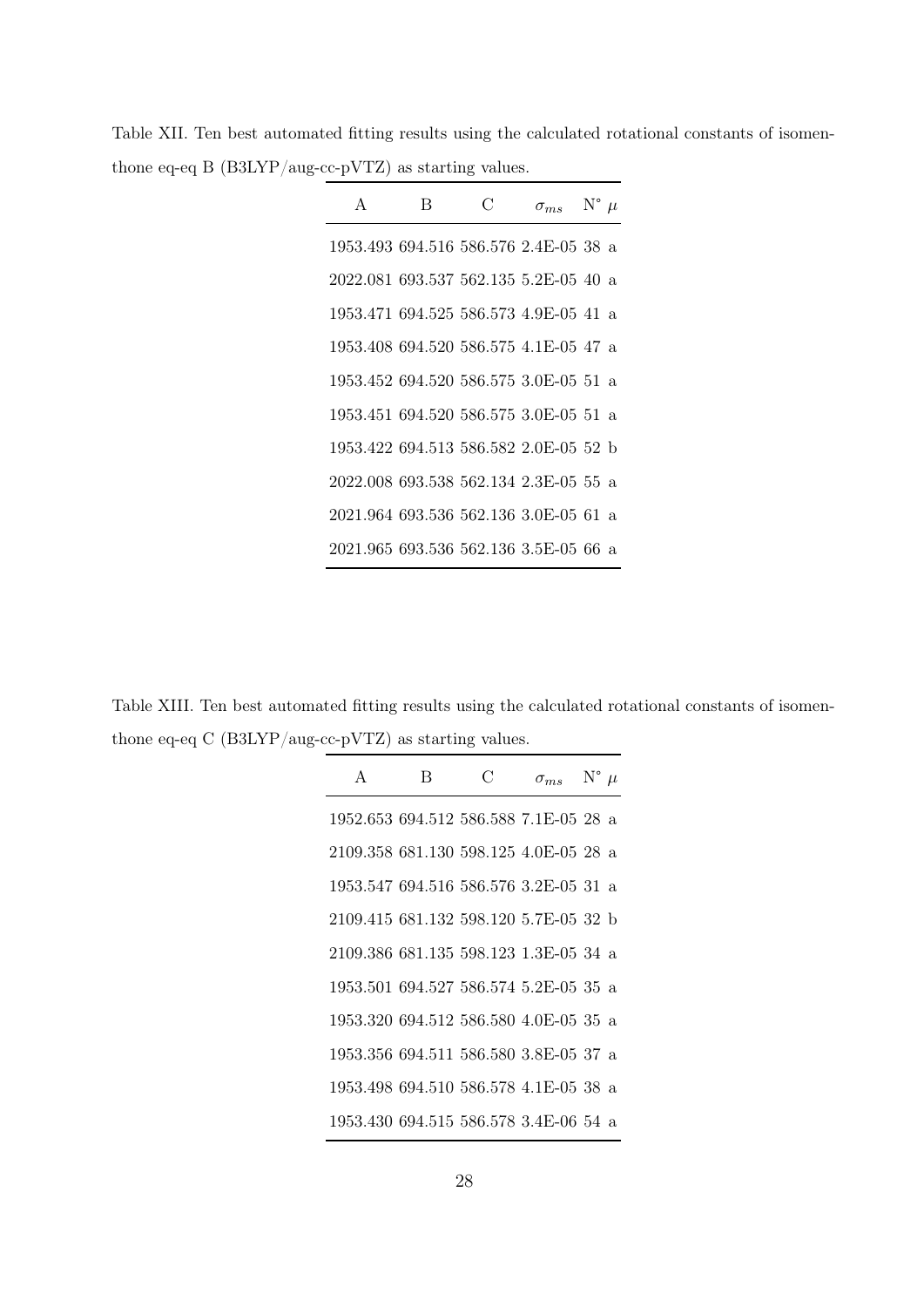Table XIV. Ten best automated fitting results using the calculated rotational constants of isomenthone eq-ax A (B3LYP/aug-cc-pVTZ) as starting values.

| $\mathsf{A}$                          | В | C | $\sigma_{ms}$ N° $\mu$ |    |
|---------------------------------------|---|---|------------------------|----|
| 1463.895 813.682 668.896 3.7E-04 9    |   |   |                        | a. |
| 1537.287 803.964 650.316 2.7E-04 10 b |   |   |                        |    |
| 1518.892 811.005 671.149 4.0E-04 10 a |   |   |                        |    |
| 1542.375 780.033 679.898 2.5E-04 10 b |   |   |                        |    |
| 1600.239 800.236 656.142 2.7E-04 10 a |   |   |                        |    |
| 1531.863 801.651 655.617 4.8E-04 10 b |   |   |                        |    |
| 1519.958 826.978 680.046 2.5E-04 10 b |   |   |                        |    |
| 1544.963 815.468 640.884 2.1E-04 10 c |   |   |                        |    |
| 1535.233 812.852 671.459 2.7E-04 15 b |   |   |                        |    |
| 1535.280 812.916 671.443 1.1E-04 26 b |   |   |                        |    |

Table XV. Ten best automated fitting results using the calculated rotational constants of isomenthone eq-ax B (B3LYP/aug-cc-pVTZ) as starting values.

| A                                     | В | C | $\sigma_{ms}$ N° $\mu$ |  |
|---------------------------------------|---|---|------------------------|--|
| 1622.322 765.681 648.388 1.9E-04 10 c |   |   |                        |  |
| 1638.075 756.387 636.368 2.8E-04 10 b |   |   |                        |  |
| 1399.408 786.839 671.031 1.3E-04 10 a |   |   |                        |  |
| 1620.913 758.304 636.578 3.3E-04 10 c |   |   |                        |  |
| 1629.937 765.336 636.930 2.4E-04 10 c |   |   |                        |  |
| 1630.828 749.528 672.439 1.6E-04 10 c |   |   |                        |  |
| 1654.801 739.471 655.284 3.3E-04 10 b |   |   |                        |  |
| 2044.831 799.406 651.847 2.1E-04 10 a |   |   |                        |  |
| 1631.719 781.620 673.301 1.2E-04 10 c |   |   |                        |  |
| 1661.867 758.067 662.308 1.9E-04 10 c |   |   |                        |  |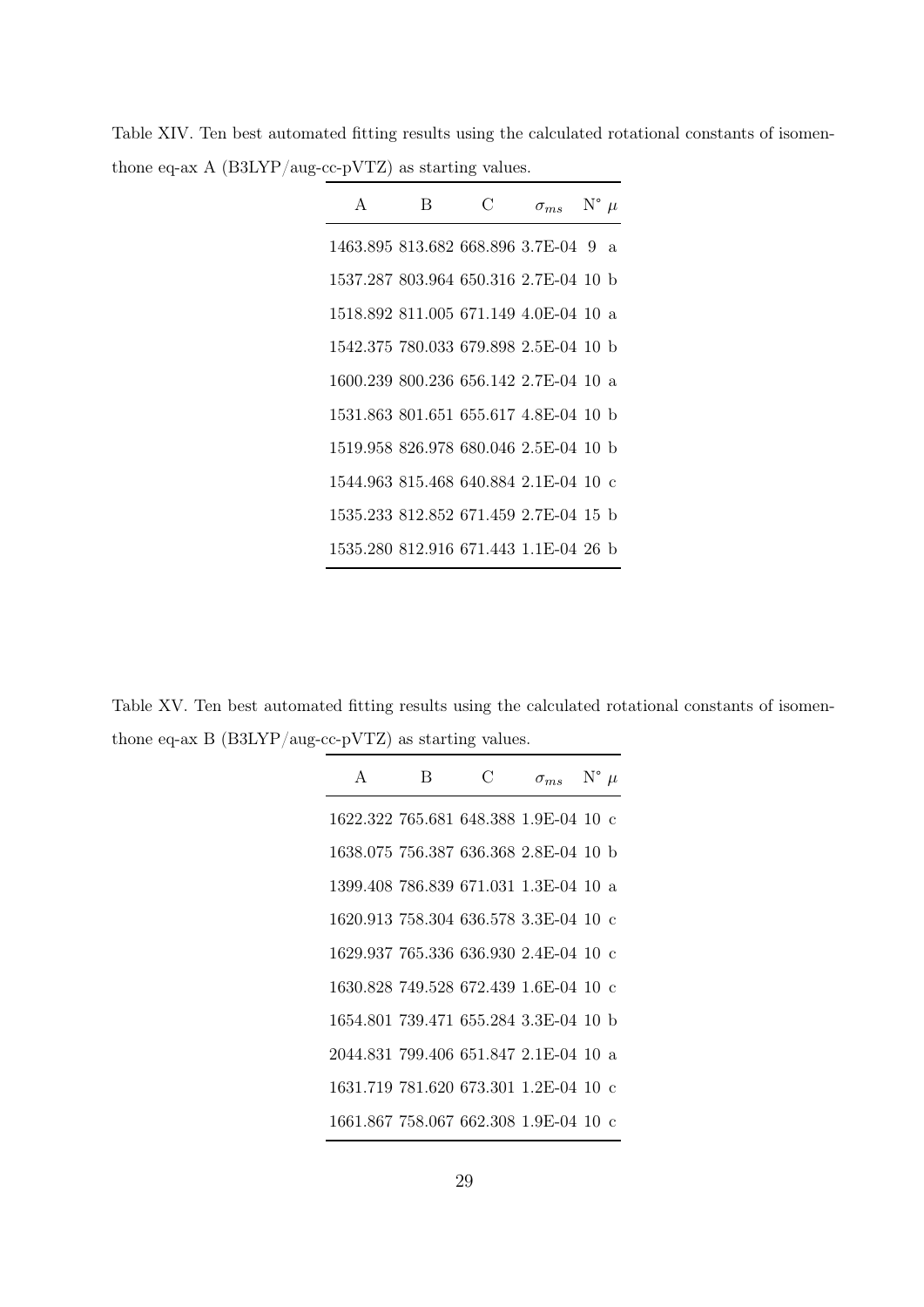Table XVI. Ten best automated fitting results using the calculated rotational constants of isomenthone eq-ax C (B3LYP/aug-cc-pVTZ) as starting values.

| A                                     | В | C | $\sigma_{ms}$ | $N^{\circ}$ $\mu$ |              |
|---------------------------------------|---|---|---------------|-------------------|--------------|
| 1715.013 755.006 664.994 3.2E-05 10 b |   |   |               |                   |              |
| 1729.715 756.518 683.413 2.3E-04 10 b |   |   |               |                   |              |
| 1728.319 771.674 685.017 1.5E-04 10 b |   |   |               |                   |              |
| 1695.005 785.010 697.992 2.3E-04 10 c |   |   |               |                   |              |
| 1734.967 752.876 665.084 2.1E-04 10 b |   |   |               |                   |              |
| 1704.986 775.034 694.970 1.8E-04 11 c |   |   |               |                   |              |
| 1700.028 779.973 689.997 2.9E-04 11 c |   |   |               |                   |              |
| 1695.018 754.955 658.539 1.7E-04 11 c |   |   |               |                   |              |
| 1501.864 769.407 681.778 2.5E-04 11   |   |   |               |                   | $\mathbf{a}$ |
| 1689.999 789.999 673.527 1.6E-04 11 c |   |   |               |                   |              |

Table XVII. Ten best automated fitting results using the calculated rotational constants of isomenthone ax-eq A (B3LYP/aug-cc-pVTZ) as starting values.

| A                                     | B | C | $\sigma_{ms}$ N° $\mu$ |              |
|---------------------------------------|---|---|------------------------|--------------|
| 1835.930 785.317 599.792 3.4E-04 9    |   |   |                        | $\mathbf{b}$ |
| 1840.693 788.091 603.849 2.8E-04 9    |   |   |                        | $\mathbf{b}$ |
| 1392.729 749.284 632.172 3.1E-04 9    |   |   |                        | $\mathbf{a}$ |
| 1832.287 751.919 634.978 3.3E-04 9    |   |   |                        | b            |
| 1781.179 787.613 651.470 1.7E-04 9    |   |   |                        | $\mathbf{a}$ |
| 1866.844 750.975 644.998 2.4E-04 10 a |   |   |                        |              |
| 1850.171 746.871 629.824 2.6E-04 10 b |   |   |                        |              |
| 1841.172 754.867 646.417 4.6E-04 10 c |   |   |                        |              |
| 1857.740 770.438 601.089 1.1E-04 10 b |   |   |                        |              |
| 1927.817 749.741 630.383 3.0E-04 10 a |   |   |                        |              |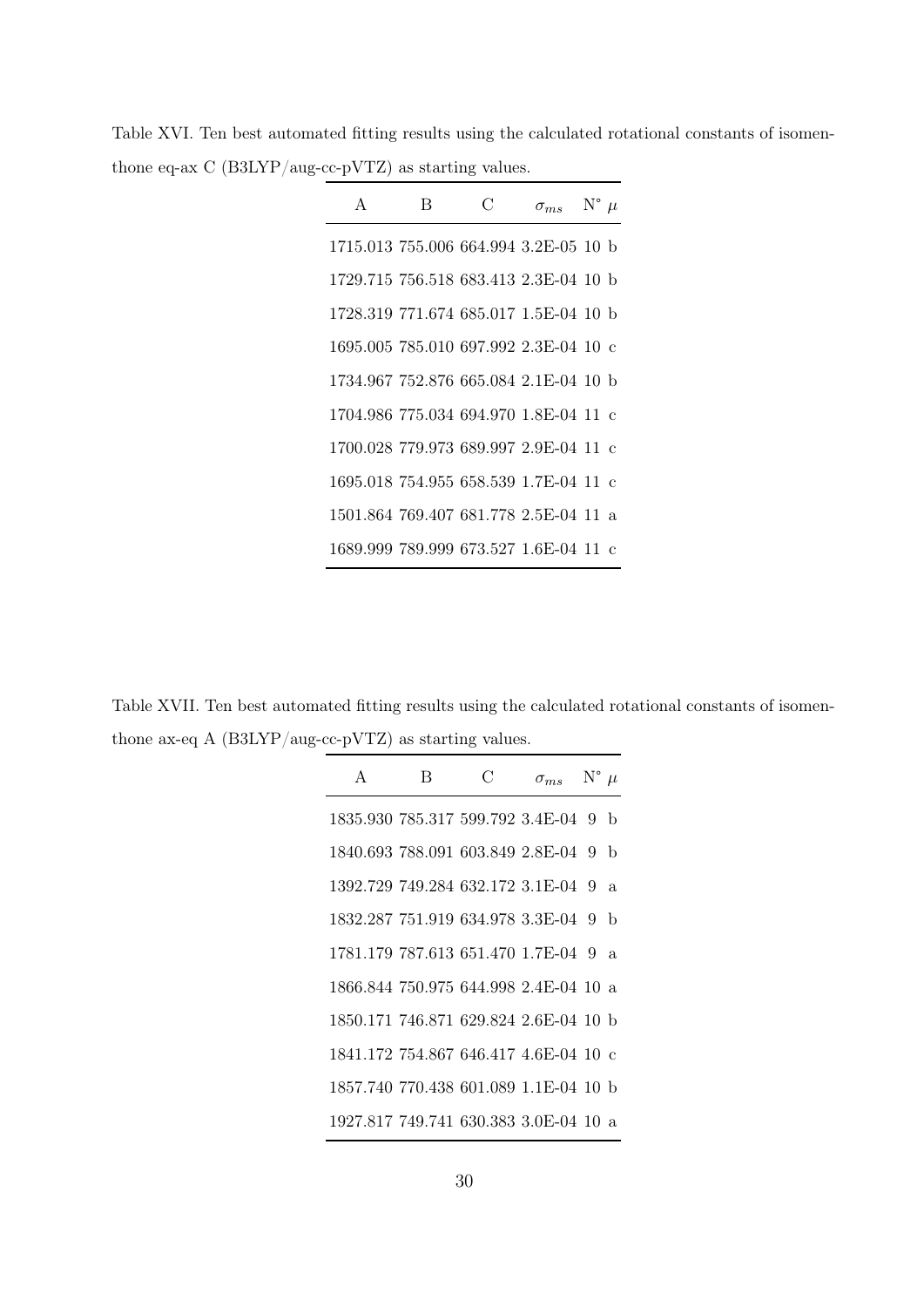| $\mathsf{A}$                          | R | ( ) | $\sigma_{ms}$ | $N^{\circ}$ $\mu$ |  |
|---------------------------------------|---|-----|---------------|-------------------|--|
| 1717.042 762.955 682.014 2.1E-04 10 a |   |     |               |                   |  |
| 1728.319 771.674 685.017 1.5E-04 10 b |   |     |               |                   |  |
| 1722.635 771.639 685.968 2.6E-04 10 b |   |     |               |                   |  |
| 1747.504 792.500 687.725 2.4E-04 10 c |   |     |               |                   |  |
| 1634.254 745.706 650.178 2.8E-04 10 a |   |     |               |                   |  |
| 1746.248 753.733 651.246 7.5E-05 10 b |   |     |               |                   |  |
| 1725.415 776.553 669.020 3.6E-04 11 c |   |     |               |                   |  |
| 1804.933 789.482 655.166 2.5E-04 11 a |   |     |               |                   |  |
| 1723.634 776.996 669.104 3.1E-04 11 b |   |     |               |                   |  |
| 1716.021 763.999 691.568 1.1E-04 12 c |   |     |               |                   |  |

Table XVIII. Ten best automated fitting results using the calculated rotational constants of isomenthone ax-eq B (B3LYP/aug-cc-pVTZ) as starting values.

Table XIX. Ten best automated fitting results using the calculated rotational constants of isomenthone ax-eq C (B3LYP/aug-cc-pVTZ) as starting values.

| A                                     | B | C | $\sigma_{ms}$ N° $\mu$ |               |
|---------------------------------------|---|---|------------------------|---------------|
| 1731.431 766.078 682.135 2.9E-04 9    |   |   |                        | $\mathbf{a}$  |
| 1616.825 781.234 676.274 1.2E-04 9    |   |   |                        | a.            |
| 1855.035 762.751 691.290 2.3E-04 9    |   |   |                        | $\mathcal{C}$ |
| 1829.388 756.745 670.644 2.2E-04 9 b  |   |   |                        |               |
| 1831.725 748.579 692.254 1.5E-04 10 b |   |   |                        |               |
| 1695.147 751.905 694.327 3.6E-04 10 a |   |   |                        |               |
| 1835.011 749.015 664.984 1.7E-04 10 b |   |   |                        |               |
| 1730.010 769.973 679.982 2.7E-04 11 a |   |   |                        |               |
| 1591.876 730.597 668.137 1.1E-04 11 a |   |   |                        |               |
| 1854.989 692.723 684.927 1.9E-04 14 b |   |   |                        |               |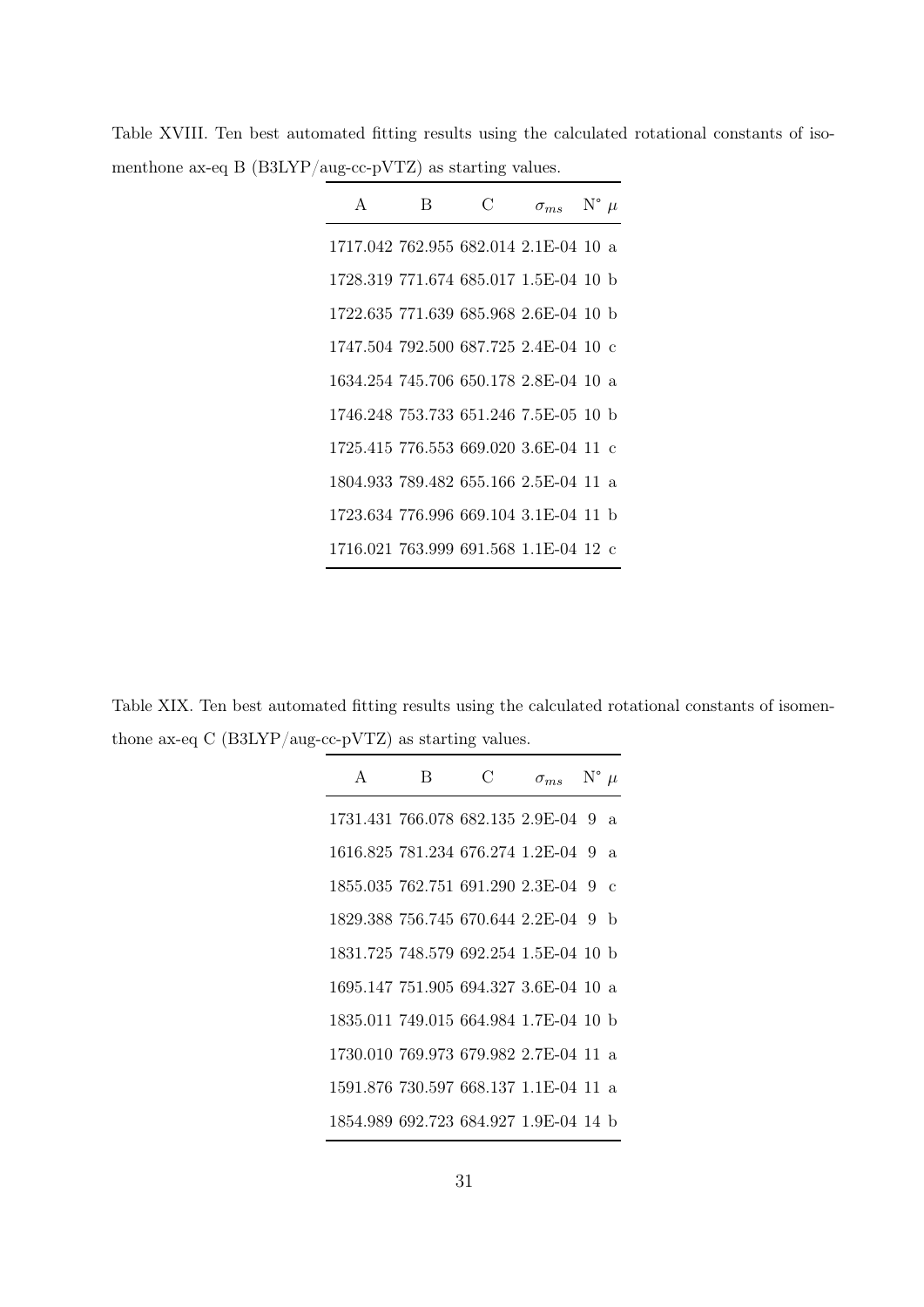Table XX. Ten best automated fitting results using the calculated rotational constants of menthone A (B3LYP/aug-cc-pVTZ) as starting values.

| $\mathsf{A}$                          | В | C | $\sigma_{ms}$ | $N^{\circ}$ $\mu$ |  |
|---------------------------------------|---|---|---------------|-------------------|--|
| 1953.562 694.525 586.576 7.0E-05 32 b |   |   |               |                   |  |
| 1953.303 694.511 586.577 4.7E-05 32 a |   |   |               |                   |  |
| 1953.538 694.513 586.577 4.7E-05 33 a |   |   |               |                   |  |
| 1953.530 694.515 586.576 5.7E-05 36 a |   |   |               |                   |  |
| 1953.392 694.504 586.592 4.6E-05 37 b |   |   |               |                   |  |
| 2022.032 693.537 562.135 1.8E-05 43 a |   |   |               |                   |  |
| 1953.400 694.514 586.578 3.6E-05 43 a |   |   |               |                   |  |
| 2021.901 693.536 562.136 4.3E-05 46 a |   |   |               |                   |  |
| 1953.447 694.509 586.578 2.7E-05 51 b |   |   |               |                   |  |
| 2022.013 693.537 562.136 3.0E-05 56 a |   |   |               |                   |  |

Table XXI. Ten best automated fitting results using the calculated rotational constants of menthone B (B3LYP/aug-cc-pVTZ) as starting values.

| A                                     | В | C | $\sigma_{ms}$ | $N^{\circ}$ $\mu$ |  |
|---------------------------------------|---|---|---------------|-------------------|--|
| 2022.859 693.538 562.128 5.6E-05 27 a |   |   |               |                   |  |
| 2021.727 693.536 562.139 1.4E-05 28 a |   |   |               |                   |  |
| 2021.858 693.515 562.142 9.9E-05 31 a |   |   |               |                   |  |
| 2021.834 693.537 562.137 3.6E-05 32 a |   |   |               |                   |  |
| 2021.896 693.550 562.132 8.9E-05 34 a |   |   |               |                   |  |
| 2022.006 693.571 562.140 9.4E-05 35 b |   |   |               |                   |  |
| 2022.006 693.571 562.140 9.3E-05 35 b |   |   |               |                   |  |
| 2022.047 693.545 562.132 3.7E-05 41 a |   |   |               |                   |  |
| 2021.937 693.538 562.136 2.1E-05 44 a |   |   |               |                   |  |
| 2022.009 693.537 562.134 2.6E-05 56 a |   |   |               |                   |  |